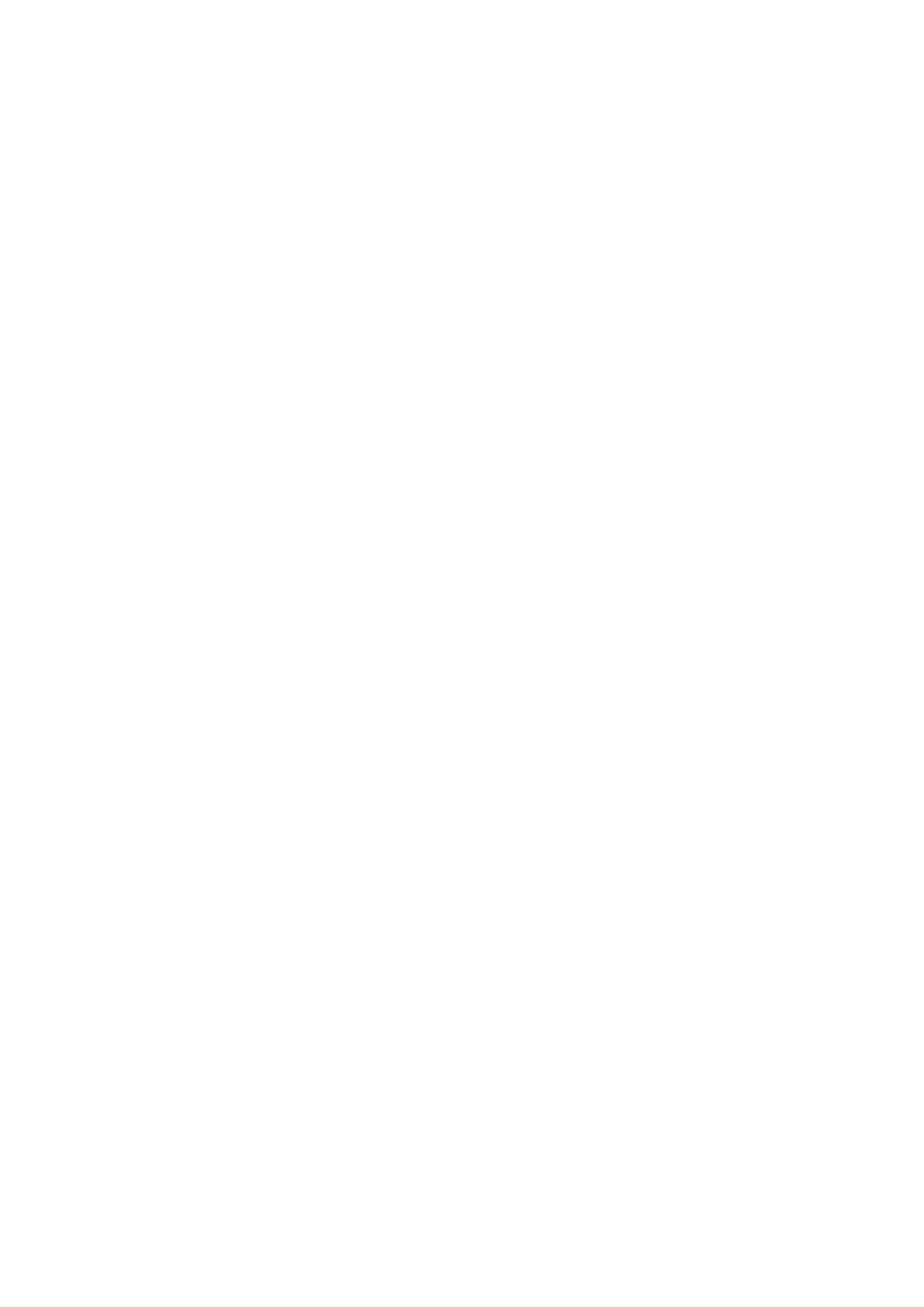Western Australia

# **Electricity Act 1945**

## **Contents**

## **Part I — Preliminary**

| 1.  | Short title and commencement                       | $\overline{c}$ |
|-----|----------------------------------------------------|----------------|
| 3.  | Act repealed                                       | $\overline{2}$ |
| 4A. | Act not to apply to Government electric railways   | $\overline{2}$ |
| 5.  | Terms used                                         | $\overline{2}$ |
| 6.  | Application of Act to supply authorities           | 6              |
|     | Part II — Powers, rights and                       |                |
|     | obligations                                        |                |
| 11. | Supply authority to pay compensation for damage    |                |
|     | done                                               | $\overline{7}$ |
| 12. | Crossing the district of local government with     |                |
|     | transmission works                                 | 7              |
| 14. | Method of metering bulk supplies                   | 8              |
| 18. | General powers                                     | 8              |
| 19. | Supply authority to reinstate works of public      |                |
|     | authority                                          | 11             |
| 20. | Interference by supply authority with works of     |                |
|     | public authority or by public authority with works |                |
|     | of supply authority                                | 12             |
| 21. | Supply authority may let meters and apparatus      | 13             |
| 22. | Power to contract to supply electricity            | 13             |
| 23. | Power to cut off supply in case of illegal or      |                |
|     | fraudulent interference with works                 | 14             |
| 24. | Power of officer of supply authority to enter      |                |
|     | premises                                           | 14             |
| 25. | Duties as to supply of electricity                 | 15             |
|     |                                                    |                |

As at 29 Mar 2022 Version 08-b0-01 page i Published on www.legislation.wa.gov.au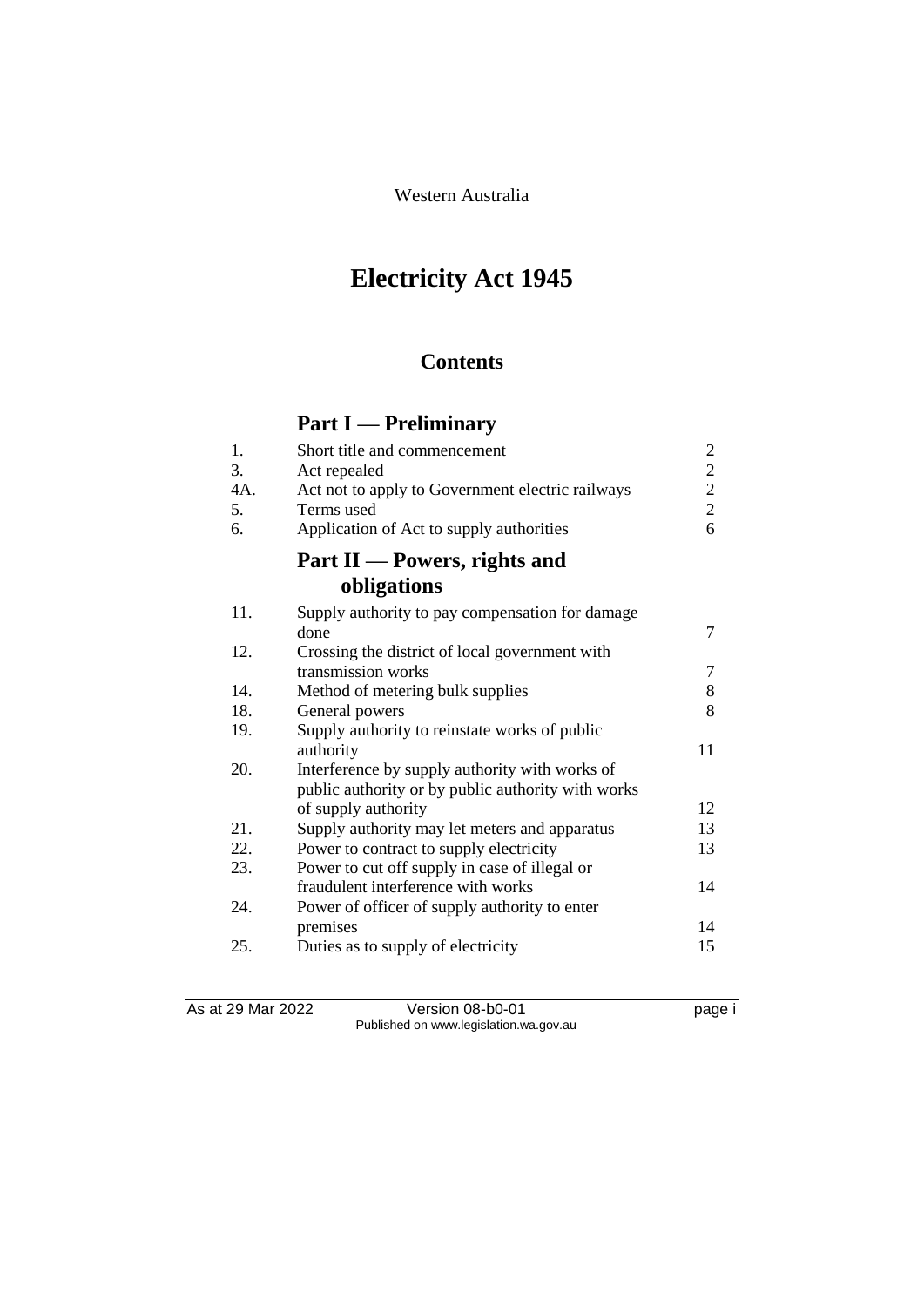**Contents** 

## **Part IV — Regulations**

| 32.<br>33.<br>33AA. | Regulations<br>Annual reporting<br>Guidelines                                                                          | 17<br>22<br>23 |
|---------------------|------------------------------------------------------------------------------------------------------------------------|----------------|
|                     | Part IVA — Approval of electrical                                                                                      |                |
|                     | appliances                                                                                                             |                |
| 33A.<br>33B.        | Terms used<br>Power of Director to prescribe classes or types of<br>electrical apparatus etc., which shall not be sold | 24             |
|                     | etc., unless approved by Director                                                                                      | 24             |
| 33C.                | Power of Director to prohibit sale etc. or use of                                                                      |                |
| 33D.                | unsafe or dangerous electrical apparatus etc.<br>Penalties                                                             | 26<br>27       |
|                     | <b>Part IVB — Energy efficiency</b>                                                                                    |                |
| 33E.                | Energy efficiency standards                                                                                            | 28             |
| 33F.                | Offences related to energy efficiency labelling                                                                        | 30             |
|                     | <b>Part V — Miscellaneous</b>                                                                                          |                |
| 34.                 | Service apparatus etc. of supply authority not                                                                         |                |
|                     | subject to seizure etc.                                                                                                | 31             |
| 35.                 | Power to cut off supply                                                                                                | 31             |
| 36.                 | Powers where electricity wasted or misused                                                                             | 31             |
| 37.                 | Power to remove appliances                                                                                             | 32             |
| 38.                 | Incoming tenant must be supplied although                                                                              |                |
|                     | outgoing tenant in arrears                                                                                             | 33             |
| 39.                 | Supply authority to keep meter in order                                                                                | 33             |
| 40.                 | Control of meters and fittings                                                                                         | 33             |
| 41.                 |                                                                                                                        |                |
|                     | Meter record to be prima facie evidence                                                                                | 34             |
| 42.                 | Apparatus                                                                                                              | 36             |
| 43.                 | Uniform charges and zoning                                                                                             | 36             |
| 44.                 | Obligation to supply                                                                                                   | 37             |
| 45.                 | Compensation, damages etc.                                                                                             | 37             |
| 47.                 | Illegal interference with works etc.                                                                                   | 37             |
| 48.                 | Obtaining supply under false name                                                                                      | 38             |
| 49.                 | Unauthorised use                                                                                                       | 38             |
| 50.<br>51.          | Alteration of meter<br>Summary remedy for damage to electric works                                                     | 39<br>40       |

page ii Version 08-b0-01 As at 29 Mar 2022 Published on www.legislation.wa.gov.au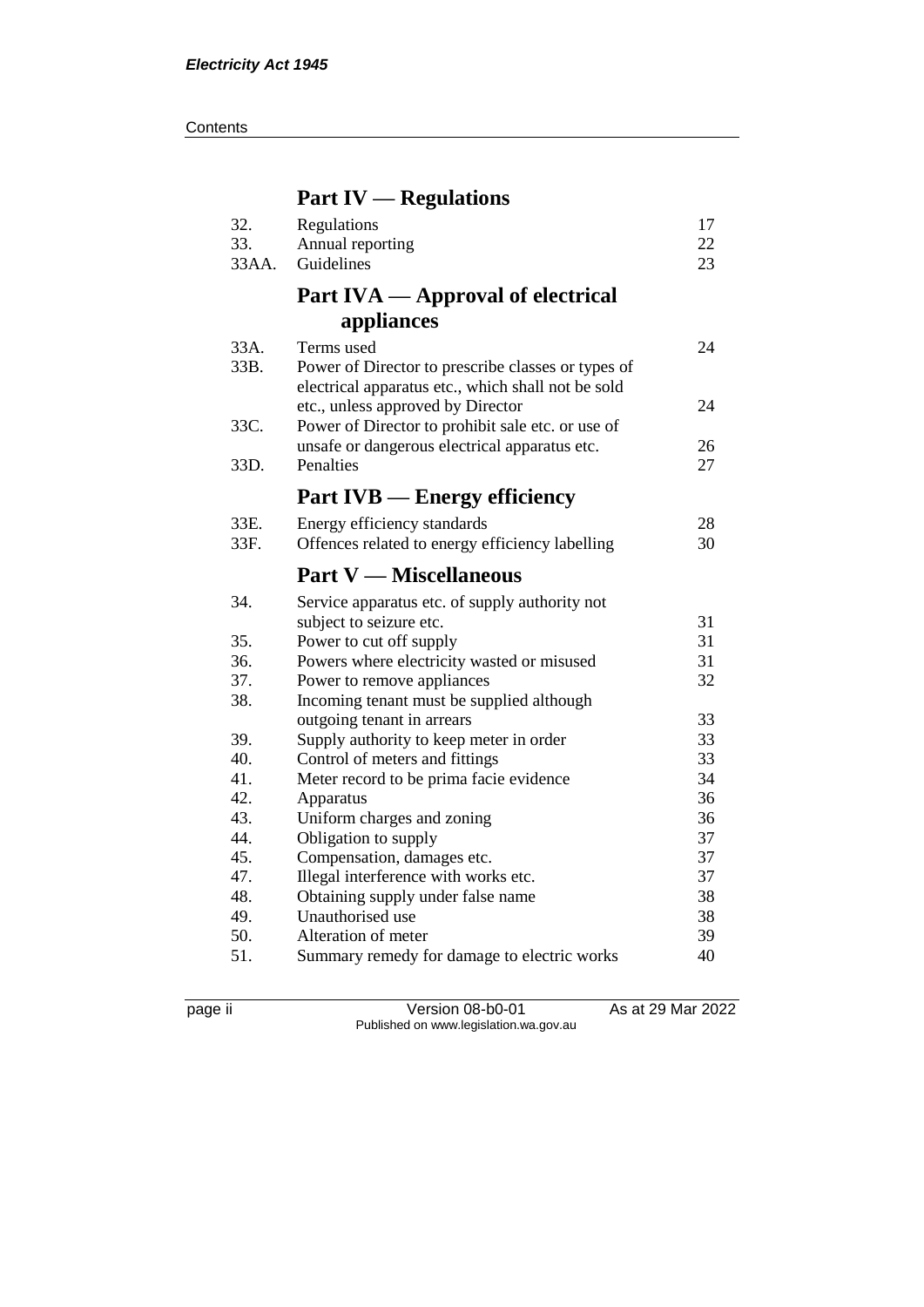| 52.<br>53. | General penalty<br>Limitation period for offences | 41<br>41 |
|------------|---------------------------------------------------|----------|
|            | <b>Notes</b>                                      |          |
|            | Compilation table                                 | 42       |
|            | Uncommenced provisions table                      | 45       |
|            | Other notes                                       | 45       |
|            | <b>Defined terms</b>                              |          |

As at 29 Mar 2022 Version 08-b0-01 page iii Published on www.legislation.wa.gov.au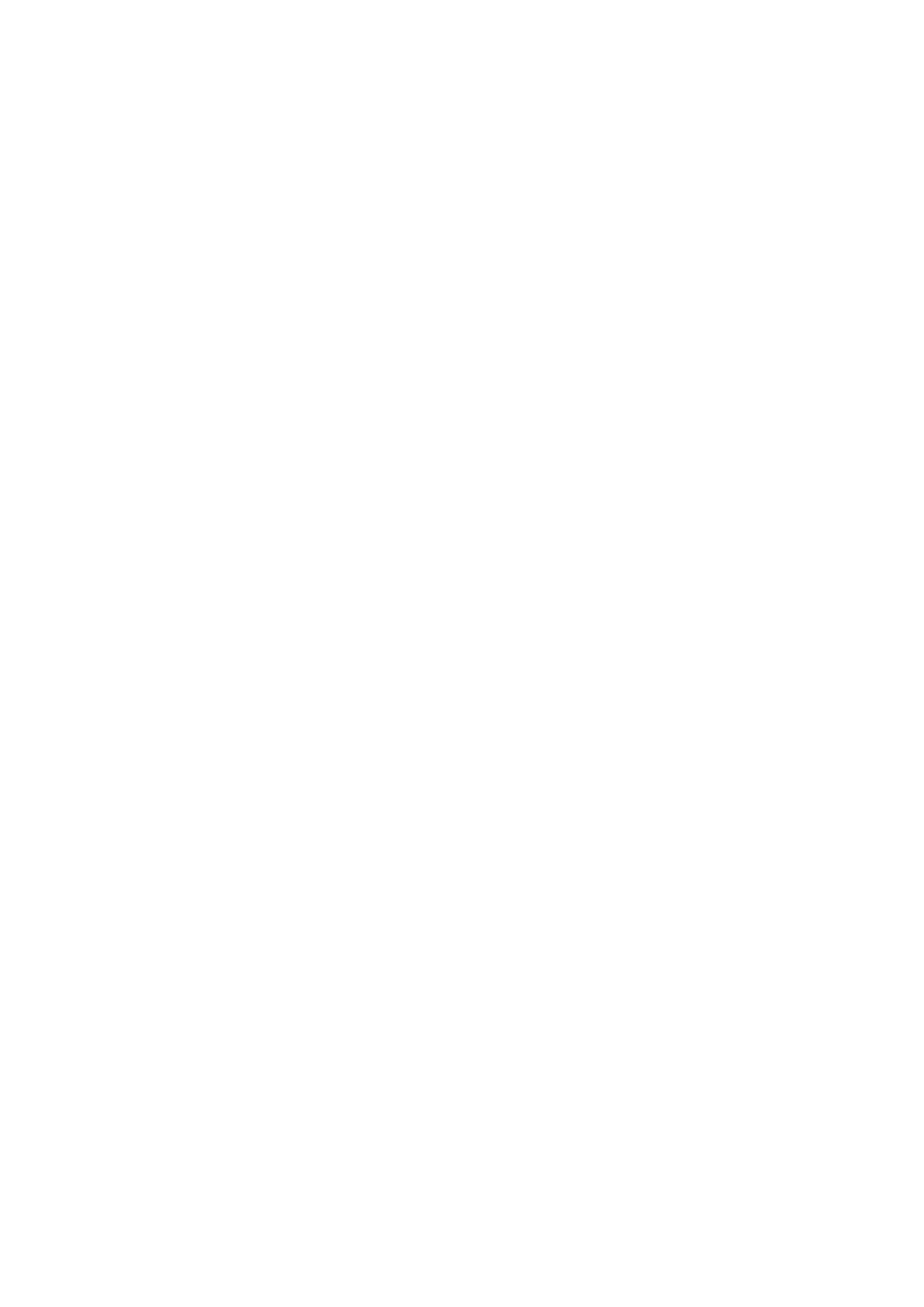Western Australia

## **Electricity Act 1945**

**An Act to make provision as to the examination and licensing of persons in respect of their competency to carry out works relating to electricity, and the examination, prohibition or approval of electrical appliances; to repeal the** *Electricity Act 1937***; and for other relative purposes.**

*[Long title amended: No. 86 of 1979 s. 3; No. 33 of 2004 s. 4.]*

As at 29 Mar 2022 Version 08-b0-01 page 1 Published on www.legislation.wa.gov.au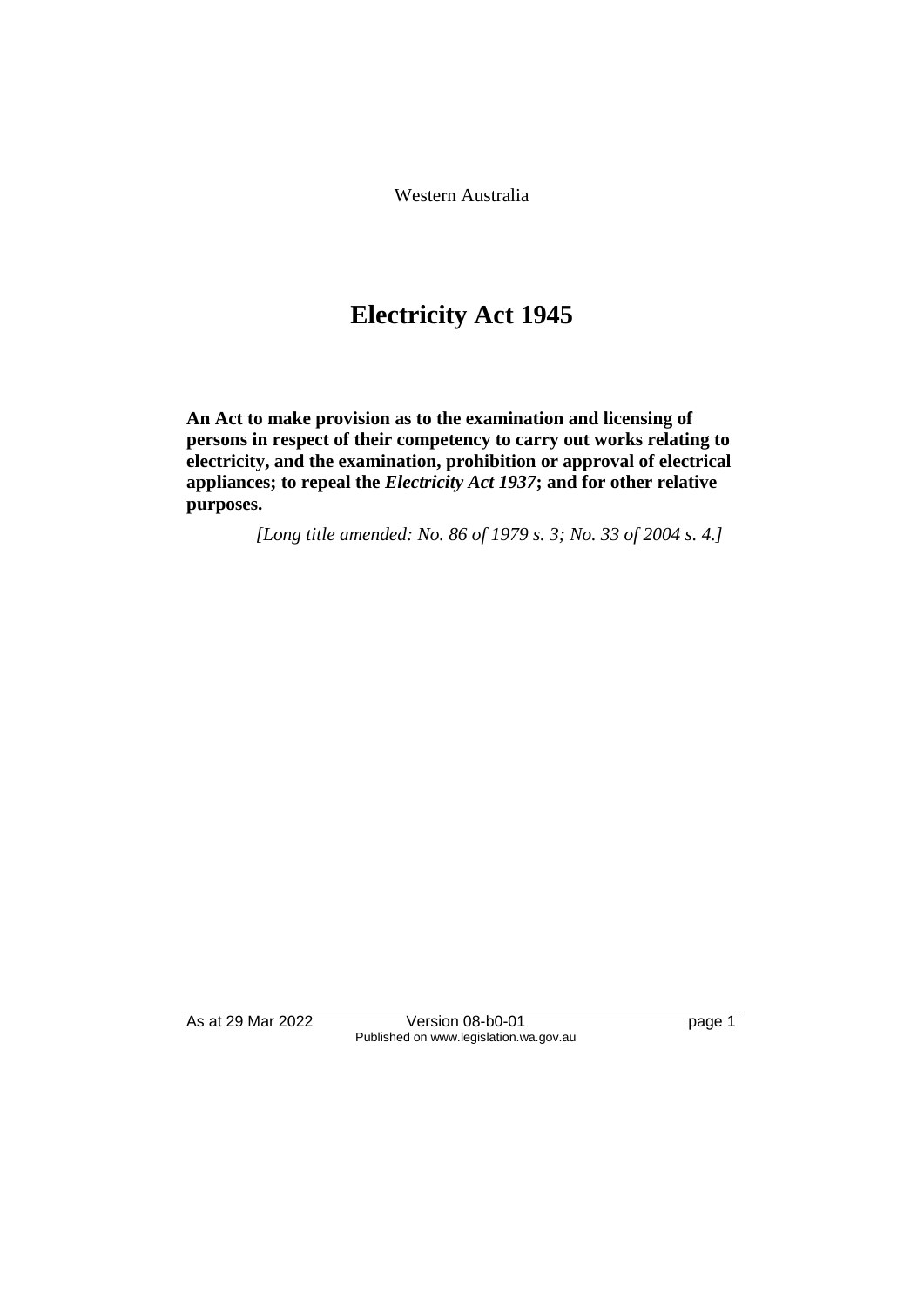**s. 1**

## **Part I — Preliminary**

*[Heading inserted: No. 19 of 2010 s. 43(3)(a).]*

#### **1. Short title and commencement**

This Act may be cited as the *Electricity Act 1945*, and shall come into operation on a date to be fixed by Proclamation.

*[2. Deleted: No. 10 of 1998 s. 76.]*

*[Heading deleted: No. 19 of 2010 s. 43(3)(b).]*

#### **3. Act repealed**

- (1) The *Electricity Act 1937* (No. 45 of 1937), is hereby repealed.
- (2) Nothing in this Act shall affect the operation of section 16 of the *Interpretation Act 1918*<sup>1</sup>, in relation to any act, matter or thing done or arising under the provisions of the said *Electricity Act 1937*, prior to the commencement of this Act.
- *[4. Deleted: No. 89 of 1994 s. 66.]*

#### **4A. Act not to apply to Government electric railways**

- (1) This Act does not apply to or in relation to any Government electric railway under the *Government Railways Act 1904* that is operated at a nominal pressure of 25 kv and the traction system and the signalling and communication systems ancillary thereto whether or not those systems are operated at a pressure of 25 kv.
- (2) Subsection (1) does not of itself have any implication with respect to the Crown in relation to this Act.

*[Section 4A inserted: No. 42 of 1988 s. 4.]*

#### **5. Terms used**

(1) In this Act, unless the context otherwise requires —

*apparatus* means any apparatus, equipment, plant, or appliance in which electricity is capable of being, or is, or is intended to

page 2 Version 08-b0-01 As at 29 Mar 2022 Published on www.legislation.wa.gov.au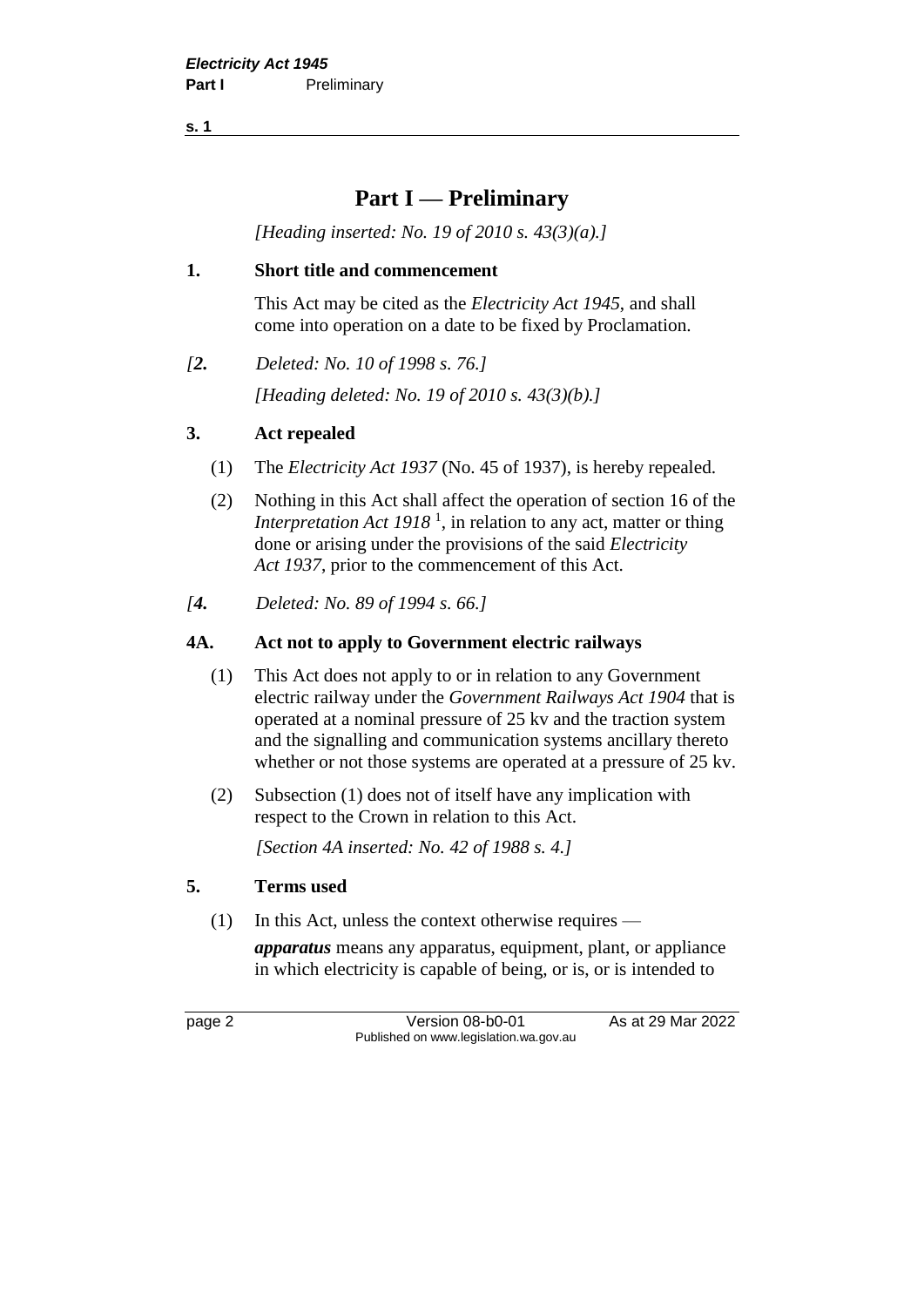be transmitted, distributed, used, consumed or converted and includes any meter, fitting, or connection;

*consumer* means any person to whom electricity is supplied;

*Coordinator* means the Coordinator of Energy referred to in section 4 of the *Energy Coordination Act 1994*;

*Director* means the Director of Energy Safety referred to in section 5 of the *Energy Coordination Act 1994*;

*distribution licensee* means the holder of —

- (a) a distribution licence under the *Electricity Industry Act 2004*; or
- (b) an integrated regional licence under the *Electricity Industry Act 2004* that authorises the holder to operate a distribution system as defined in section 3 of that Act;

*distribution works* means any works, including lines, poles, switches, and transformers and all apparatus and other equipment or plant used in conjunction therewith, and any part thereof, utilized or capable of being or intended to be utilized for the purpose of distributing electricity to consumers either direct from any generating station or from any transmission works;

*electric fitting* includes any apparatus and any means of connection therefor;

*exempt operator* means a person who —

- (a) operates transmission works or distribution works; and
- (b) would be required under section 7 of the *Electricity Industry Act 2004* to be the holder of a transmission licence, distribution licence or integrated regional licence in respect of the operation of those works but for an order issued by the Governor under section 8(1) of that Act;

*generating station* means any generating works, including the site on which the same are situated, and all buildings and appurtenances belonging thereto;

As at 29 Mar 2022 Version 08-b0-01 page 3 Published on www.legislation.wa.gov.au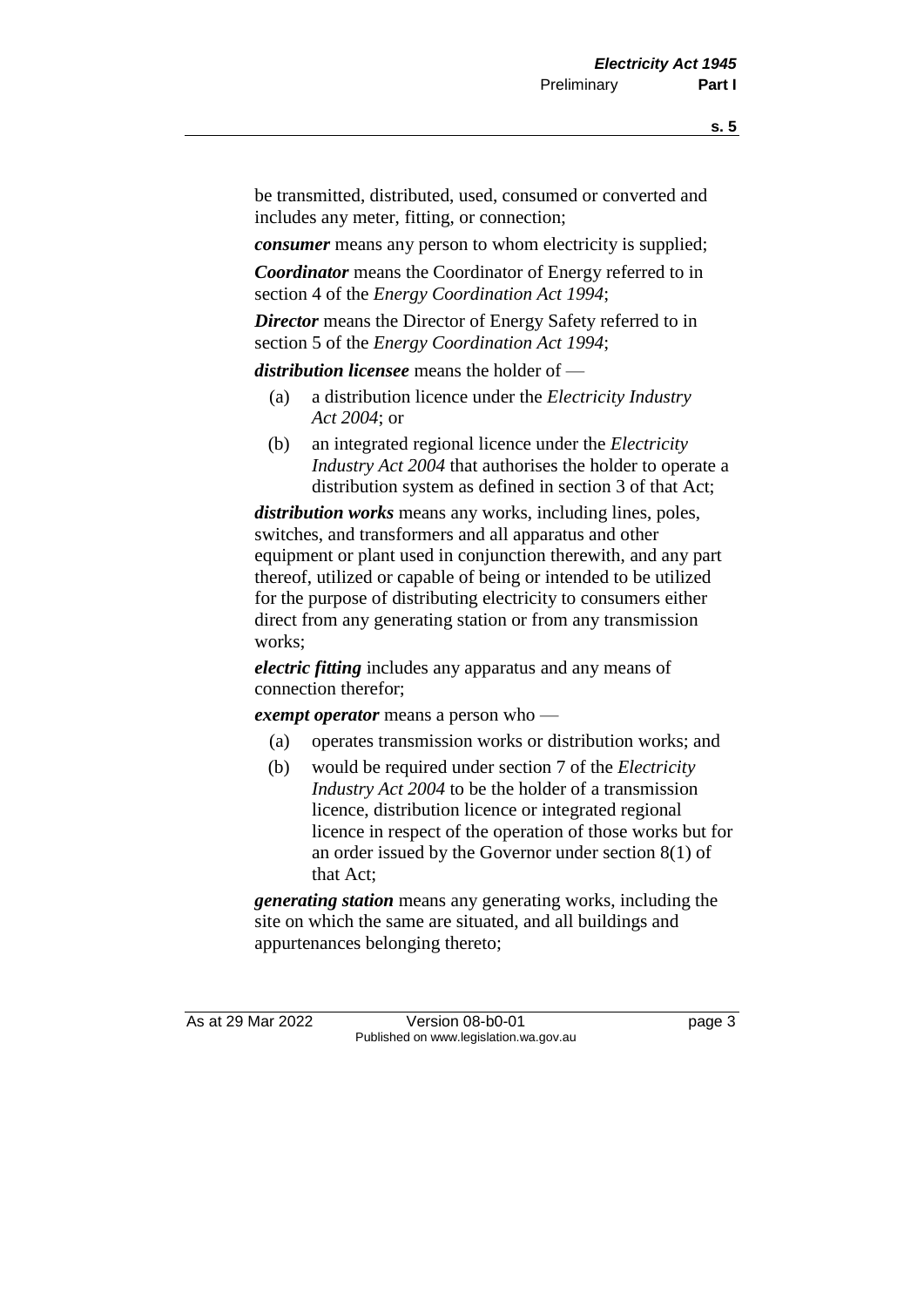*generating works* means any apparatus or other equipment or plant utilized or capable of being or intended to be utilized for the purpose of generating electricity;

*inspector* means a person designated as an inspector under section 12 of the *Energy Coordination Act 1994*;

*installation* includes all wiring, wiring enclosures, switch gear, control and protective gear, appliances, and other components permanently connected to or associated with the wiring, on premises to which electricity is or is intended to be supplied through distribution works, and where electricity is supplied from a private generating plant includes that plant;

*land* includes any legal or equitable estate, right, title, easement, privilege, or other interest in, over, under, affecting, or in connection with, such land;

*Minister* has a meaning that is modified by subsections (2) and (3);

*network operator* means a person who —

- (a) operates transmission works and is a transmission licensee; or
- (b) operates distribution works and is a distribution licensee; or
- (c) is an exempt operator;

*premises* means any land, street, structure, or other place, and may include a vehicle or other thing in or in connection with which electricity is or is to be supplied;

*public authority* means any authority controlling any service such as roads, bridges, water supply, sewerage or drainage and any service or utility for the benefit of the public;

*service apparatus* means any works, apparatus or system which is or is capable of being or is intended to be used for the purpose of conveying, measuring, or controlling electricity supplied from any distribution works to the position on any premises at which delivery of the electricity is, is capable of being, or is intended to be, made to the consumer, and includes any part of

page 4 Version 08-b0-01 As at 29 Mar 2022 Published on www.legislation.wa.gov.au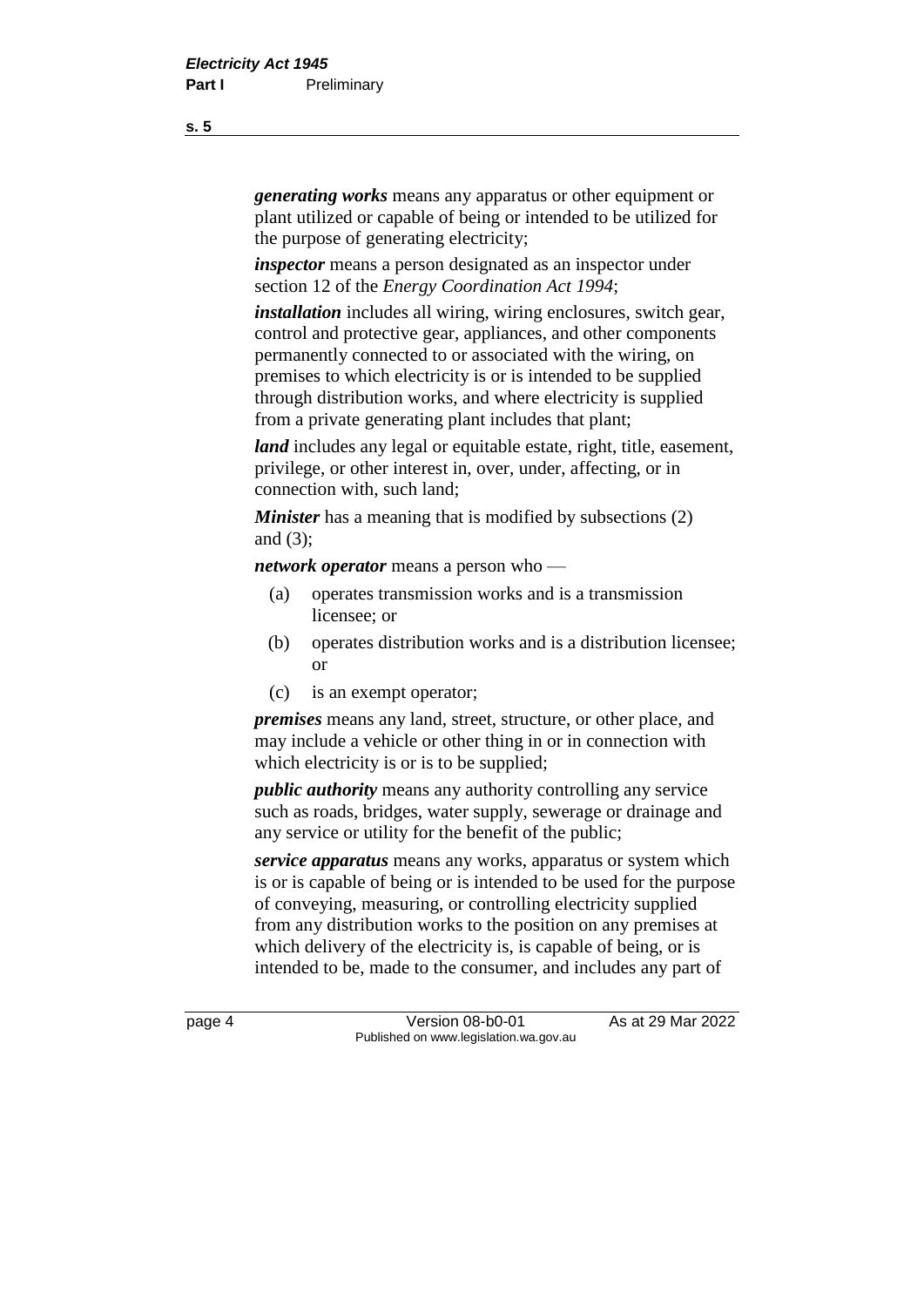the service apparatus, and any other equipment or plant used in conjunction therewith, whether or not the property of a supply authority or network operator;

*street* includes any highway, road, thorough fare, lane, alley, square, court, or place of public passage;

*supply authority* means an entity that, immediately before the coming into operation of section 5 of the *Electricity Legislation Amendment Act 2004*, was a supply authority as defined in this section;

*transmission licensee* means the holder of —

- (a) a transmission licence under the *Electricity Industry Act 2004*; or
- (b) an integrated regional licence under the *Electricity Industry Act 2004* that authorises the holder to operate a transmission system as defined in section 3 of that Act;

*transmission works* means any main line, and all poles, switches, transformers and apparatus pertaining thereto, which is or is capable of being or is intended to be used for the purpose of conveying electricity from a generating station to any distribution works.

- (2) A reference in a provision of this Act to the Minister is a reference to —
	- (a) if, for the time being, different Ministers administer the provision in respect of different matters — the Minister administering the provision in respect of the matter in respect of which the provision is being applied; or
	- (b) if paragraph (a) does not apply the Minister administering the provision.
- (3) A reference in a regulation made under section 32 to the Minister is a reference to —
	- (a) if, for the time being, different Ministers administer section 32 in respect of different matters — the Minister administering section 32 in respect of the matter in respect of which the regulation is being applied; or

As at 29 Mar 2022 Version 08-b0-01 page 5 Published on www.legislation.wa.gov.au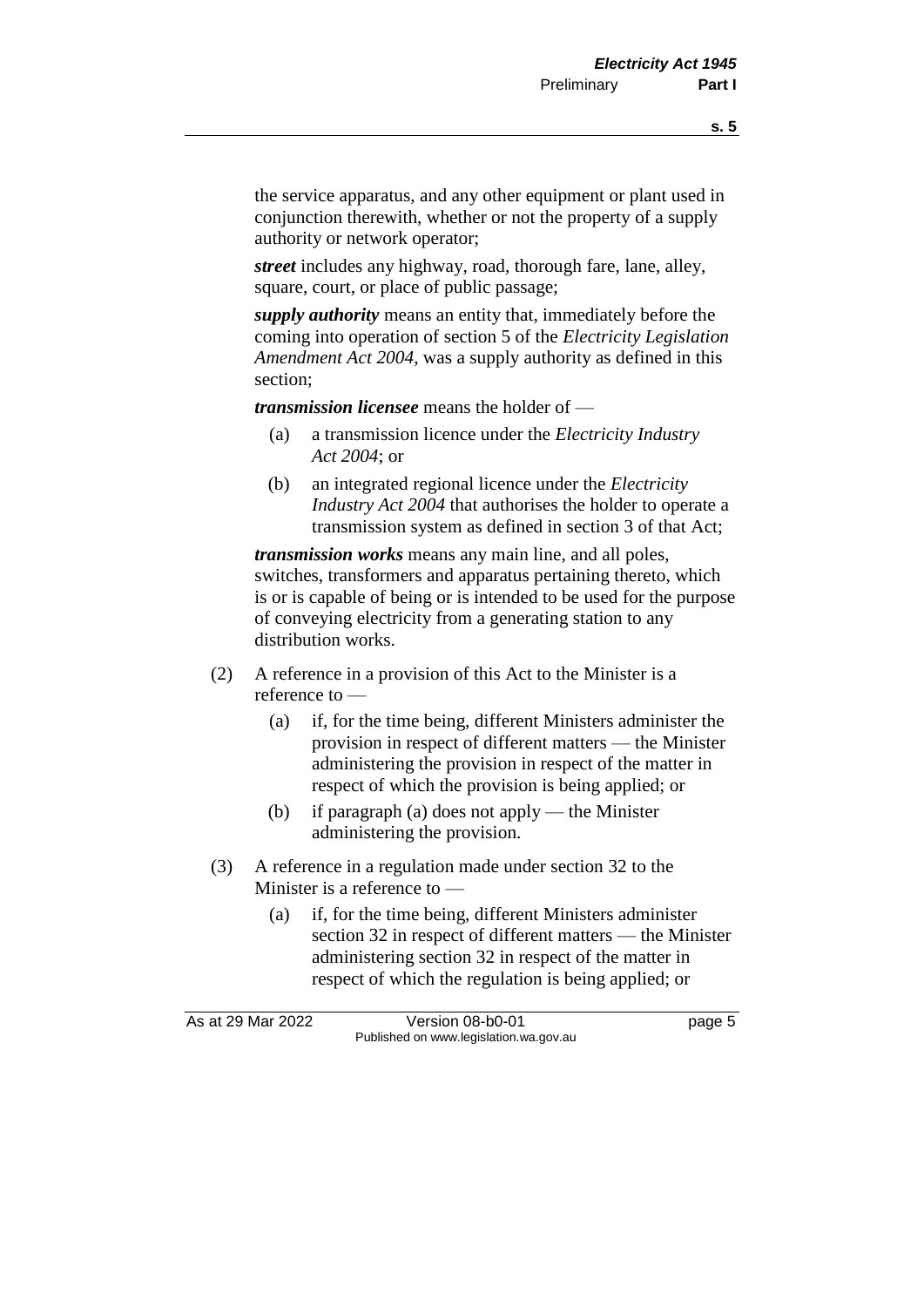- (b) if paragraph (a) does not apply the Minister administering section 32.
- (4) Subsections (2) and (3) do not limit the operation of section 12 of the *Interpretation Act 1984*.

*[Section 5 inserted: No. 86 of 1979 s. 5; amended: No. 89 of 1994 s. 67; No. 14 of 1996 s. 4; No. 63 of 1996 s. 14; No. 24 of 2000 s. 14(13); No. 33 of 2004 s. 5; No. 18 of 2005 s. 139; No. 28 of 2006 s. 164.]*

#### **6. Application of Act to supply authorities**

- (1) The Minister may, by instrument published in the *Government Gazette*, declare that on and after a specified day a specified relevant provision does not apply to a specified supply authority, and a declaration so made has effect accordingly.
- (2) A declaration is not to be made in respect of a relevant provision unless the Minister is of the opinion that on and after the specified day the specified supply authority will have powers, rights and obligations under the *Electricity Industry Act 2004* that are substantially equivalent to those conferred or imposed by the relevant provision.
- (3) A declaration is not to be made after the expiration of the period of 2 years beginning on the day of the insertion of subsection (1) into this Act by the *Electricity Legislation Amendment Act 2004*.
- (4) In this section —

*declaration* means a declaration made under subsection (1);

*relevant provision* means any of sections 11 to 24, 34 to 41 or 43 to 51, or any portion of any of those sections, or section  $32(1)(a)$ , (b), (d) or (l);

*specified* means specified in the declaration.

*[Section 6 inserted: No. 33 of 2004 s. 6.]*

*[6A. Deleted: No. 63 of 1996 s. 15.]*

page 6 **Version 08-b0-01** As at 29 Mar 2022 Published on www.legislation.wa.gov.au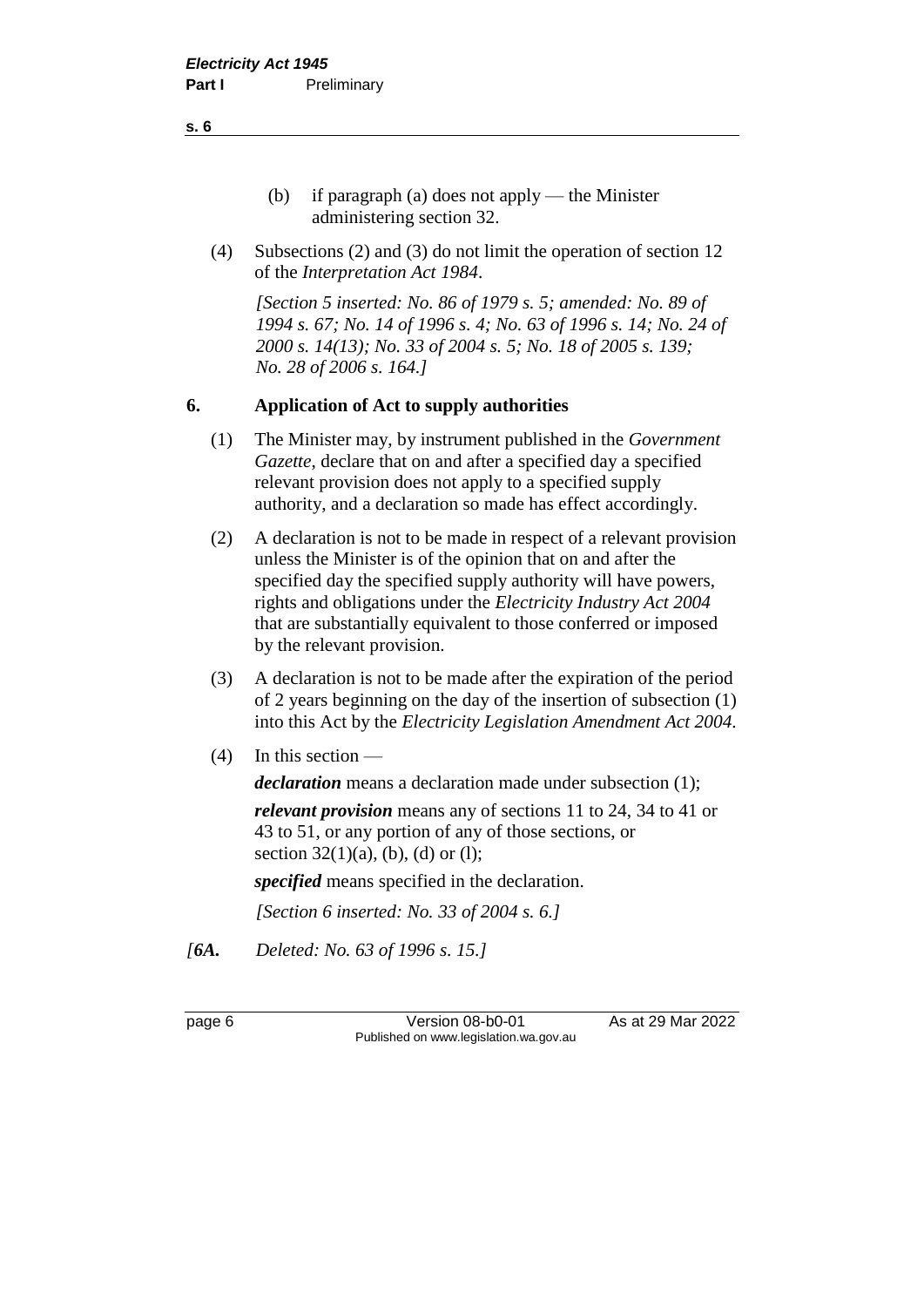**s. 11**

## **Part II — Powers, rights and obligations**

*[Heading amended: No. 33 of 2004 s. 7.]*

*[Heading deleted: No. 33 of 2004 s. 8.]*

*[7-10. Deleted: No. 33 of 2004 s. 9.]*

#### **11. Supply authority to pay compensation for damage done**

- (1) A supply authority shall
	- (a) in the exercise of the powers conferred by this Act, cause as little detriment and inconvenience and do as little damage as possible; and
	- (b) make full compensation to all persons concerned for all damage (other than the compulsory acquisition of land) sustained by them in consequence of the exercise by the supply authority of the powers aforesaid.
- (2) Where in accordance with subsection  $(1)(b)$  a supply authority is liable to make compensation to a person for damage sustained by him in consequence of the exercise of its said powers by such supply authority, the amount of the compensation to be paid, shall, in default of agreement between the parties, be determined by means of a reference to an arbitrator or arbitrators under and in accordance with the provisions of the *Commercial Arbitration Act 2012*.

*[Section 11 amended: No. 109 of 1985 s. 3(1); No. 23 of 2012 s. 45.]*

#### **12. Crossing the district of local government with transmission works**

(1) A local government may with the consent of the Coordinator, and shall, if so required by the Coordinator, grant to a supply authority a licence, for such period as may be necessary but in any event not exceeding 21 years, authorising the construction and maintenance by the supply authority of transmission works within the district of the local government.

As at 29 Mar 2022 Version 08-b0-01 page 7 Published on www.legislation.wa.gov.au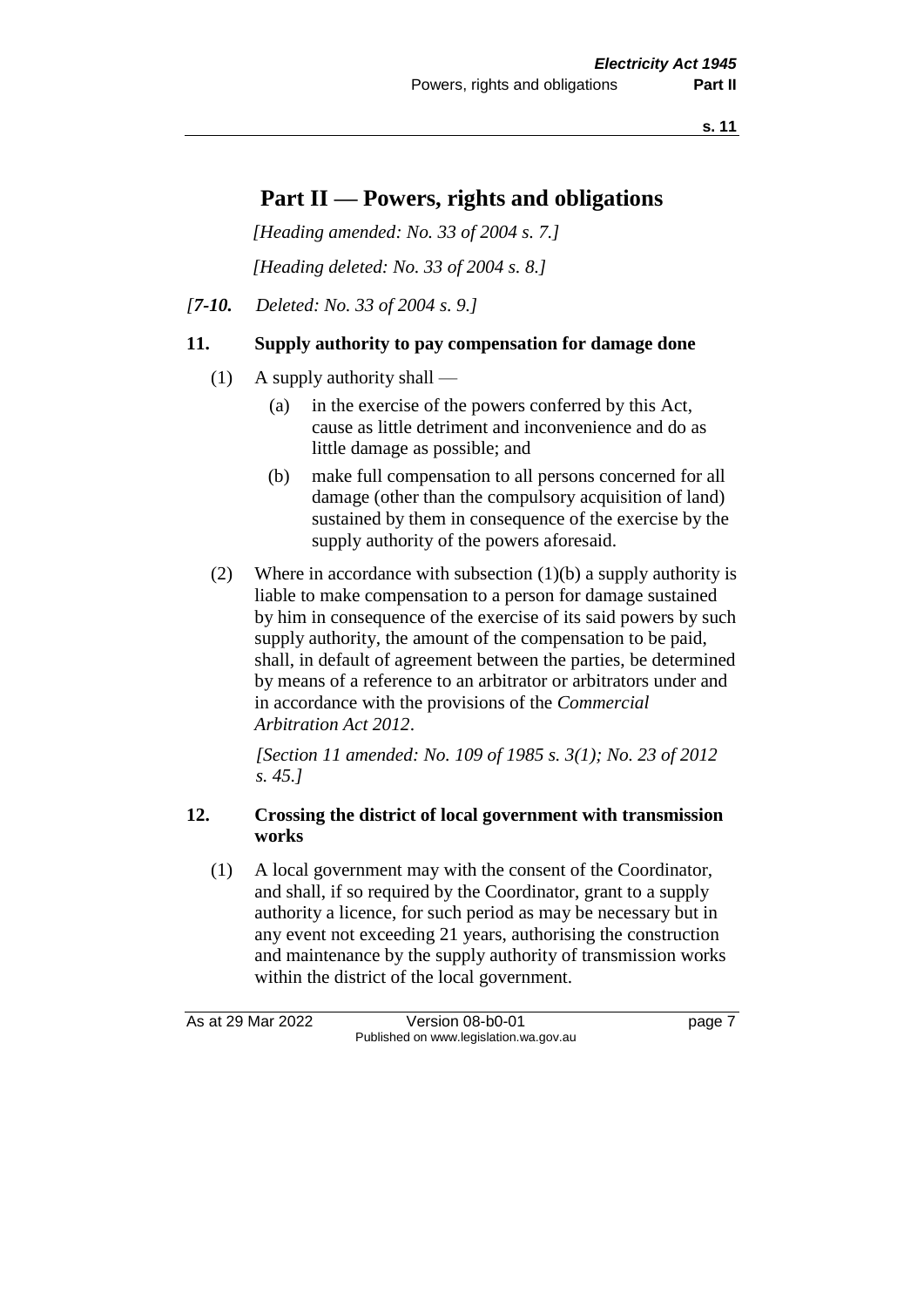**s. 14**

(2) The exercise by a supply authority of a licence granted to it under subsection (1) shall be deemed to be the exercise by the supply authority of a power conferred by this Act within the meaning of section 11, and the provisions of that section shall apply accordingly, and, where the supply authority does any damage to the works of the local government which has granted the licence, the local government shall be a *person concerned* within the meaning of section  $11(1)(b)$ .

*[Section 12 amended: No. 89 of 1994 s. 79; No. 14 of 1996 s. 4.]*

*[13. Deleted: No. 33 of 2004 s. 10.]*

#### **14. Method of metering bulk supplies**

Where a supply authority, which generates electricity, supplies electricity in bulk under a linking-up scheme, then for the purpose of measuring the quantity supplied from the supplier to any supply authority or to any local government participating in such scheme, the electricity supplied in bulk shall be metered at a point to be mutually agreed upon between the supplier and the receiver of the electricity in bulk, or, in default of such agreement, to be determined by the Coordinator.

*[Section 14 amended: No. 89 of 1994 s. 79; No. 14 of 1996 s. 4.]*

*[15-17. Deleted: No. 33 of 2004 s. 11.]*

*[Heading deleted: No. 33 of 2004 s. 12.]*

#### **18. General powers**

- (1) Subject to this Act and as in this section hereafter provided, a supply authority may do all or any of the following things, that is to say —
	- (a) enter upon any land, street or place and survey and take levels thereof;

page 8 Version 08-b0-01 As at 29 Mar 2022 Published on www.legislation.wa.gov.au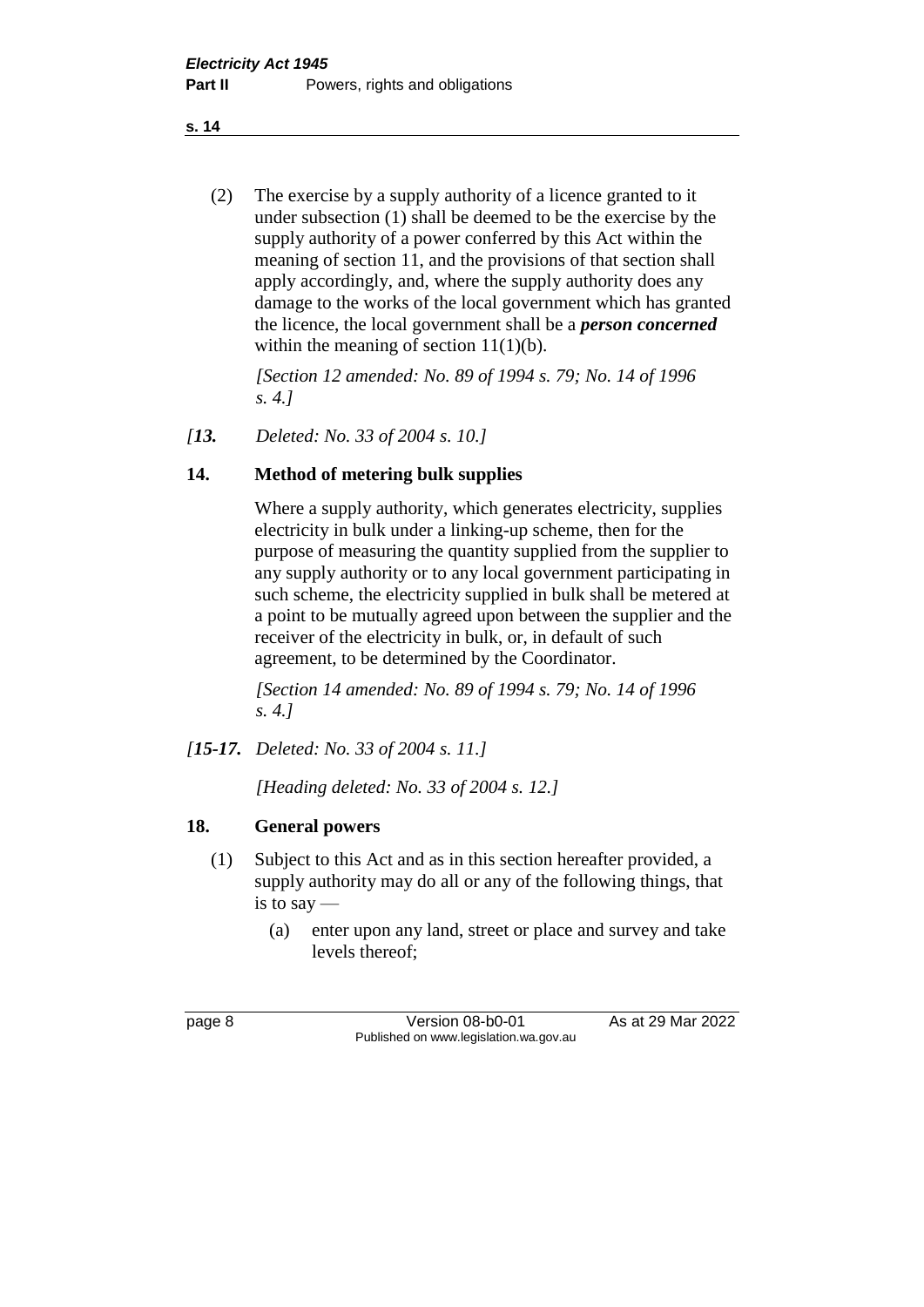- (b) open and break up the soil, surface or pavement of any streets and bridges within the limits of any district or locality to be supplied by the supply authority with electricity, and open and break up any sewers, drains or tunnels within or under any such streets or bridges, and carry out and install transmission and distribution works under, over, along or across any such street, bridge, or shore of the sea, or of any stream or water but so that any electric line crossing above the surface of any street or of any water commonly used for navigation shall be constructed in accordance with the technical standards, and with the clearances from structures and surfaces, prescribed, and that the free use of any street, bridge, shore, stream or water aforesaid shall not be obstructed more than is necessary for enabling the supply authority to exercise the rights, powers and authorities conferred upon it by this Act;
- (c) from time to time repair, alter or remove any such works;
- (d) for all or any of the purposes aforesaid remove and use all materials in, under or over any streets, and bridges aforesaid;
- (e) carry out and install any transmission works or distribution works in any place or in, against or through any building for the purpose of supplying the same or any other place or building with electricity, and set up any service apparatus necessary for providing thereto a complete supply of electricity, and for measuring and ascertaining the extent of such supply;
- (f) generally all other acts and things which the supply authority from time to time deems necessary with respect to the supply of electricity.
- (2) A supply authority shall not erect or install any distribution works and service apparatus in or against any building or on any land without the consent of the owners and occupiers thereof,

As at 29 Mar 2022 Version 08-b0-01 page 9 Published on www.legislation.wa.gov.au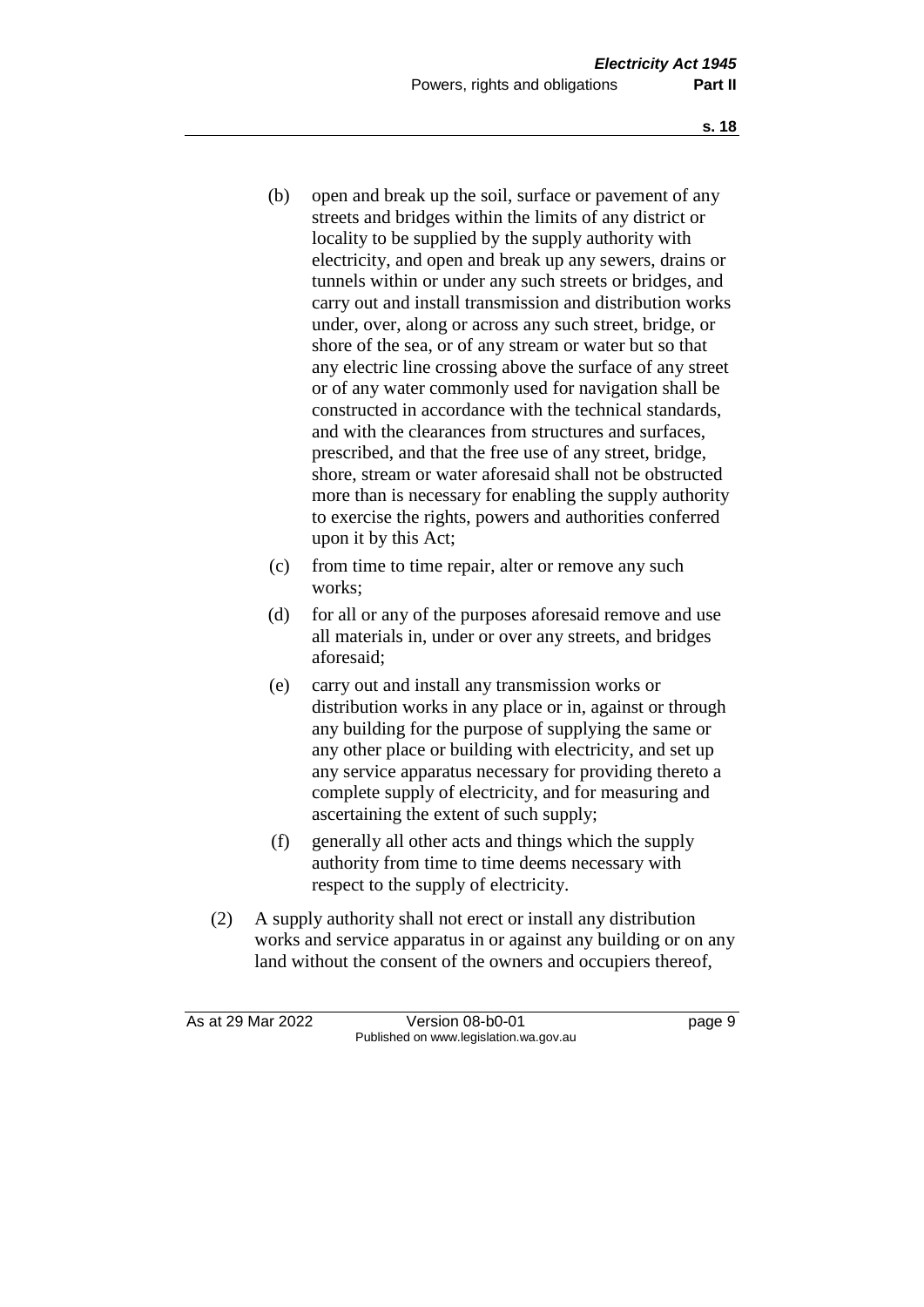but nothing in subsections (2) to (5) shall preclude the supply authority from entering such building or land and carrying out, erecting and installing new distribution works and service apparatus to replace any distribution works or service apparatus already lawfully carried out, erected or installed or to repair or alter any such works or apparatus.

- (3) Before a supply authority proceeds to open or break up any street, bridge, sewer, drain or tunnel it shall give to any public authority affected, under whose control or management the same or any part of the same or any works on, under or above the same may be placed, at least 3 clear day's notice in writing of the intention of the supply authority so to do except —
	- (a) in cases of emergency arising from defects in any transmission works or distribution works of the supply authority in which cases such notice shall be given with all reasonable dispatch after the beginning of the work or the necessity for the same has arisen; and
	- (b) in cases where the work to be carried out consists of the connection of any distribution works to any transmission works which have been previously laid or erected, in which cases one clear day's notice in writing shall be sufficient.
- (4) No street, bridge, sewer, drain or tunnel shall be opened up or broken up (except in the case of emergency) except under the superintendence of the public authority having the control or management thereof or of its officer, and according to such plan as shall be approved by such public authority or its officer, or, in case of any difference regarding such plan, then according to such plan as shall be determined, settled or approved by the Director.
- (5) Despite subsection (4), if the public authority or its officer fails to attend at the time fixed for the opening up or breaking up of any such street, bridge, sewer, drain or tunnel after notice as required by subsection (3) or shall not submit any plan for opening up or breaking up the same or shall refuse or fail to

page 10 **Version 08-b0-01** As at 29 Mar 2022 Published on www.legislation.wa.gov.au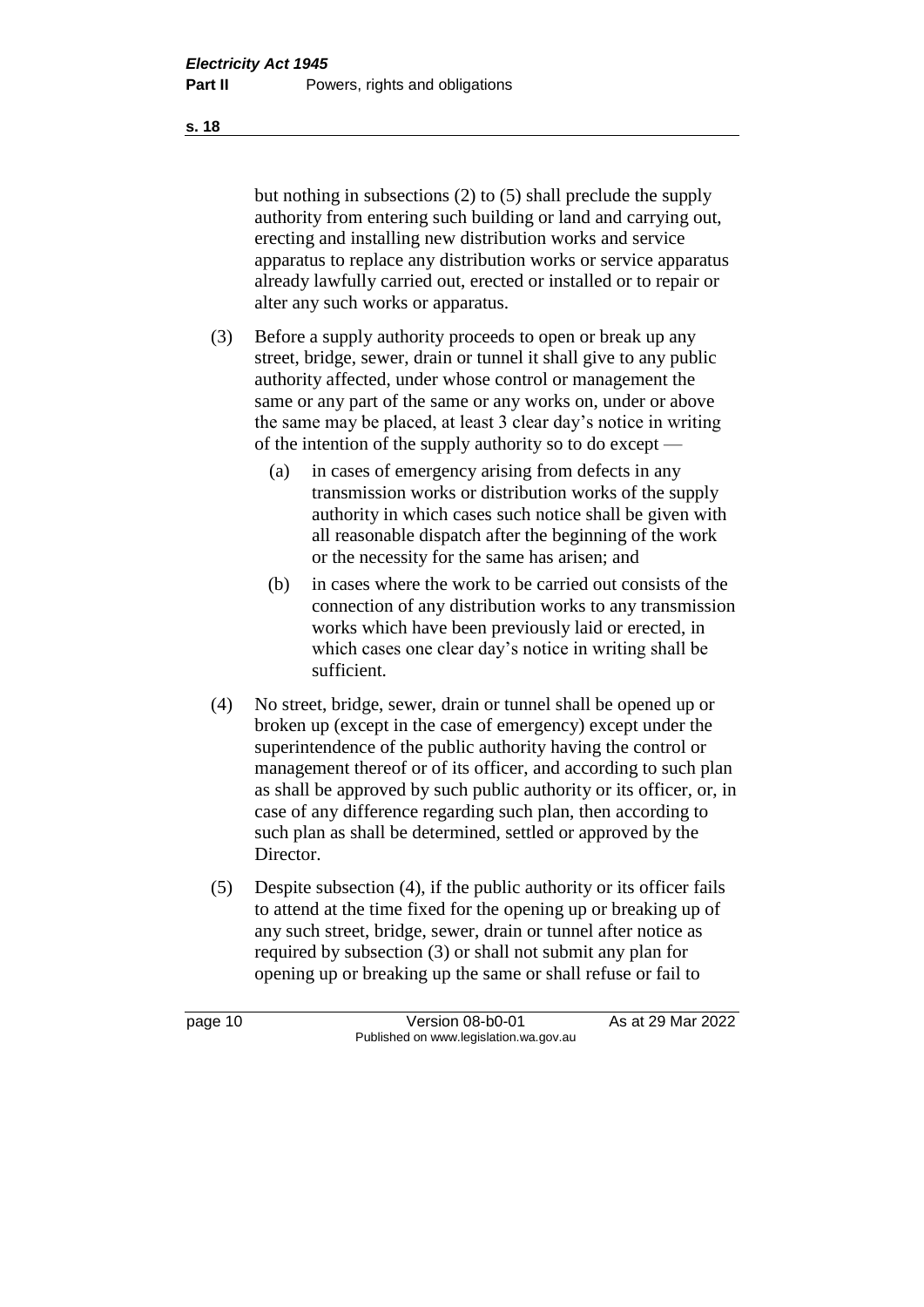superintend the operations in connection therewith, then the supply authority may carry out the work specified in the said notice without the superintendence of the public authority or its officer.

(6) If the owner of a building referred to in subsection  $(1)(e)$  shall rebuild or alter the same, any work attached to the building shall be removed so far as may be necessary to enable such rebuilding or alteration to be carried out, and, if so required shall be affixed to the new or altered building at the cost of the supply authority.

*[Section 18 amended: No. 94 of 1972 s. 4 (as amended: No. 19 of 1973); No. 86 of 1979 s. 7; No. 89 of 1994 s. 80; No. 63 of 1996 s. 18; No. 19 of 2010 s. 57.]*

#### **19. Supply authority to reinstate works of public authority**

- (1) When a supply authority carries out any works in the exercise of its powers under this Act, and in the course thereof damages or prejudicially affects the works of any public authority, the supply authority shall —
	- (a) with all possible speed complete the works of the supply authority, reinstate and make good the damage done to the works of the public authority, and remove all spoil and rubbish occasioned by the operations of the supply authority; and
	- (b) cause a light sufficient for the warning of persons, to be set up and maintained at night against or near the works being carried out by the supply authority in any street or public place, and keep the said works adequately fenced and guarded for the protection of persons until the supply authority has duly discharged its obligations as specified in paragraph (a); and
	- (c) keep any streets which have been broken up or disturbed in the course of the works carried out by the supply authority in good repair and condition for a period of 3 months after reinstating and making good any damage done to the same and for any further period, not

As at 29 Mar 2022 Version 08-b0-01 page 11 Published on www.legislation.wa.gov.au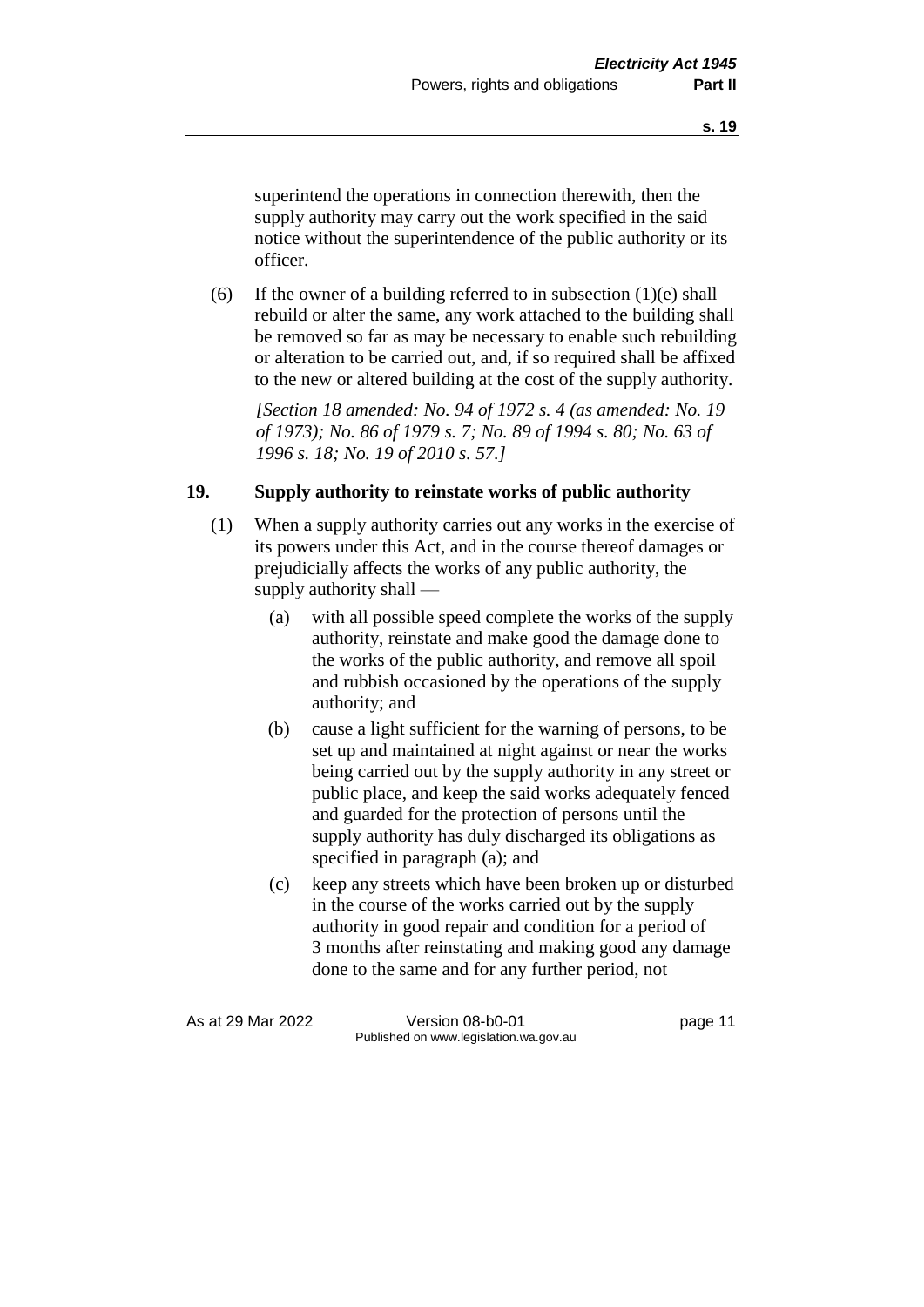**s. 20**

exceeding 12 months in all, during which the said streets may continue to subside.

(2) If a supply authority makes default in the due discharge of any of its obligations under subsection (1), then without prejudice to any other liability at law or in equity to which it may be subject, the supply authority so in default shall forfeit and pay to the public authority, whose works or property have or has been damaged, a sum not exceeding \$200 for every such default and a further sum not exceeding \$100 for each day or part of a day during which any such default is continued after notice thereof in writing has been served by the said public authority upon the said supply authority as shall be fixed and ordered by the Director.

*[Section 19 amended: No. 113 of 1965 s. 8; No. 89 of 1994 s. 80; No. 63 of 1996 s. 7.]*

#### **20. Interference by supply authority with works of public authority or by public authority with works of supply authority**

- (1) Subject to this Act and to the regulations made and from time to time in force under this Act —
	- (a) Where a supply authority in the exercise of its powers under this Act deems it necessary to alter the position of any works of any public authority in any street or place, the supply authority shall give to the public authority affected notice specifying the nature of the alteration proposed to be made.
	- (b) If the parties cannot agree as to the necessity for the alteration or as to any other matters pertaining to the proposed alteration, the matter in dispute or difference between them shall be referred to and be heard and determined by the Director.
	- (c) The supply authority shall make or secure to the public authority affected such amount of compensation and expenses as may be reasonably necessary to compensate the public authority in respect of the alteration of the

page 12 Version 08-b0-01 As at 29 Mar 2022 Published on www.legislation.wa.gov.au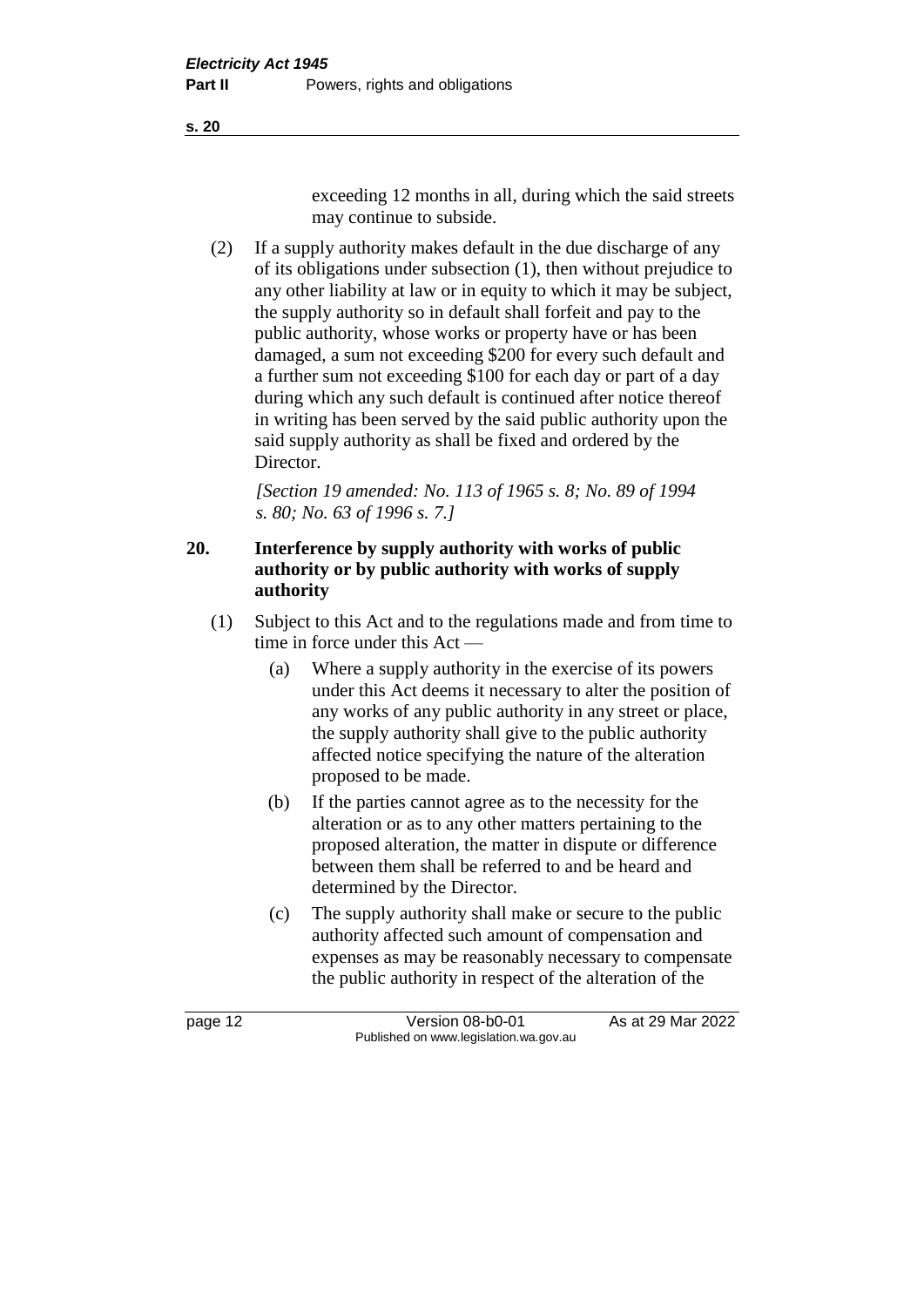position of works and the re-establishment thereof in such other position as may be agreed upon by the parties, or in default of agreement, be settled and determined by the Director.

- (2) Any public authority which in the exercise of its statutory powers deems it necessary to alter the position of any transmission works or distribution works of a supply authority in any street or place may give to the supply authority notice specifying the nature of the alteration proposed to be made.
- (3) Where notice is given by a public authority to a supply authority under subsection (2) the provisions of subsection  $(1)(b)$  and  $(c)$ shall, with such adaptations thereof as may be necessary, apply and have effect.

*[Section 20 amended: No. 89 of 1994 s. 80; No. 14 of 1996 s. 4; No. 19 of 2010 s. 57(4).]*

#### **21. Supply authority may let meters and apparatus**

A supply authority may let to a consumer any meter for ascertaining the quantity of electricity consumed or supplied and also any electric fittings or other apparatus required by the consumer in connection with the supply to him of electricity for such rent and on such terms in respect of the maintenance and repair of such meter, fittings or other apparatus and the assuring of the safety and return thereof to the supply authority as may be prescribed for that particular part of the State in which the meter, fittings or other apparatus aforesaid are used.

#### **22. Power to contract to supply electricity**

Subject to this Act, a supply authority may from time to time  $-$ 

(a) enter into a contract with any person for the supply of electricity to any public or private building or for the providing of any person with electric fittings or other apparatus required in connection with the supply or use of electricity, and for the maintenance and repair of any such fittings or other apparatus; and

As at 29 Mar 2022 Version 08-b0-01 page 13 Published on www.legislation.wa.gov.au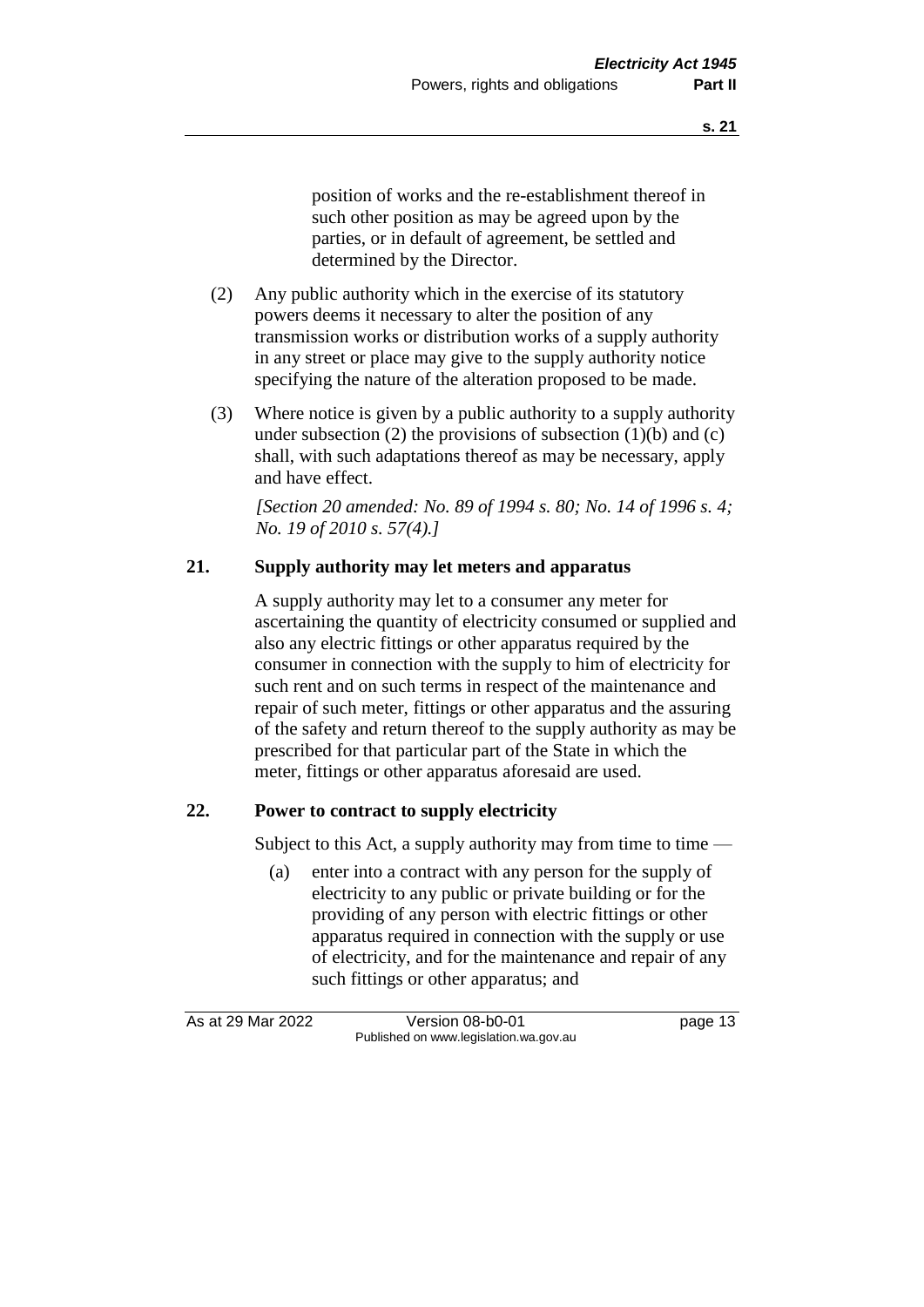(b) enter into a contract with any public authority having the control of streets within the limits of that area of the State in which the supply of electricity by such supply authority is authorised by or under this Act, for the supply of electricity for the lighting of such streets or of any public building or place with electricity, and for the providing of such public authority with electric fittings and other apparatus required in connection with the supply or use of electricity and for the maintenance and repair of such fittings or other apparatus in such manner and upon such conditions as shall be agreed upon between the parties.

#### **23. Power to cut off supply in case of illegal or fraudulent interference with works**

Where on the premises of any consumer any person (whether the consumer or not) has wilfully or fraudulently damaged or tampered with or permitted or suffered to be damaged or tampered with any distribution works or service apparatus belonging to the supply authority, or altered the index of any meter or prevented any meter from registering correctly the quantity of electricity supplied, the supply authority may discontinue the supply of electricity to the said premises until the damage caused has been repaired or the interference has been rectified but for no longer period.

#### **24. Power of officer of supply authority to enter premises**

- (1) Subject as hereinafter provided, any officer appointed for the purposes of this section by the supply authority in writing may at all reasonable times enter upon or into any place, building or premises in which electricity is or has been supplied by the supply authority.
- (1A) If the occupier or other person for the time being in charge of such place, building or premises shall request such officer so to do, he shall before making any entry as aforesaid produce to

page 14 Version 08-b0-01 As at 29 Mar 2022 Published on www.legislation.wa.gov.au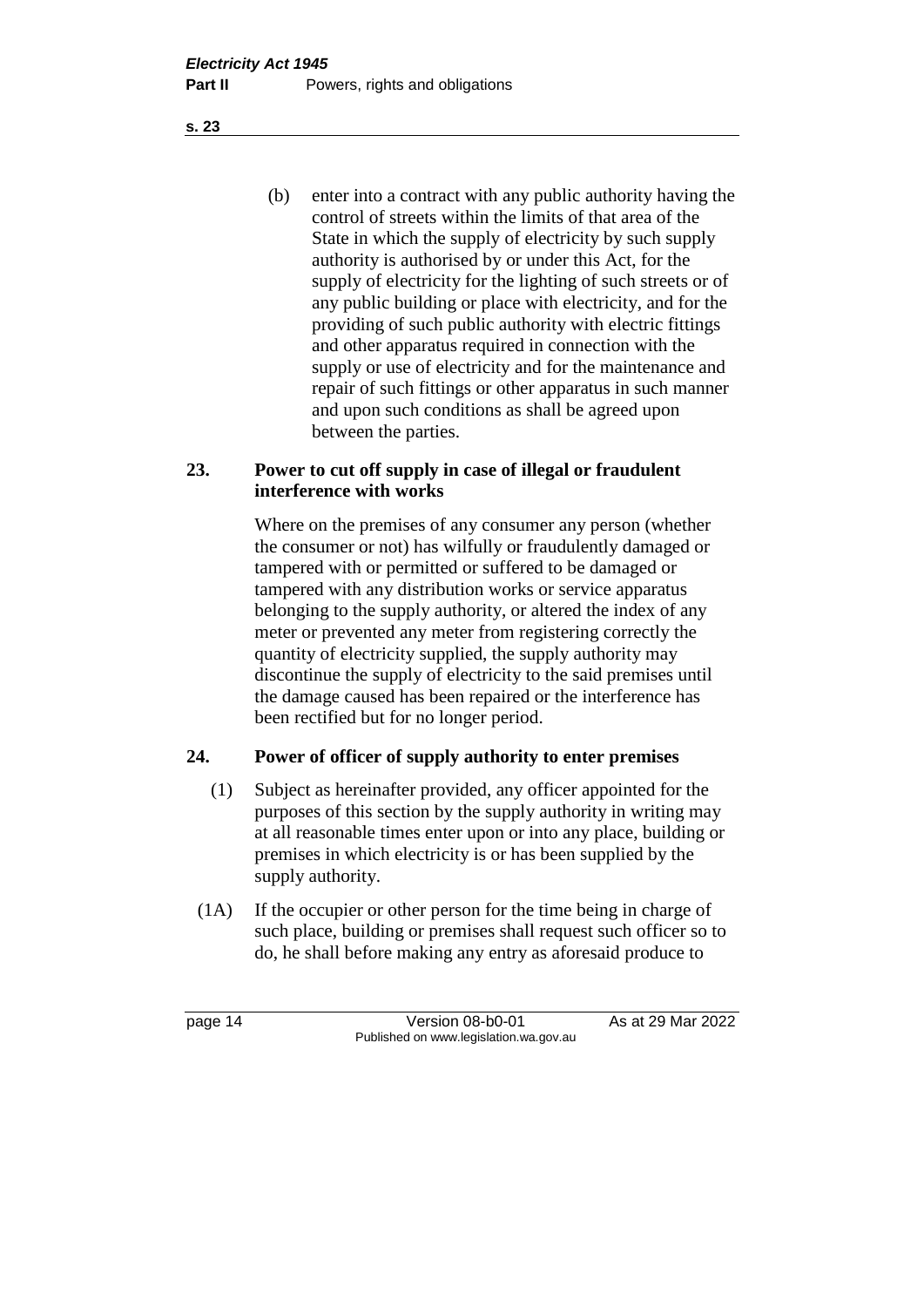such occupier or other person the written instrument of his said appointment.

- (2) Upon making such entry such officer may
	- (a) inspect and examine all distribution works, and all service apparatus and electric fittings in or upon the place, building or premises entered and which belong to the supply authority for the purpose of ascertaining the quantity of electricity consumed or supplied therein or thereto; and
	- (b) subject as hereinafter provided, where the supply authority desires to discontinue the supply of electricity as authorised by this Act, remove any service apparatus and electric fittings belonging to the supply authority.
- (3) When the supply authority does remove any service apparatus or electric fittings as aforesaid it shall make good or otherwise compensate the owner of the premises concerned in respect of the damage caused by such removal.

*[Section 24 amended: No. 19 of 2010 s. 57(4).]*

*[Heading deleted: No. 33 of 2004 s. 13.]*

#### **25. Duties as to supply of electricity**

- (1) A network operator shall
	- (a) at all times maintain all service apparatus belonging to the network operator which is on the premises of any consumer, in a safe and fit condition for supplying electricity; and
	- (b) in the actual supply of electricity to the premises of a consumer take all reasonable precautions in order to avoid the risk of fire or of other damage on the said premises to the position on the said premises where the electricity passes beyond the service apparatus of the network operator; and

As at 29 Mar 2022 Version 08-b0-01 page 15 Published on www.legislation.wa.gov.au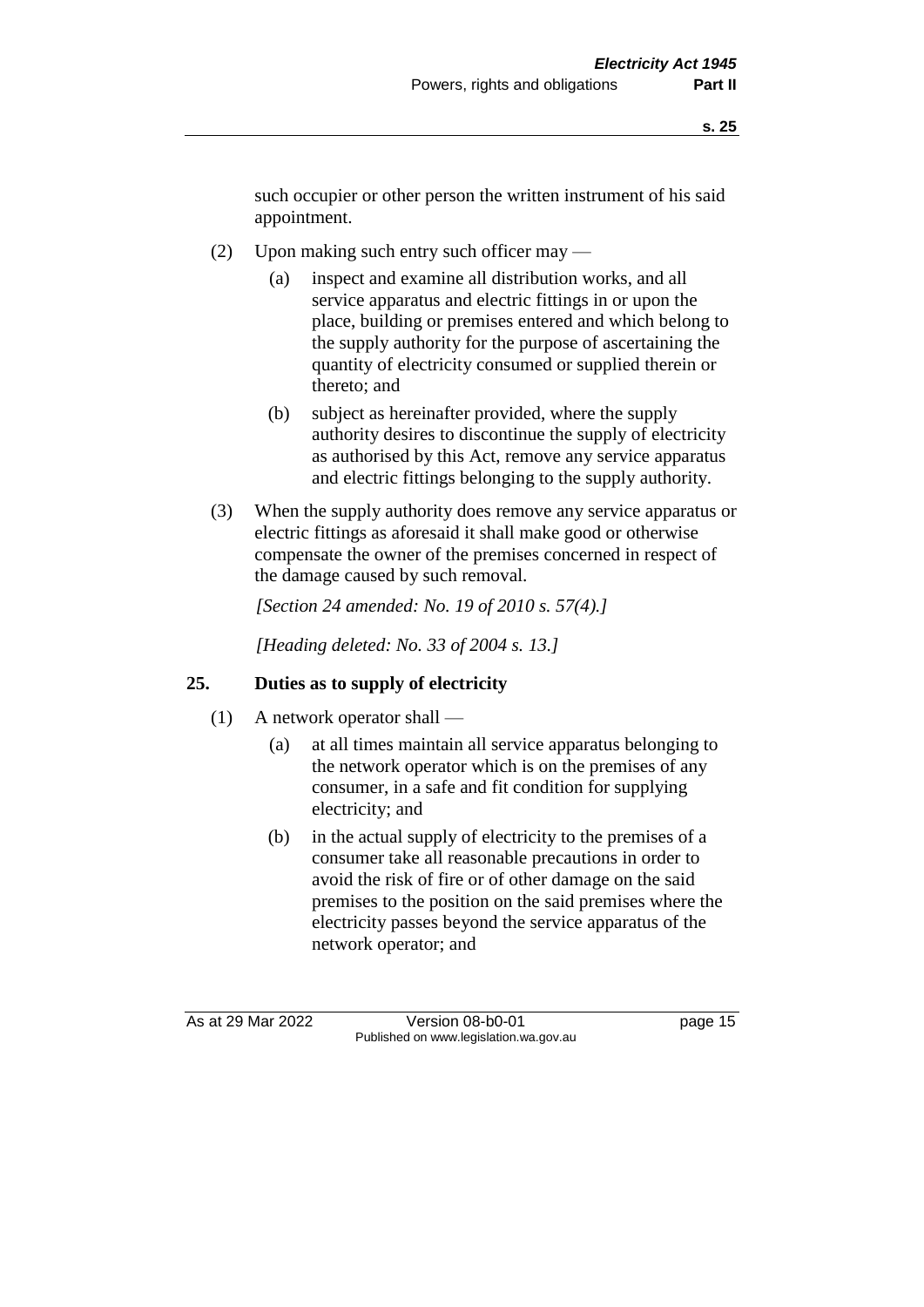**s. 25**

- (c) from the time when the network operator begins to supply electricity through a distributing main as continuous current, maintain such supply constantly without a change of polarity; and
- (d) declare the system pressure and/or frequency at which the network operator proposes to supply electricity to the premises of a consumer at the position thereon where the electricity will pass beyond the service apparatus of the network operator, and maintain constantly the said pressure within the limit of  $\pm 6\%$  and the said frequency within the limit of  $\pm 2\frac{1}{2}\%$ .
- (2) If any network operator fails to comply faithfully with any of the obligations imposed upon it by subsection (1), any person aggrieved by the default of the network operator may make a complaint thereof to the Minister, and the Minister may refer such complaint to the Director for inquiry and determination.

*[Section 25 amended: No. 113 of 1965 s. 8; No. 89 of 1994 s. 80; No. 63 of 1996 s. 19; No. 33 of 2004 s. 14.]*

*[Part III: s. 26-29 deleted: No. 89 of 1994 s. 72; s. 30 deleted: No. 5 of 2007 s. 4; s. 31 deleted: No. 89 of 1994 s. 74.]*

page 16 Version 08-b0-01 As at 29 Mar 2022 Published on www.legislation.wa.gov.au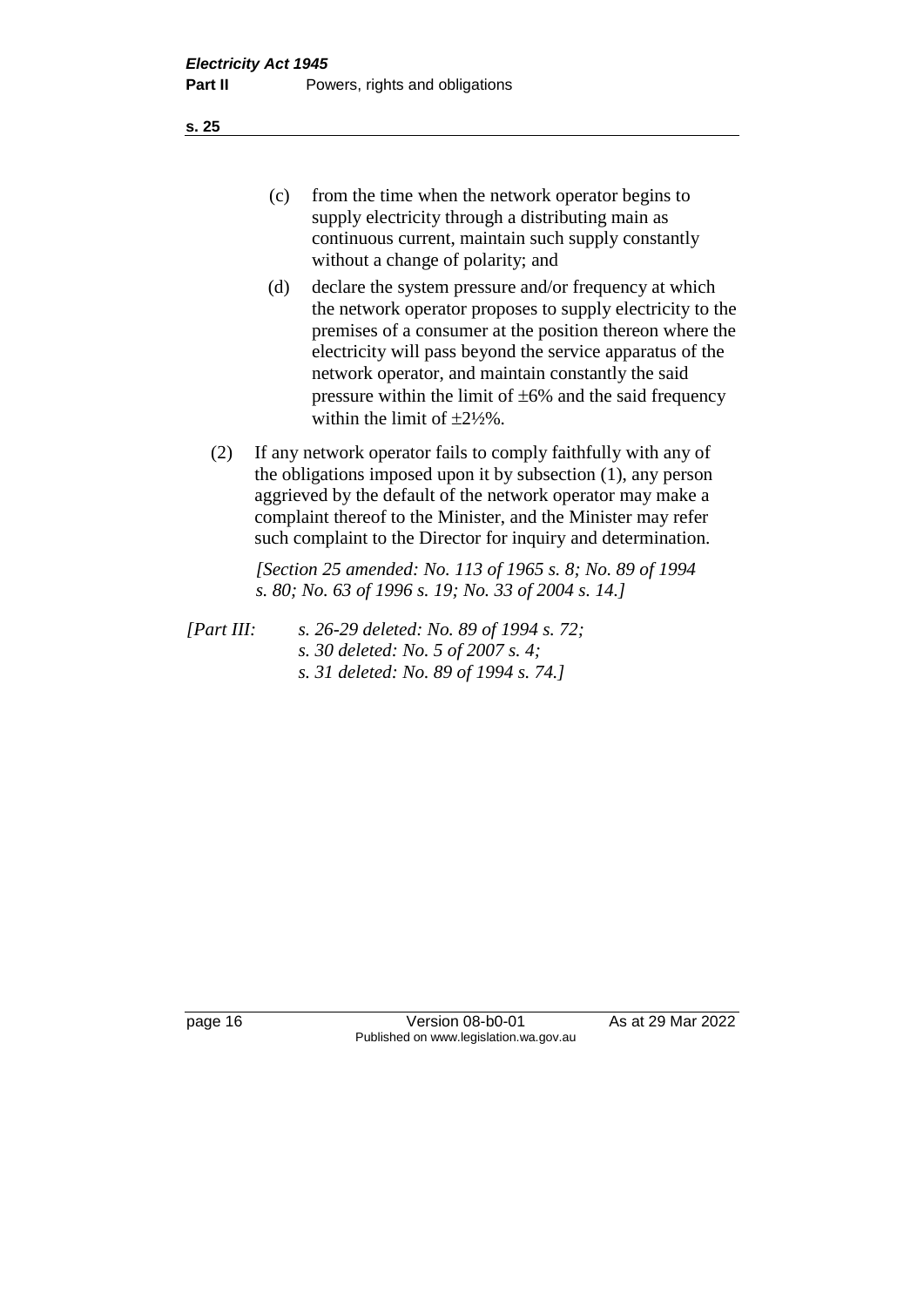**s. 32**

## **Part IV — Regulations**

*[Heading amended: No. 14 of 1996 s. 4.]*

#### **32. Regulations**

- (1) The Governor may make any regulations not inconsistent with the provisions of this Act which may be necessary or convenient for carrying this Act into operation or for facilitating the operation of this Act, and, without in any way limiting or restricting the generality of this section, may make regulations particularly in respect of the following, namely —
	- (a) the limit within which and the conditions under which a supply of electricity by a supply authority shall be compulsory or permissive; and
	- (b) securing a regular and sufficient supply of electricity by supply authorities; and
	- (c) securing the safety of the public from personal injury and the property of the public from damage by fire or otherwise; and
	- (d) subject to existing contracts the limitation of the prices which may be charged by supply authorities in respect of the supply of electricity and the rent and sale of service apparatus and electric fittings; and
	- (e) authorising inspection and inquiry; and
	- (f) the examination, qualifications and licensing of electrical workers, radio workers and contractors or of special classes of electrical workers and contractors (including cinematograph operators who operate plants electrically supplied with a pressure of not less than 100 volts); and
	- *[(g) deleted]*
	- (h) for the prevention of radio interference, authorising inspection of any premises in any part of the State from which radio interference is or is suspected of being caused; and

As at 29 Mar 2022 Version 08-b0-01 page 17 Published on www.legislation.wa.gov.au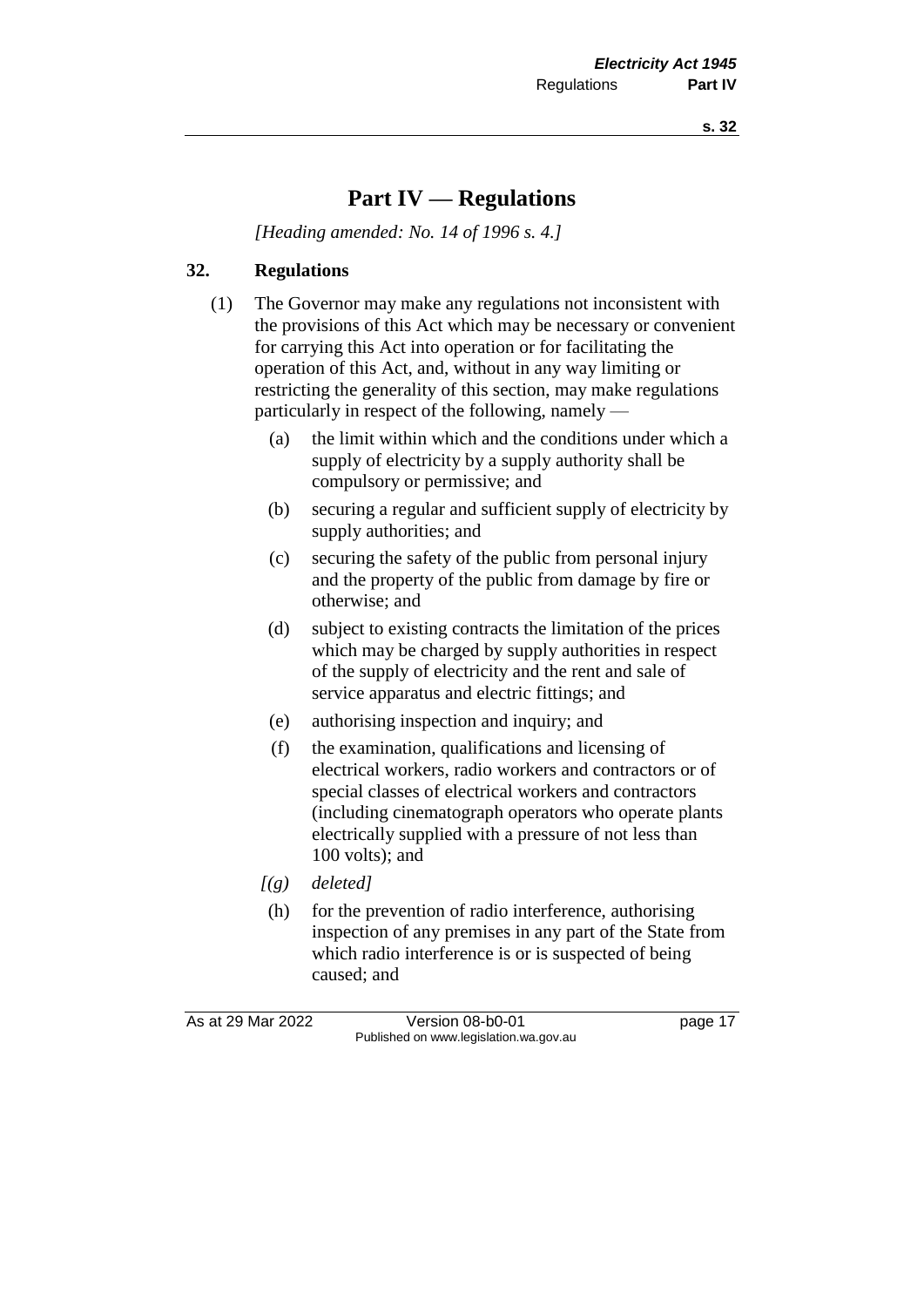#### *[(i) deleted]*

- (j) prescribing standards for electrical wires and cables and for the materials used in the manufacture of electrical appliances, fittings and things used in connection with any supply of electricity; and
- (k) prescribing the fees which may be charged for any services performed or rendered by the Director or by any officer, inspector or other authority pursuant to this Act or the regulations made thereunder; and
- (l) prescribing the form and basis of charging for electricity by a supply authority, and the methods to be adopted in fixing such charges, and prescribing times for revising the same; and
- (m) prohibiting interference by unauthorised persons with any electric work, service apparatus, electric fitting or other electrical installation; and
- (n) conferring upon a network operator power to refuse or discontinue the supply of electricity where under the conditions existing such supply may be dangerous to life, health or property, and regulating the exercise of such power by the network operator; and
- (o) requiring the periodical inspection by a network operator for all its electric works installed in, on, over or under any street, or any public or private building or premises; and
- (p) the safety of persons employed in or about generating stations or in the construction or installation of electric works; and
- (q) prescribing standards for the voltages to be maintained by network operators at that position on the premises of a consumer at which the main switch is situated; and prescribing standards and rules for the construction or installation of electric works, service apparatus, electric fittings and other electrical installations; and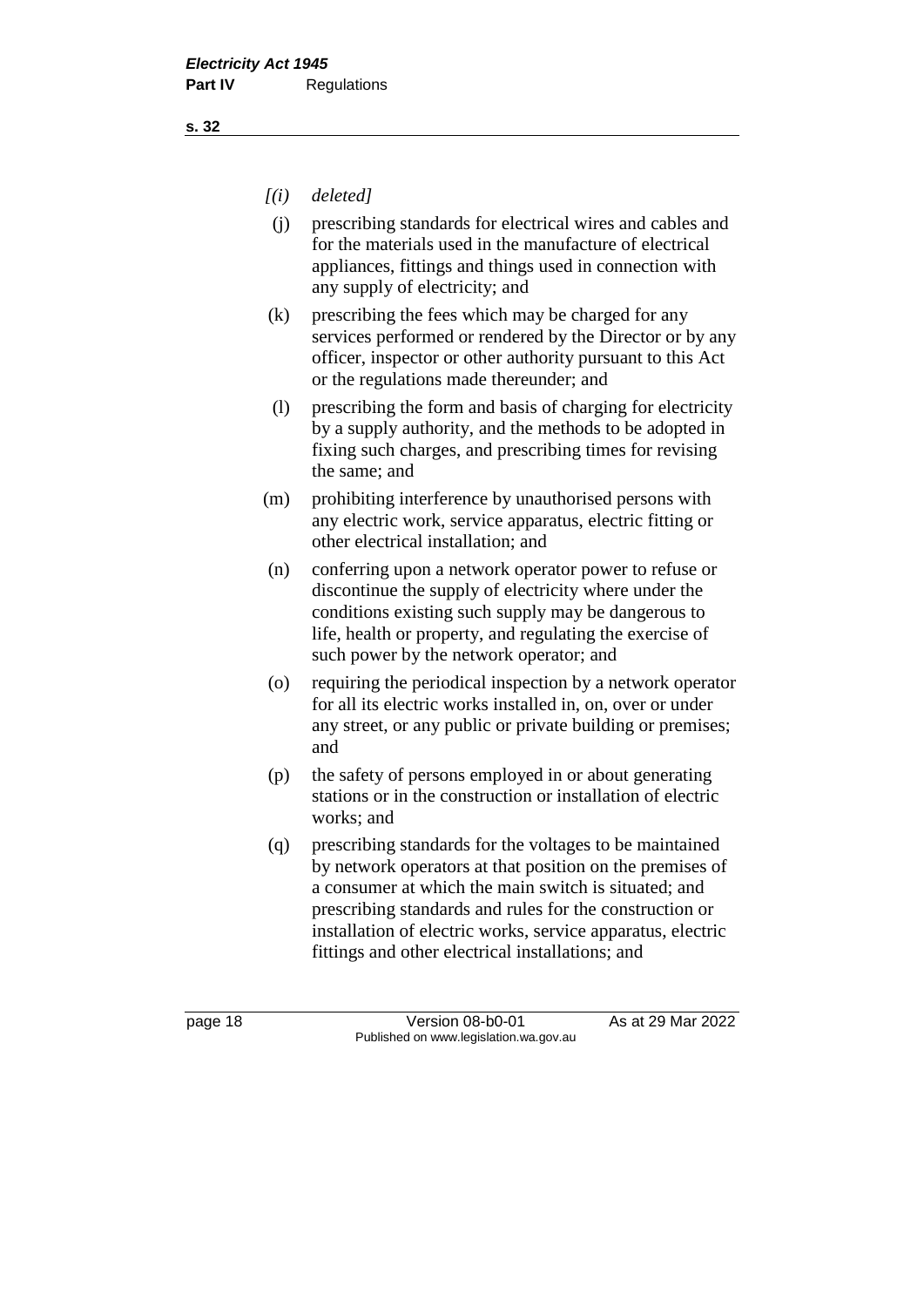- (r) generally, in connection with the supply of electricity by a network operator; and
- (s) imposing penalties for any offence committed against a regulation made under this section —
	- (i) in the case of an individual, of \$50 000; and
	- (ii) in the case of a body corporate, of \$250 000.
- (2) Such regulations may be restricted to any part of the State or, except where the context of subsection (1) specifically requires, may be of general application throughout the State and apply generally to and incidental to the generation and use of electricity throughout the State.
- (3) Without prejudice to the generality of subsection (1) or subsection  $(2)$ , such regulations may —
	- (a) provide for the establishment, functions and conduct of a Board or Boards appointed by the Minister and subject to the directions of, the Director for the purposes of administering, pursuant to the powers respectively set out in the regulations relating thereto, schemes for —
		- (i) the regulation of electrical work, and the licensing of persons as electrical workers;
		- (ii) the regulation of the practice of cinematograph operating, and the licensing of persons as cinematograph operators;
		- (iii) the regulation of electrical contracting, and the licensing of persons as electrical contractors;
		- (iiia) the licensing or registration of persons having qualifications obtained in another State or Territory of the Commonwealth and approved by the Board as electrical workers or electrical contractors under this Act either unconditionally or subject to such terms and conditions as may be imposed by the Board;

As at 29 Mar 2022 Version 08-b0-01 page 19 Published on www.legislation.wa.gov.au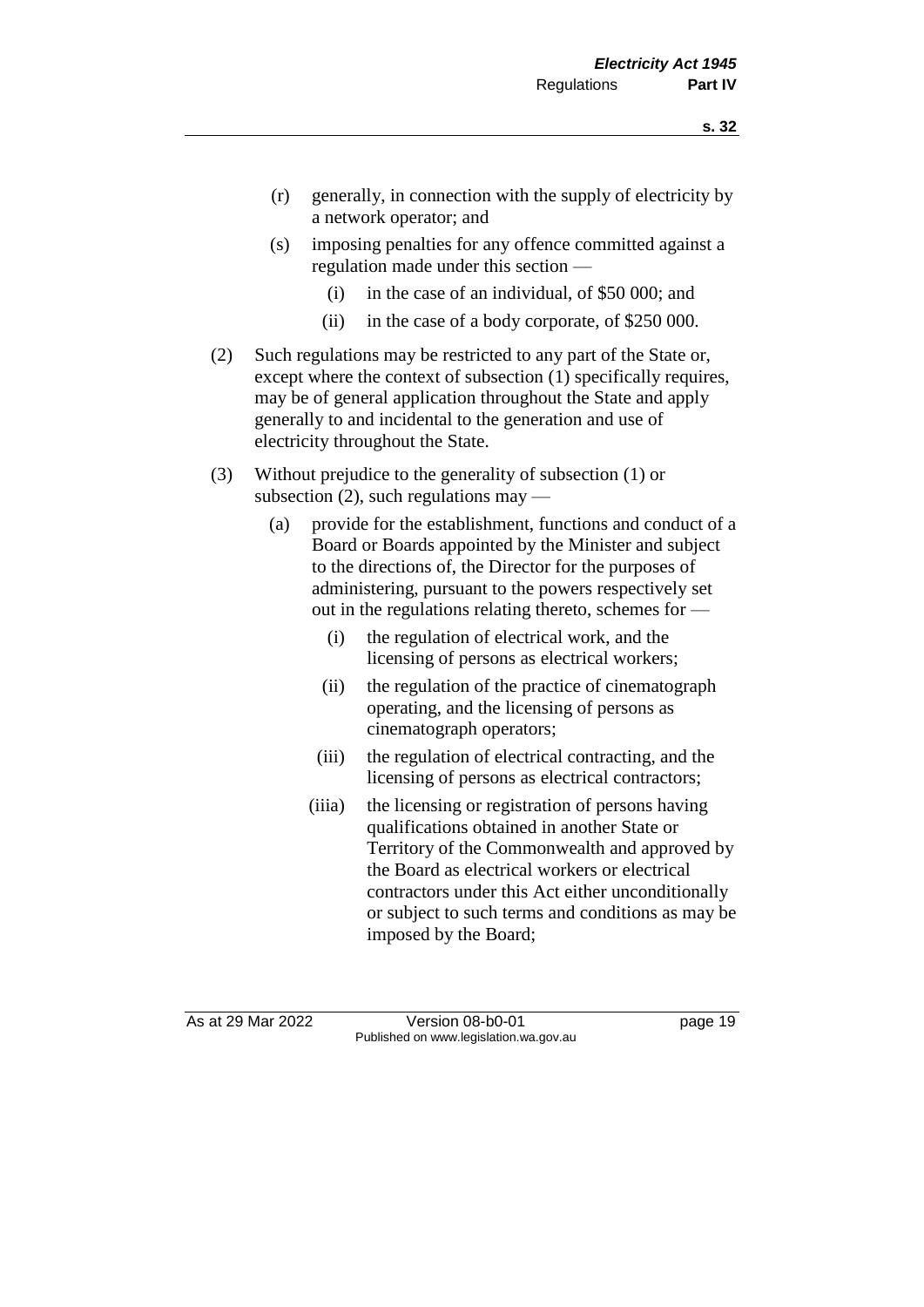- (iv) the regulation of such other trades or practices relating to electricity, and the licensing of persons in relation thereto, as may be prescribed;
- and
- (b) provide that the carrying out of prescribed kinds of electrical work, or the doing of any prescribed act or thing in relation to electricity or electrical work, shall be prohibited unless carried out or done pursuant to a licence, permit or authorisation under this Act and in accordance with the regulations and any conditions imposed thereby or by the relevant licence, permit or authorisation; and
- (c) prohibit persons from employing or permitting other persons to carry out work or do any act or thing in contravention of the regulations, and provide for the registration of employees engaged in work of a kind to which the regulations apply; and
- (d) provide for the conduct of examinations for, and the classification, issue, suspension, cancellation, or surrender of, differing kinds of licences, permits or authorisations and for their duration and renewal or the grounds upon which renewal may be refused; and
- (e) authorise the Director to delegate his or her powers to a Board, and the exercise by the Board of such powers as are so delegated or as are prescribed including the issue of licences, permits and authorisations, and the conduct of proceedings, in the name of the Board, and provide for the control or supervision of all such Boards by the Director; and
- (f) establish systems of inspection, inquiry, and supervision, (including the appointment of persons as inspectors and specifying their duties and powers), and provide for the Director to exercise disciplinary powers in respect of certain matters and specify disciplinary penalties, other than the suspension or cancellation of a licence, permit, or authorisation, that the Director may impose; and

page 20 **Version 08-b0-01** As at 29 Mar 2022 Published on www.legislation.wa.gov.au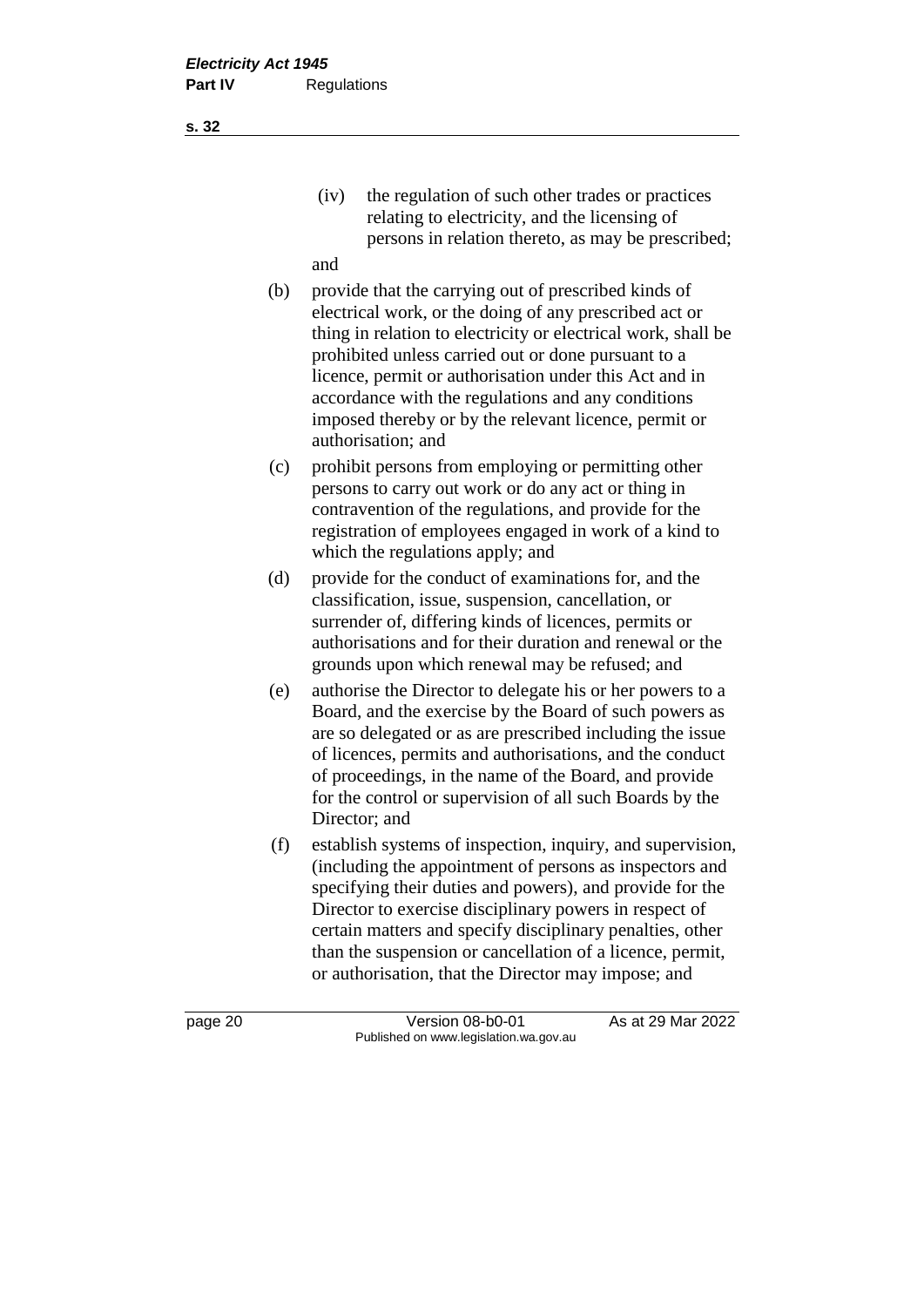- (faa) regulate the making of allegations in respect of disciplinary matters by the Director to the State Administrative Tribunal and specify the penalties that may be imposed and disciplinary action, including suspending or cancelling a licence, permit or authorisation, that may be taken by the State Administrative Tribunal in dealing with an allegation; and
- (fa) contain such provisions of a savings and transitional nature as are necessary or convenient for the purposes of dealing with matters that are incidental to or consequential on an amendment to any regulations made under this section and for adjustments to any fees and charges payable under the regulations; and
- (g) create offences, and provide for the payment, enforcement and recovery of penalties, fees and charges; and
- (h) adopt, by reference to the text as from time to time amended and for the time being in force, unless a particular text is specified at the time of such adoption, —
	- (i) such rules, regulations, codes, instructions or other subordinate legislation made, determined or issued under any other Act, or under any Act of the Parliament of the Commonwealth or of the Parliament of the United Kingdom; or
	- (ii) such standards, rules, codes or specifications issued by Standards Australia, the British Standards Institution, or other specified body,

either wholly or in part or with modifications, as are specified; and

(i) provide that where by reason of unavailability of materials or other reason that the Director considers valid any requirement imposed by the Director cannot be conformed to, the Director may dispense with that requirement and in lieu authorise in writing in any

As at 29 Mar 2022 Version 08-b0-01 page 21 Published on www.legislation.wa.gov.au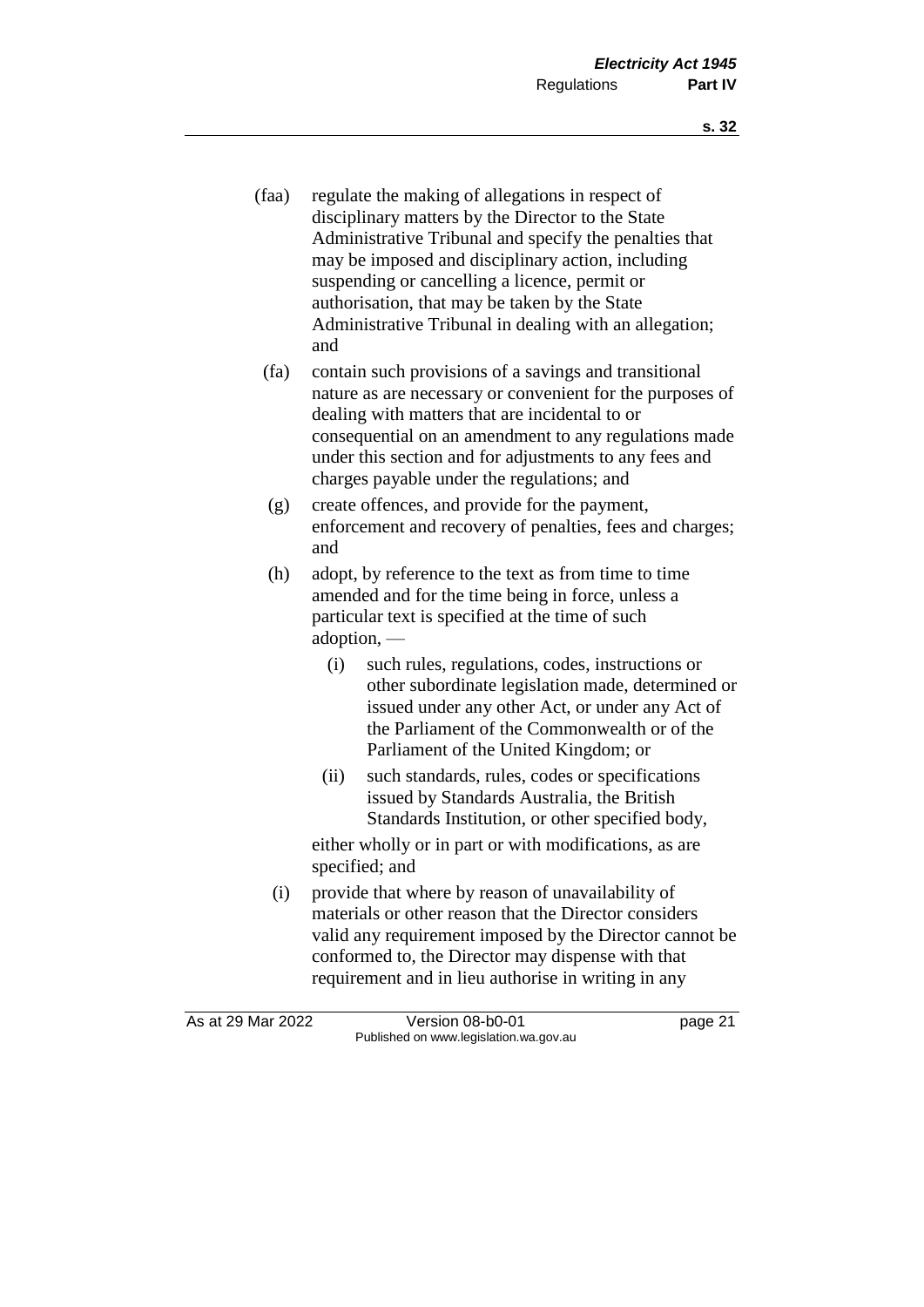particular case the use of materials or any other matters which he or she considers to be appropriate; and

- (j) provide that, in a specified case or a specified class of case, whether on specified conditions or unconditionally, a person or thing or a class of persons or things, may be exempted from the provisions of those regulations either wholly or to such extent as is specified; and
- (k) require a matter affected by them to be in accordance with a specified standard, specification or requirement or to be as approved by, or to the satisfaction of, a specified person or body or a specified class of person or body, or so as to confer on a specified person or body or a specified class of person or body a discretionary authority.
- (4) In this section, *specified* means specified in the regulation in relation to which the term is used.

*[Section 32 amended: No. 72 of 1953 s. 3; No. 113 of 1965 s. 8; No. 86 of 1979 s. 8; No. 42 of 1988 s. 5; No. 89 of 1994 s. 75 and 81; No. 14 of 1996 s. 4; No. 63 of 1996 s. 21; No. 24 of 2000 s. 14(13); No. 74 of 2003 s. 48(2); No. 33 of 2004 s. 15; No. 55 of 2004 s. 273; No. 28 of 2006 s. 165; No. 5 of 2007 s. 5; No. 8 of 2009 s. 49.]*

#### **33. Annual reporting**

The annual report under Part 5 of the *Financial Management Act 2006* of the department of the Public Service in which the Director is employed is to include details of —

- (a) the number, nature, and outcome, of  $-$ 
	- (i) investigations and inquiries undertaken under this Act by, or at the direction of, the Director; and
	- (ii) matters that have been brought before the State Administrative Tribunal under this Act by the Director;

and

page 22 **Version 08-b0-01** As at 29 Mar 2022 Published on www.legislation.wa.gov.au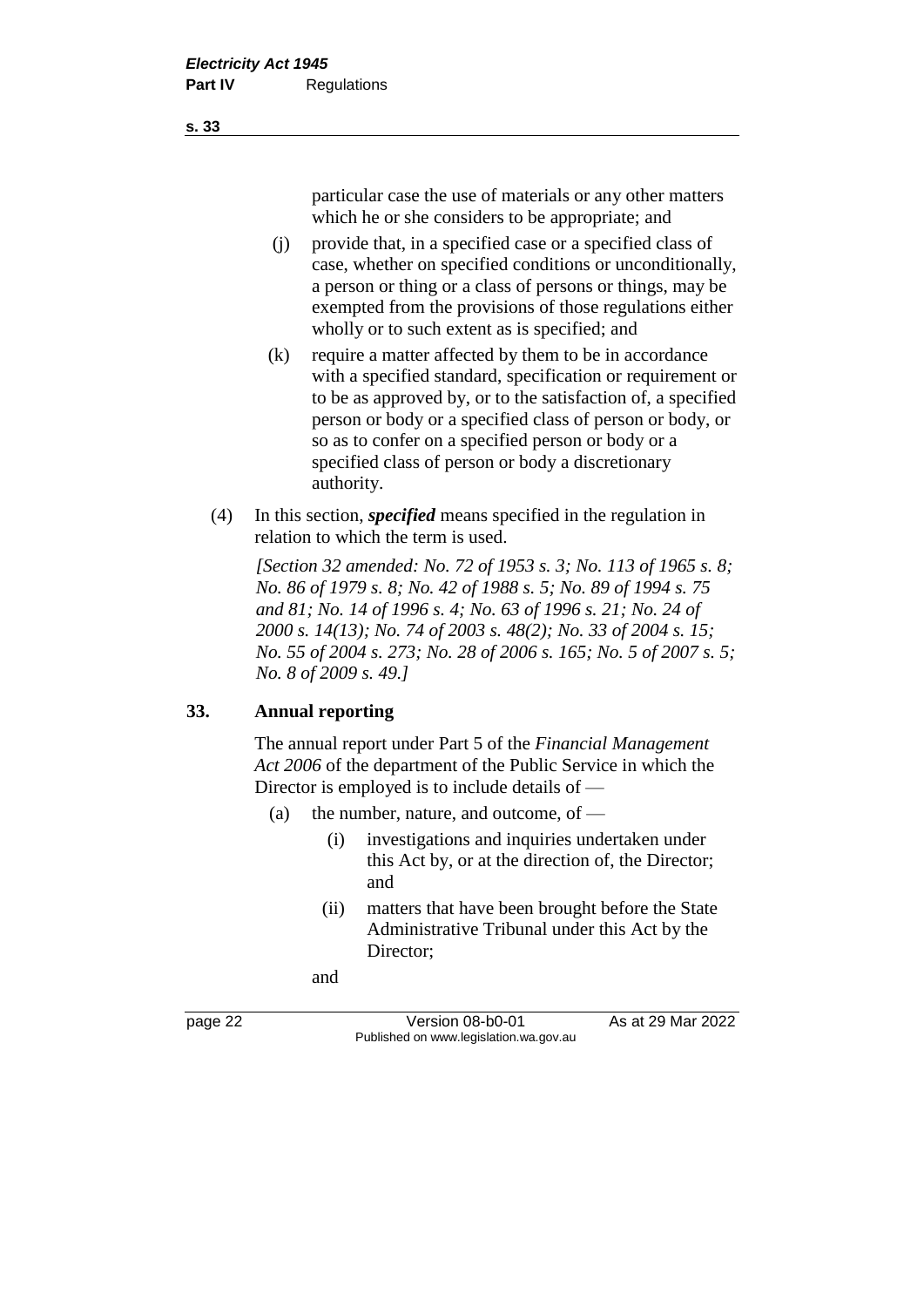- (b) the number and nature of matters referred to in paragraph (a) that are outstanding; and
- (c) any trends or special problems that may have emerged; and
- (d) forecasts of the workload of the Director in performing functions under this Act in the year after the year to which the report relates; and
- (e) any proposals for improving the performance of the Director's functions under this Act.

*[Section 33 inserted: No. 55 of 2004 s. 274; amended: No. 77 of 2006 Sch. 1 cl. 52.]*

#### **33AA. Guidelines**

- (1) The Director may from time to time formulate and publish guidelines recommending safe practices to be adopted in electrical work under this Act.
- (2) Guidelines under subsection (1) may
	- (a) specify standards to be observed, practices and procedures to be followed and measures to be taken with respect to electrical work;
	- (b) recommend practices and procedures that may be followed, and measures that may be taken to promote the safety of the public and persons engaged in electrical work.
- (3) Guidelines published under this section may incorporate or adopt guidelines or codes of practices made, formulated, published or issued under any law of another State or the Commonwealth, Standards Australia, the Electricity Supply Association of Australia or any other standards with such variations and modifications, if any, as the Director specifies.

*[Section 33AA inserted: No. 42 of 1988 s. 6; amended: No. 89 of 1994 s. 80; No. 74 of 2003 s. 48(2).]*

As at 29 Mar 2022 Version 08-b0-01 page 23 Published on www.legislation.wa.gov.au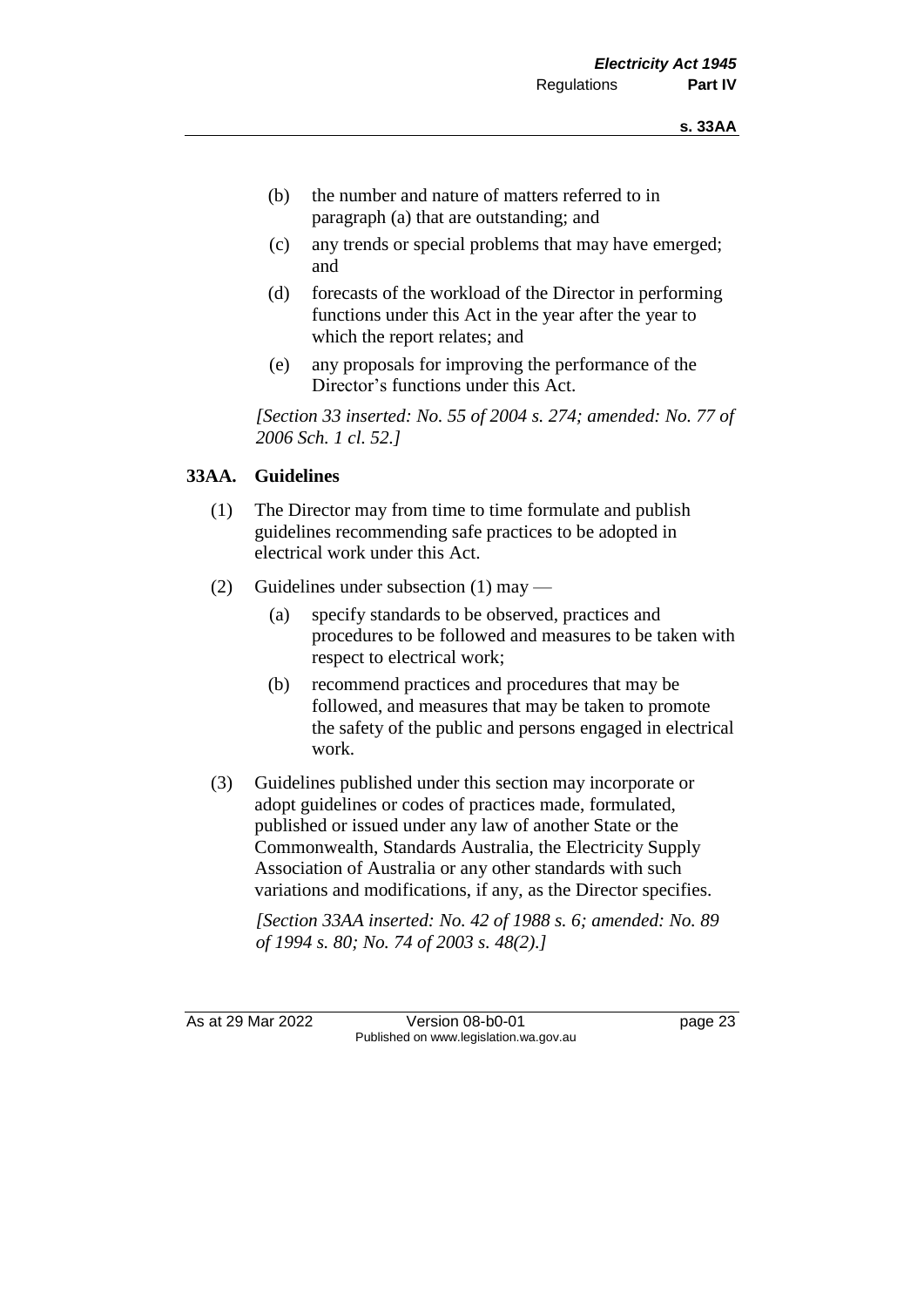**s. 33A**

## **Part IVA — Approval of electrical appliances**

*[Heading inserted: No. 72 of 1953 s. 4.]*

#### **33A. Terms used**

For the purposes of this Part —

*electrical appliance* means an appliance fitting, wire, or other apparatus or material intended suggested or designed for use in or for purposes of or for connection to any electrical installation;

*electrical installation* means any appliances, wires, fittings or other apparatus placed in or on or over any land or premises and used for or for purposes incidental to the conveyance, control, supply or use of electricity and includes additions, alterations and repairs to an electrical installation.

*[Section 33A inserted: No. 72 of 1953 s. 4.]*

#### **33B. Power of Director to prescribe classes or types of electrical apparatus etc., which shall not be sold etc., unless approved by Director**

- (1A) The Director may by notice published in the *Gazette* prescribe any class or type of electrical appliance which shall not after a date specified in the notice be sold, hired or exposed for sale or hire or advertised for sale or hire, unless the electrical appliance of that class or type is approved by the Director and is stamped or labelled if and as prescribed in the regulations.
- (1B) An application to the Director for approval under the provisions of subsection (1A) shall be in the prescribed form, and shall, unless exempted by the Director, be accompanied by a test report from a testing laboratory approved by him or her.
	- (2) A person who, after the date so specified sells, hires or exposes for sale or hire or advertises for sale or hire or causes to be sold or hired or exposed for sale or hire or advertised for sale or hire an electrical appliance of the class or type prescribed commits an offence unless the electrical appliance is approved by the

page 24 Version 08-b0-01 As at 29 Mar 2022 Published on www.legislation.wa.gov.au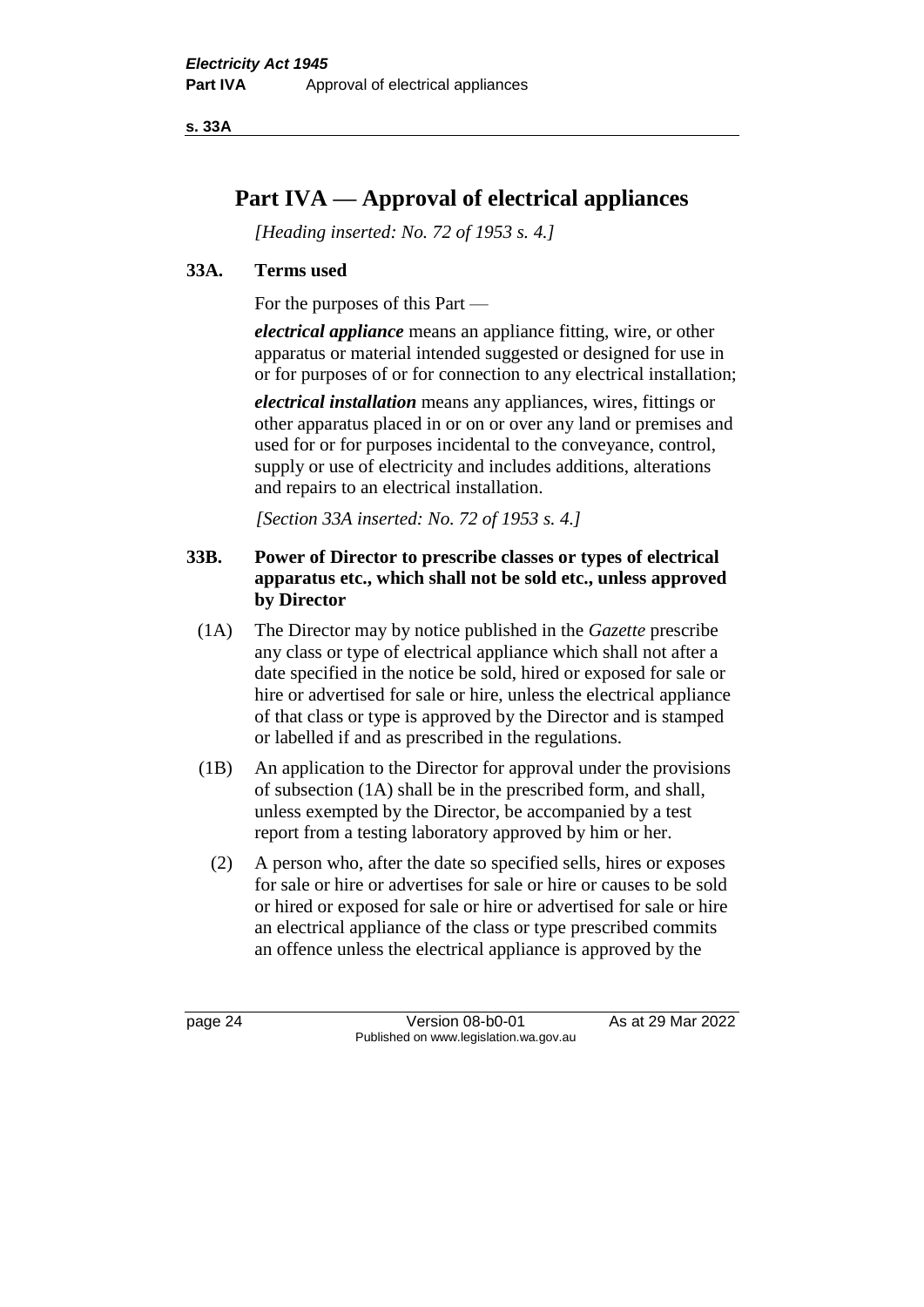Director and is stamped as prescribed or is approved by the Director and labelled as prescribed.

- (3) For the purposes of this section the approval of the Director may be signified by approval of samples or specifications of an electrical appliance or by such other means as the Director thinks proper.
- (4) Subject to this section the Director may withdraw at any time and from time to time an approval given under this section.
- (5A) The Director shall as soon as practicable determine whether the application in respect of the electrical appliance is —
	- (a) approved; or
	- (b) not approved; or
	- (c) deferred.
- (5B) The Director may approve the electrical appliance, without an examination or test of the electrical appliance, where —
	- (a) the appliance has been approved by a duly constituted authority in another State of the Commonwealth, in which case the approval may take the form of the approval of that authority; or
	- (b) the appliance has been approved by a person recognized by the Director as a competent authority for that purpose and carries a mark recognized by the Director for that purpose.
- (5C) The recognition of a person by the Director as a competent authority for the purposes of subsection (5B) does not have any effect in relation to the approval or marking of an electrical appliance if the person may have a financial interest in the manufacture, sale or hire of that appliance.
- (5D) The Director may, by notice published in the *Gazette*, specify the persons and the marks which are recognized by the Director for the purposes of subsection (5B).

As at 29 Mar 2022 Version 08-b0-01 page 25 Published on www.legislation.wa.gov.au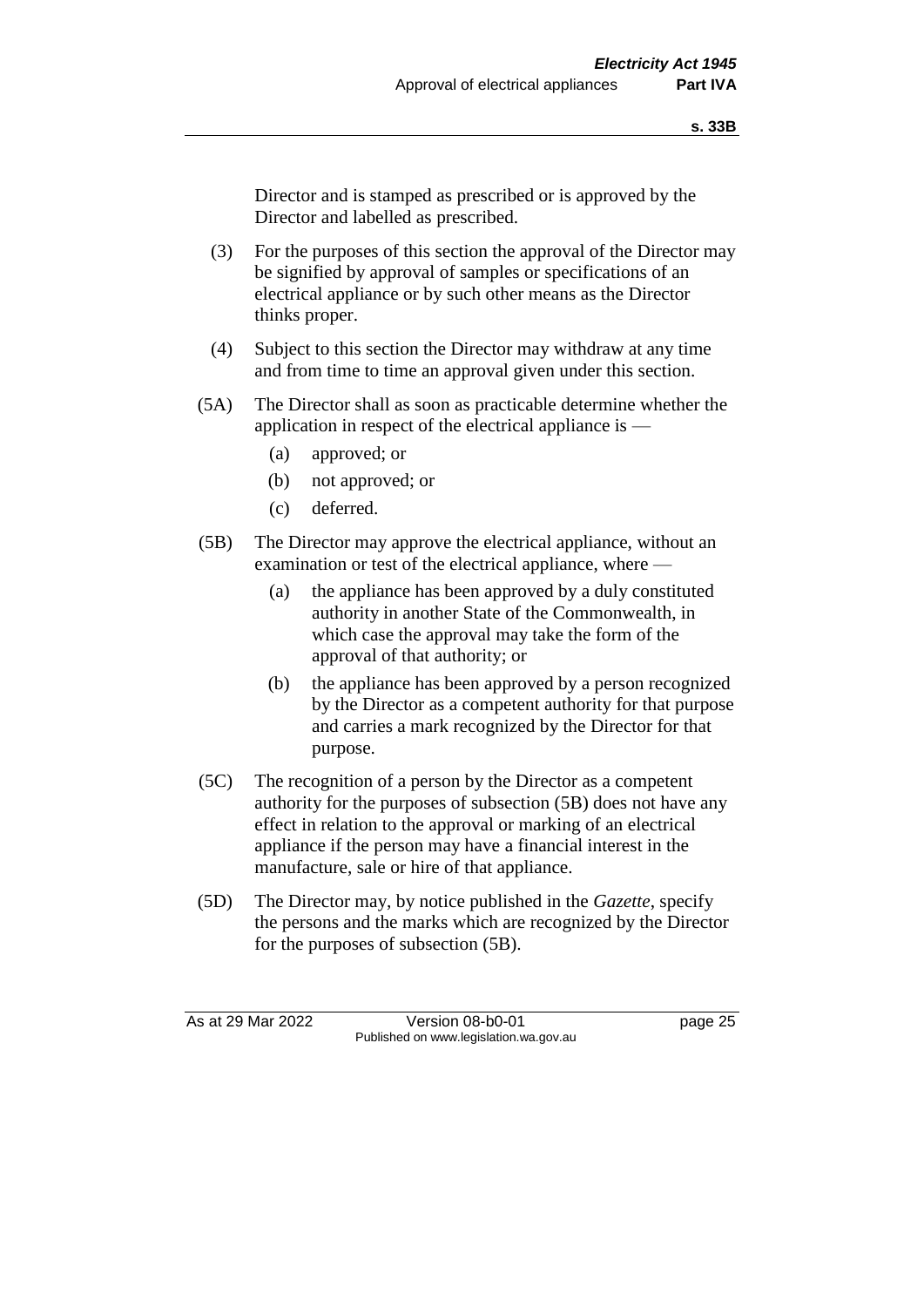- (6) The Governor on the recommendation of the Director may make regulations for or with respect to —
	- (a) the examination, testing and approval and the deferring and withdrawal of approval and the stamping and labelling of electrical appliances to which this Act applies; and for regulating and controlling the use of the stamps and labels under this Act; and
	- (b) the fees to be charged under this Part, including fees to be charged for the examination and approval of the electrical appliances; and
	- (c) prohibiting the fraudulent or improper use of marks similar to those used by the Director or of marks so nearly resembling those used by the Director as to be likely to deceive; and
	- (d) prescribing penalties not exceeding in the case of an individual, \$50 000, and in the case of a body corporate, \$250 000, for a breach of the regulations; and
	- (e) prescribing any matters or things required to be prescribed for the purposes of this Part or necessary or expedient to be prescribed for carrying the purposes of this Part into effect.

*[Section 33B inserted: No. 72 of 1953 s. 4; amended: No. 113 of 1965 s. 8; No. 86 of 1979 s. 9; No. 89 of 1994 s. 77, 80 and 83; No. 63 of 1996 s. 4 and 12; No. 5 of 2007 s. 6; No. 19 of 2010 s. 57(4); No. 47 of 2011 s. 27.]*

#### **33C. Power of Director to prohibit sale etc. or use of unsafe or dangerous electrical apparatus etc.**

(1) If in the opinion of the Director an electrical appliance is or is likely to become unsafe or dangerous in use, the Director notwithstanding the provisions of section 33B, may prohibit by notice the sale, hire or use of the electrical appliance of the description referred to in the notice.

page 26 Version 08-b0-01 As at 29 Mar 2022 Published on www.legislation.wa.gov.au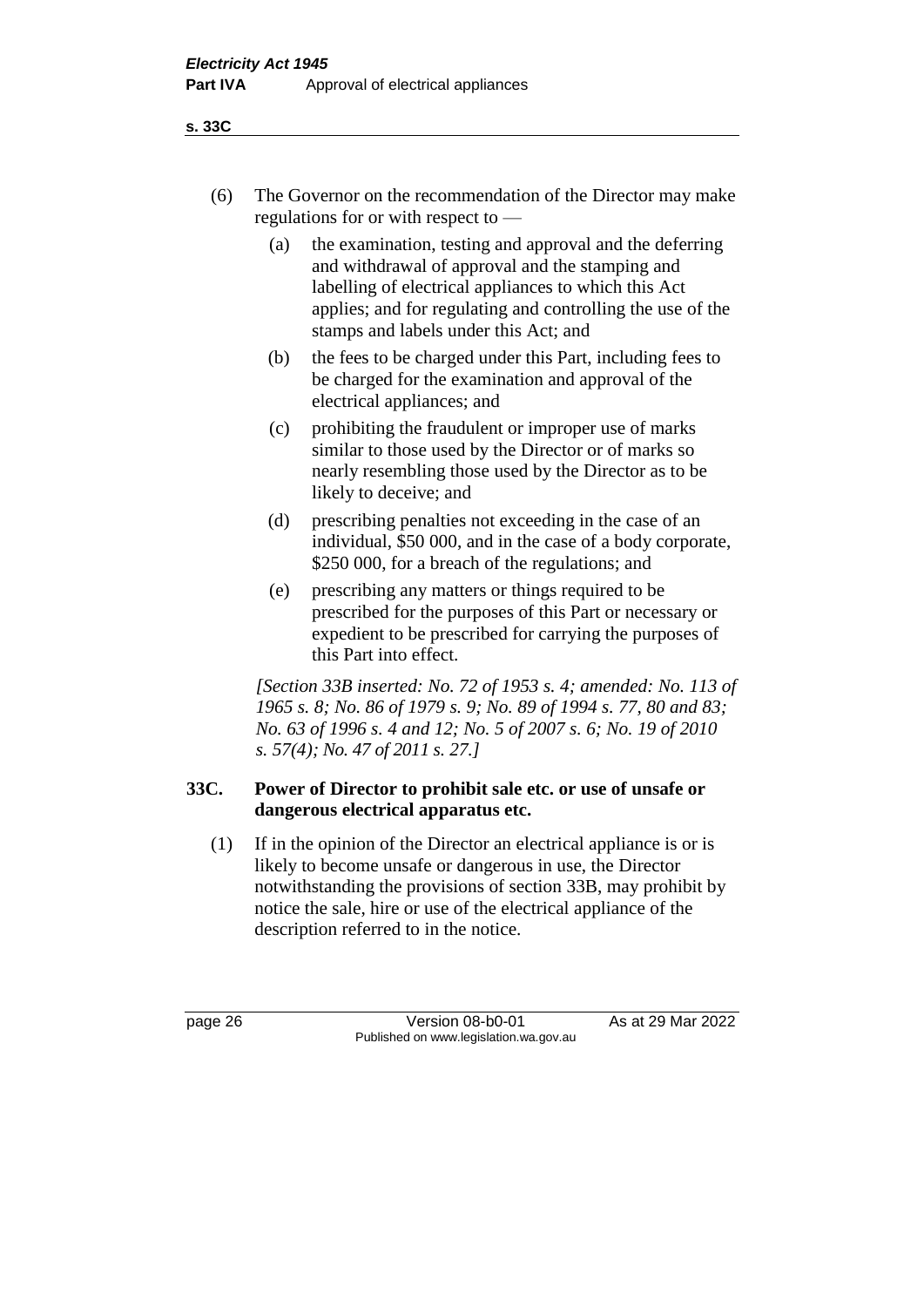- (2) The notice shall
	- (a) be in writing; and
	- (b) contain a description of the prohibited electrical appliance; and
	- (c) contain a direction prohibiting the person to whom it is addressed from selling, hiring, exposing for sale or hire or advertising for sale or hire or, as the case may be, from using an electrical appliance of the description specified in the notice.
- (3) A person to whom a notice is given who fails to comply with a direction contained in the notice is guilty of an offence.

*[Section 33C inserted: No. 72 of 1953 s. 4; amended: No. 89 of 1994 s. 80.]*

#### **33D. Penalties**

A person who is guilty of an offence against this Part for which no penalty is specially provided is liable —

- (a) in the case of an individual, to a fine of \$50 000; and
- (b) in the case of a body corporate, to a fine of \$250 000.

*[Section 33D inserted: No. 72 of 1953 s. 4; amended: No. 113 of 1965 s. 8; No. 63 of 1996 s. 5; No. 5 of 2007 s. 7.]*

As at 29 Mar 2022 Version 08-b0-01 page 27 Published on www.legislation.wa.gov.au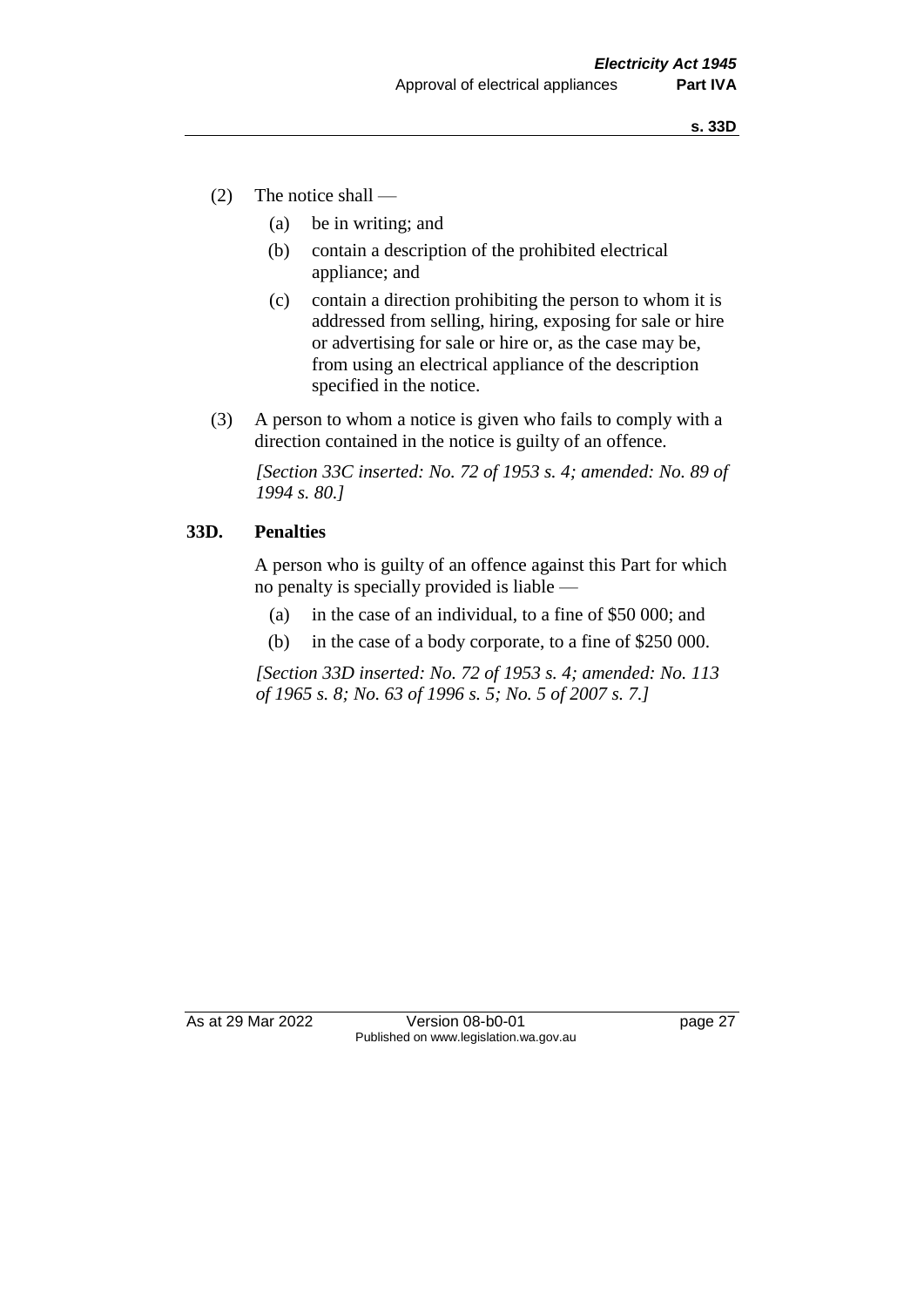**s. 33E**

## **Part IVB — Energy efficiency**

*[Heading inserted: No. 63 of 1996 s. 13.]*

#### **33E. Energy efficiency standards**

- (1) Regulations may be made under section 32 in respect of the conservation and management of electrical energy, and any such regulations may —
	- (a) set minimum energy efficiency standards with which any electrical apparatus or installation must comply; and
	- (b) specify procedures to be used, and measurements to be taken, to —
		- (i) assess the relative energy efficiency of any electrical apparatus or installation; or
		- (ii) ascertain whether or not any electrical apparatus or installation complies with prescribed energy efficiency standards;

and

- (c) provide for the declaration, by notice published in the *Gazette*, of —
	- (i) the various types or classes of apparatus or installation that are to be subject to the regulations; and
	- (ii) the procedures, measurements or formulae, either expressly or by reference to published technical documents, to be used for the evaluation of the energy consumption rate and the energy efficiency rating;

and

- (d) specify the product information standard requirements, and the form and manner of disclosure required, in relation to any such apparatus or installation; and
- (e) prescribe labelling requirements; and

page 28 Version 08-b0-01 As at 29 Mar 2022 Published on www.legislation.wa.gov.au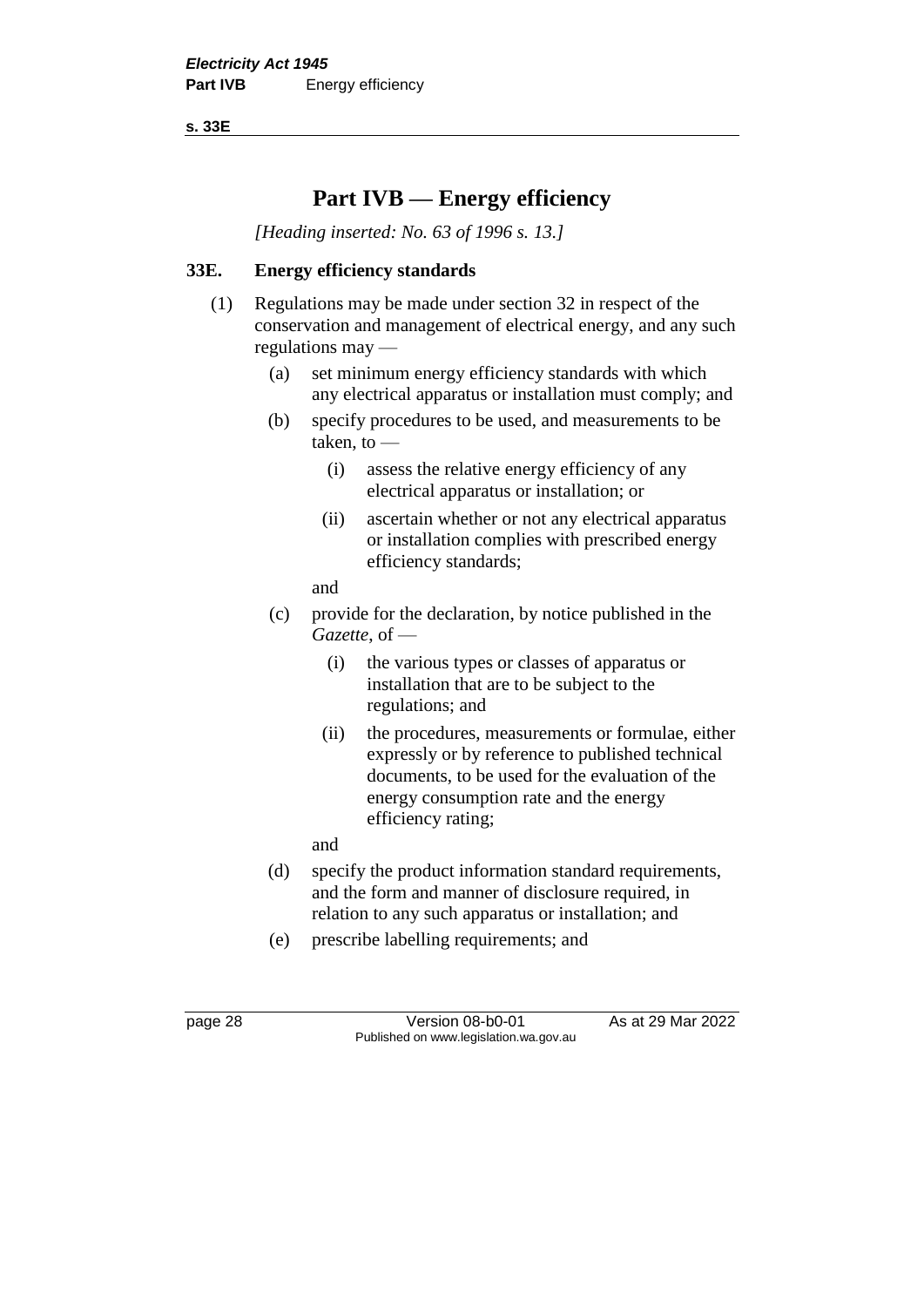- (f) provide that the requirements of this Act, or the specific requirements prescribed, are to be deemed to have been complied with if the apparatus or installation in question has been approved under, or is labelled in accordance with, the relevant provisions of a law of another State, or of a Territory, specified for the purpose of this paragraph by notice published in the *Gazette*; and
- (g) provide for exclusions or exemptions from the application of the regulations.
- (2) The Director may approve an apparatus or installation, or a manner of labelling, for the purposes of this Part where —
	- (a) the apparatus or installation is approved, or the label is registered, by a duly constituted authority in another State of the Commonwealth; or
	- (b) the approval was given, or the labelling was carried out, by a person recognized by the Director as a competent authority for that purpose,

and the apparatus or installation carries a mark recognized by the Director for that purpose.

- (3) The Director may, by notice published in the *Gazette*, specify the authorities, the persons and the marks which are recognized by the Director for the purposes of subsection (2).
- (4) An approval given by the Director for the purposes of this Part —
	- (a) is, unless sooner revoked, valid for 5 years or such lesser period as may be specified by the Director; and
	- (b) may be revoked by the Director.

*[Section 33E inserted: No. 63 of 1996 s. 13; amended: No. 10 of 1998 s. 31; No. 74 of 2003 s. 48(3).]*

As at 29 Mar 2022 Version 08-b0-01 page 29 Published on www.legislation.wa.gov.au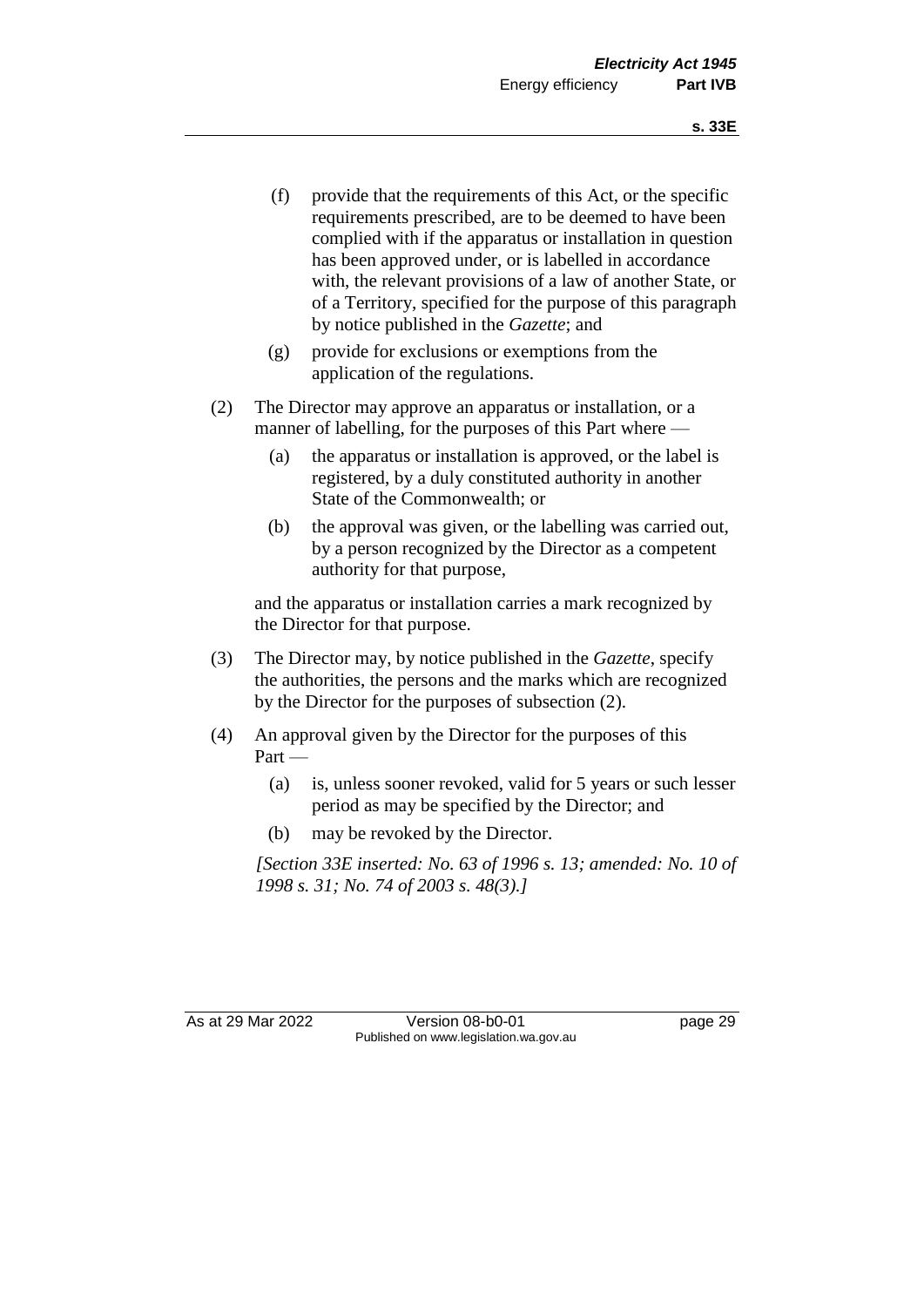**s. 33F**

#### **33F. Offences related to energy efficiency labelling**

Where by regulations to which this Part relates any apparatus or installation is required to be labelled in accordance with those regulations a person who —

- (a) sells or hires; or
- (b) exposes or advertises for sale or hire; or
- (c) causes to be sold or hired, or exposed or advertised for sale or hire,

any such apparatus or installation, not being so labelled, commits an offence.

Penalty: In the case of an individual, \$50 000 and in the case of a body corporate, \$250 000.

*[Section 33F inserted: No. 63 of 1996 s. 13; amended: No. 5 of 2007 s. 8.]*

page 30 Version 08-b0-01 As at 29 Mar 2022 Published on www.legislation.wa.gov.au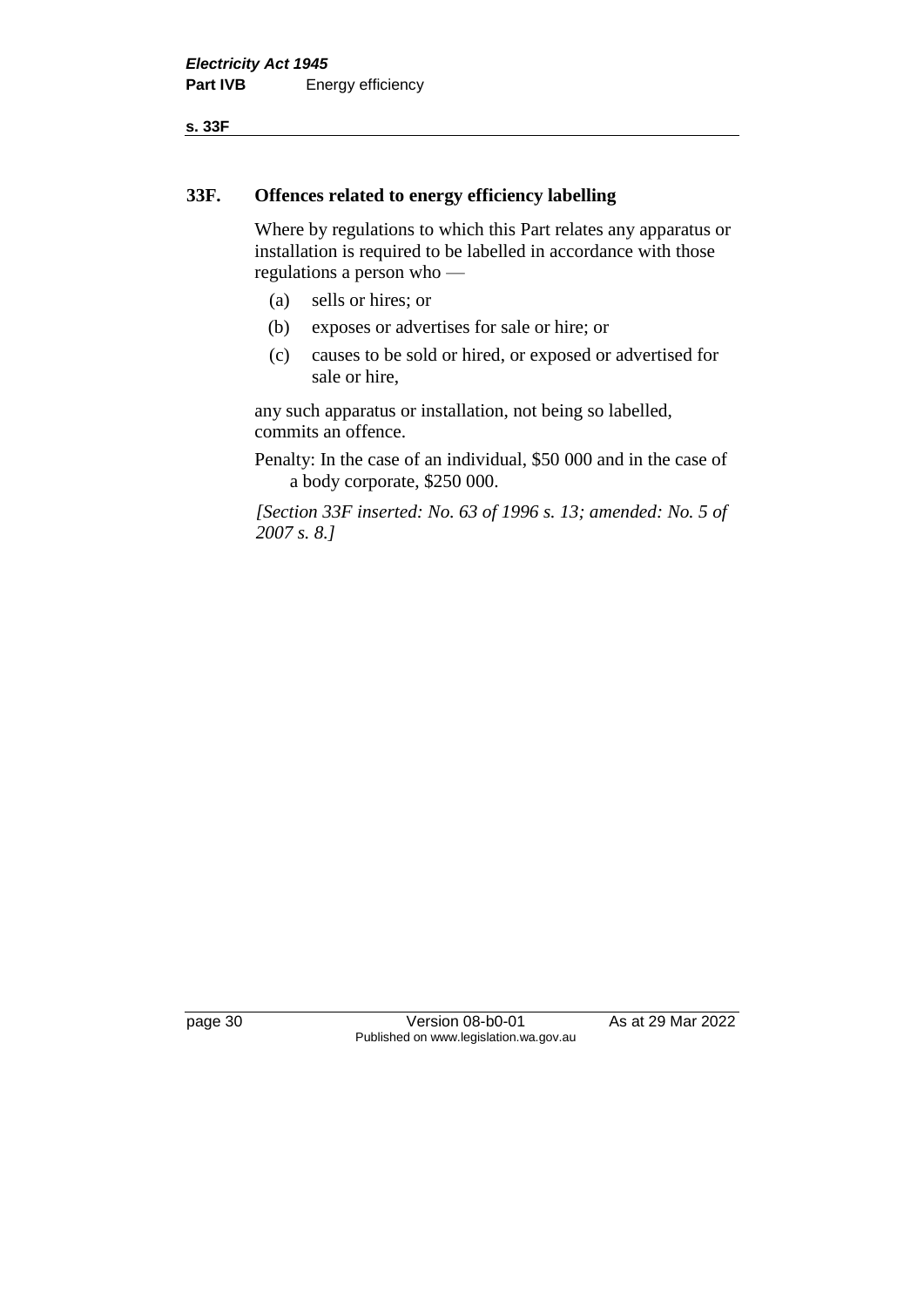## **Part V — Miscellaneous**

#### **34. Service apparatus etc. of supply authority not subject to seizure etc.**

Distribution works or service apparatus or electric fittings belonging to a supply authority in any place or building (not in the possession of the supply authority) and which are used for the purpose of supplying or in connection with the supply of electricity shall be exempted from any execution under any process of a court of law.

#### **35. Power to cut off supply**

If any consumer neglects to pay to a supply authority any rent or the price of or any charge in respect of any service apparatus or electric fittings due and payable to the supply authority for the space of 14 days next after demand in writing for payment of the amount due shall have been served on the consumer, the supply authority may cut off the supply of electricity, and, until payment of the amount demanded together with any expenses incurred in connection with the collection or recovery of such amount may discontinue the supply of electricity to the consumer.

#### **36. Powers where electricity wasted or misused**

- (1) If a consumer does anything or suffers or permits anything to be done or omits to do anything whereby electricity supplied by a supply authority escapes from any electric line laid in, over or along any street or land before it reaches the meter on the premises of the consumer, he shall be guilty of an offence. Penalty: \$500.
- (2) Where a consumer acts in contravention of subsection (1), in addition to prosecuting the offender for such offence, the supply authority may —
	- (a) disconnect such electric line and discontinue the supply of electricity to the consumer during such time as the

As at 29 Mar 2022 Version 08-b0-01 page 31 Published on www.legislation.wa.gov.au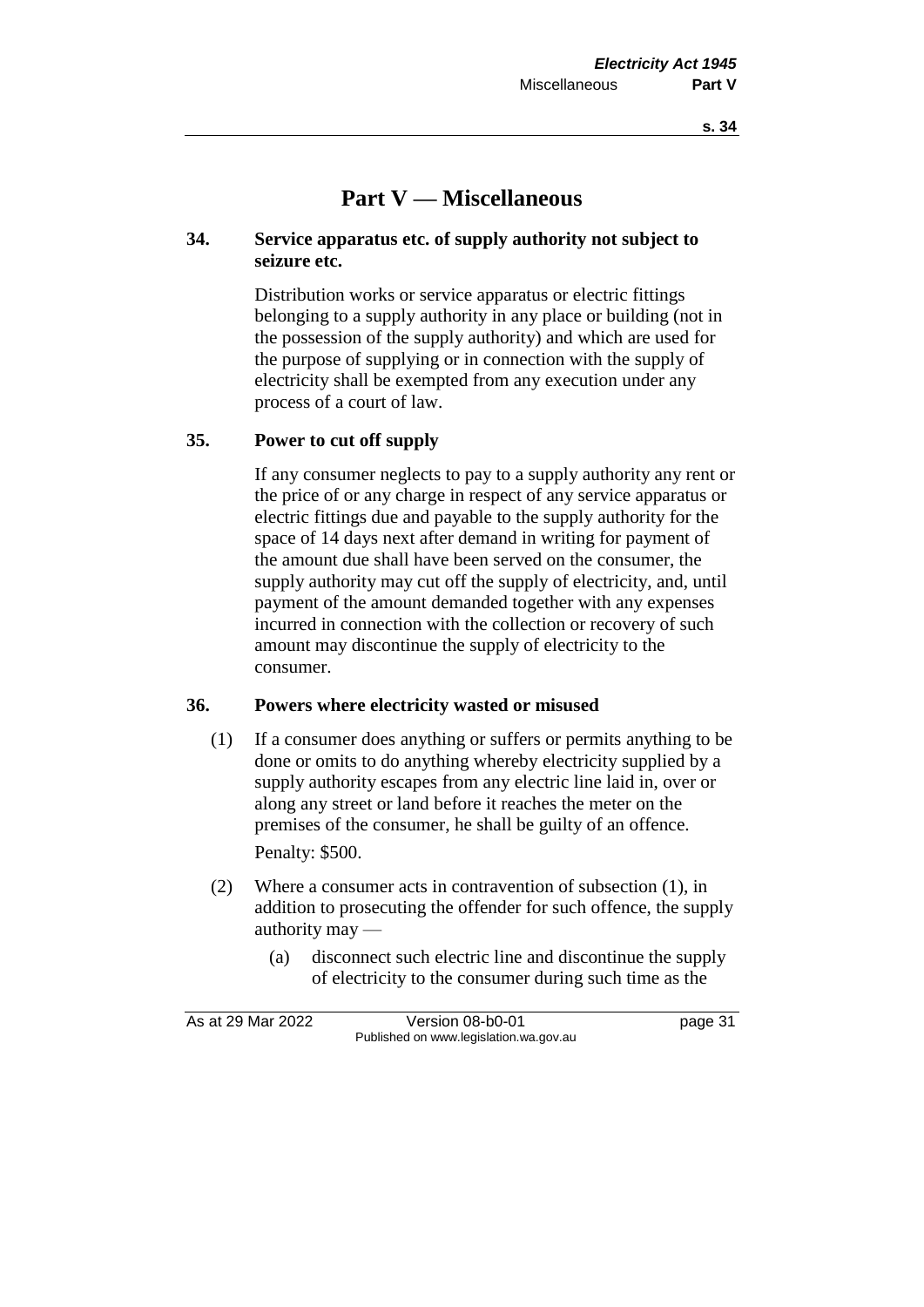cause of the escape of electricity from such line remains not remedied; and

- (b) recover from the consumer the amount of all loss which is sustained by the supply authority in consequence of the wrongful act of such consumer.
- (3) Any amount recoverable by the supply authority under subsection (2)(b) may be recovered in a court of competent jurisdiction.
- (4) Despite subsection (3), where the supply authority prosecutes a consumer for an offence under subsection (1), the supply authority may in the same proceedings claim payment of compensation for loss sustained as provided for in subsection (2)(b), and, if the consumer is convicted of the offence with which he is charged the Court may, in addition to imposing a fine in respect of such conviction, assess and order payment of compensation by the consumer to the supply authority; and in such case the amount of compensation ordered to be paid shall be recoverable in the same manner as the fine is recoverable.

*[Section 36 amended: No. 113 of 1965 s. 8; No. 63 of 1996 s. 4; No. 59 of 2004 s. 141; No. 19 of 2010 s. 57(4).]*

#### **37. Power to remove appliances**

- (1) Where the contract between a supply authority and a consumer for the supply of electricity or for the supply or letting of service apparatus or other apparatus or electric fittings has expired or otherwise been determined the supply authority may at any reasonable time enter the premises of the consumer and disconnect, remove and take away all service apparatus, other apparatus and electric fittings which belong to the supply authority.
- (2) All damage to property of whatever description occasioned by such disconnection and removal shall be made good by or on behalf and at the expense of the supply authority.

page 32 Version 08-b0-01 As at 29 Mar 2022 Published on www.legislation.wa.gov.au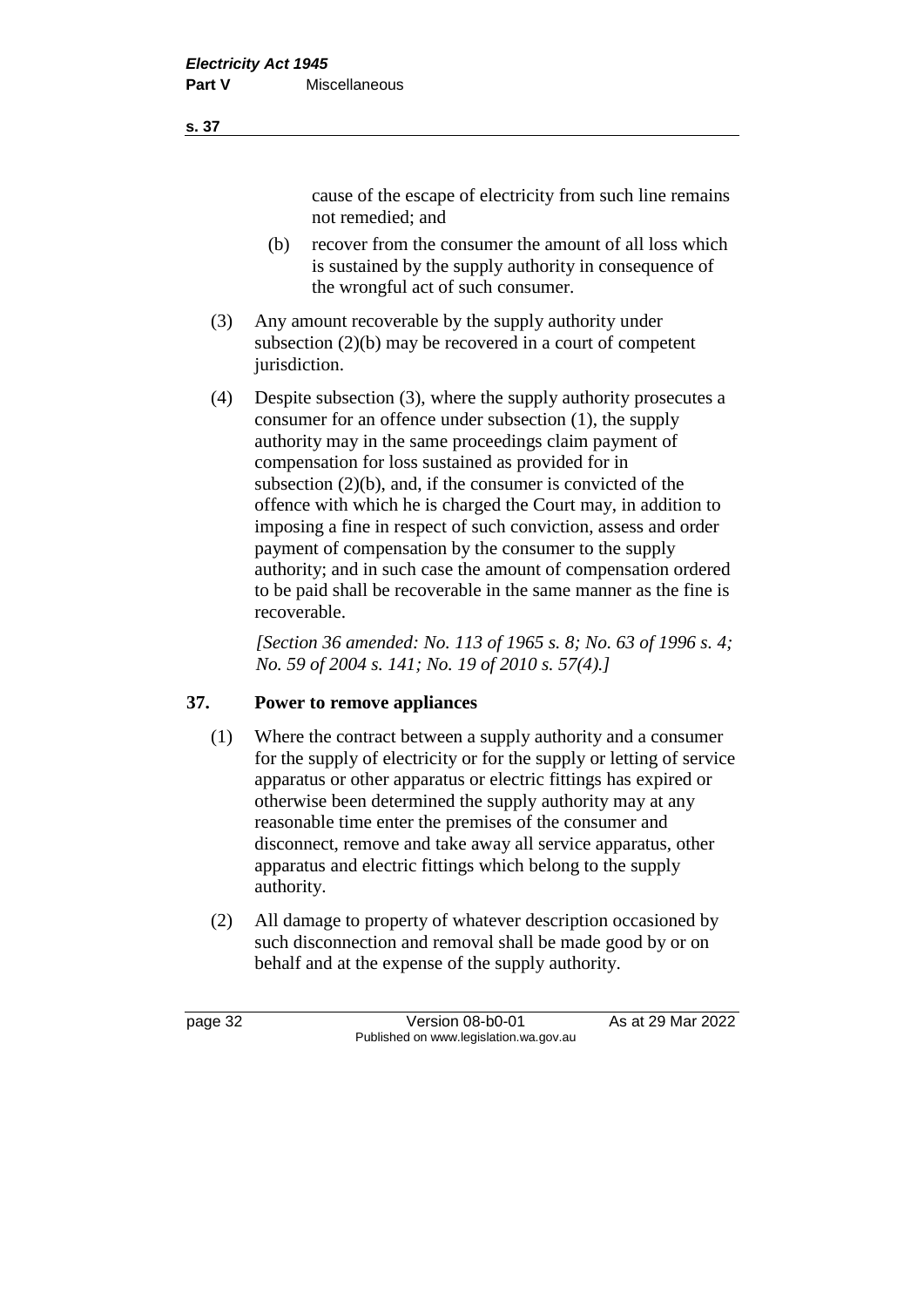#### **38. Incoming tenant must be supplied although outgoing tenant in arrears**

Whenever any consumer shall leave the premises where electricity has been supplied to him by a supply authority without paying to such supply authority the rent and all charges due and payable by him for or in connection with such supply, the supply authority shall not be entitled to require from the next incoming occupier of such premises the payment of the arrears left unpaid by the former consumer as a condition precedent to the supply of electricity to such incoming occupier, unless to the knowledge of the supply authority the latter has undertaken with the former consumer to pay either for himself or on behalf of the former consumer, the amount of such arrears.

#### **39. Supply authority to keep meter in order**

The supply authority shall owe a duty to the consumer to keep any meter let on hire to him at all times in proper order for correctly registering the quantity of electricity supplied to the consumer; and if the supply authority fails, and while it continues to fail in the discharge of that duty, the consumer shall not be liable to pay rent or other consideration for the use of such meter.

#### **40. Control of meters and fittings**

- (1) Subject to subsection (3) every meter used for ascertaining the quantity of electricity supplied by a supply authority to a consumer shall during the continuance of such supply and until all rent or other charges payable in respect thereof have been paid, be under the sole control of the supply authority, whether such meter belongs to the supply authority or not.
- (2) A person shall not cut, connect, tap, fix, alter or remove any service apparatus, other apparatus or electric fittings which belong to a supply authority and are used in connection with the supply of electricity by that supply authority unless authorised so to do in writing by the supply authority.

Penalty: \$500.

As at 29 Mar 2022 Version 08-b0-01 page 33 Published on www.legislation.wa.gov.au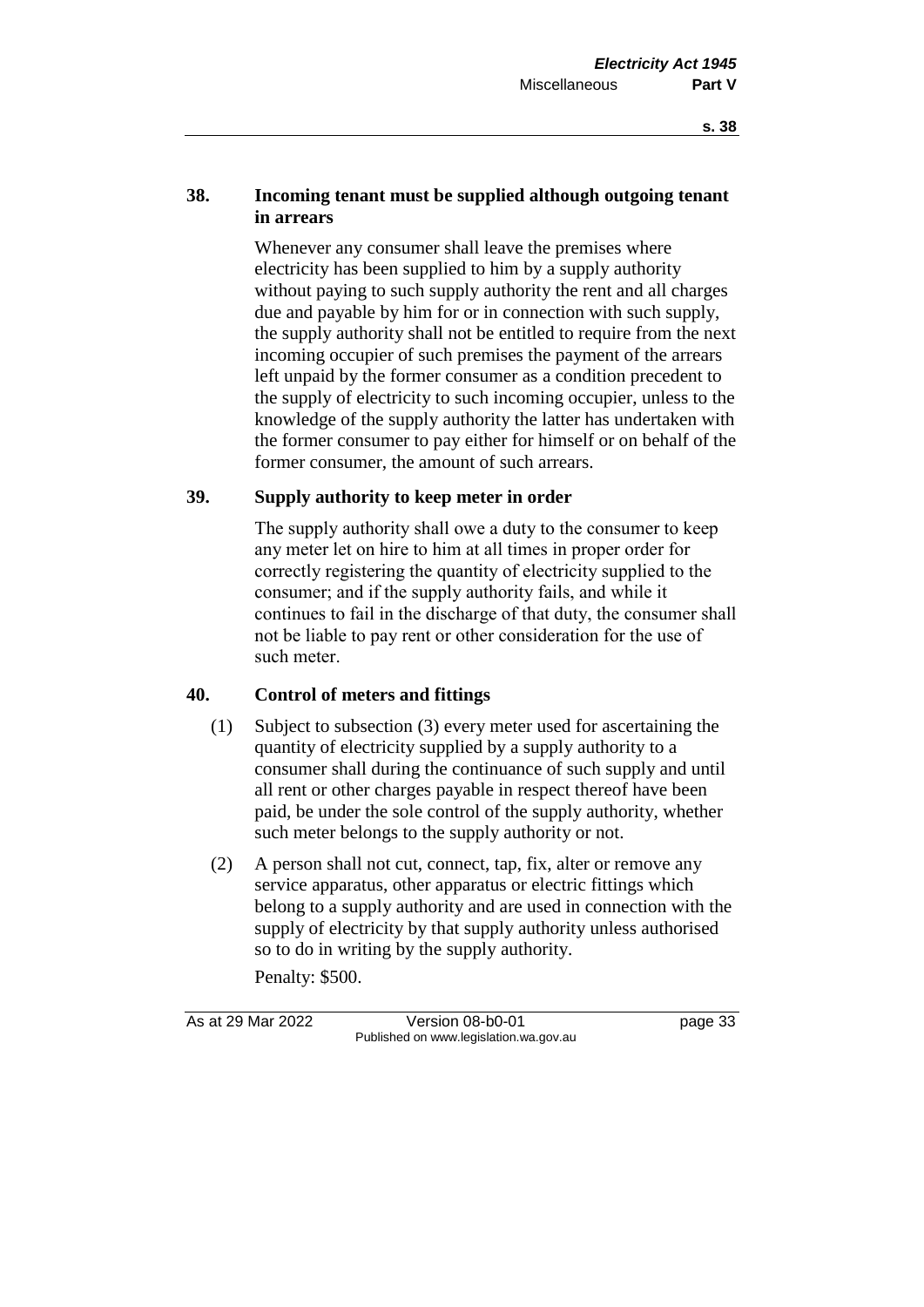(3) Nothing in this section shall affect the lawful exercise by any person or by any public authority of any power vested in such person or in such public authority by or under the provisions of this Act or of any other Act or the regulations made under this Act or under any other Act.

*[Section 40 amended: No. 113 of 1965 s. 8; No. 14 of 1996 s. 4; No. 63 of 1996 s. 4.]*

#### **41. Meter record to be prima facie evidence**

- (1) The register of the meter or other device used for ascertaining the quantity of electricity supplied by a supply authority shall be prima facie evidence of the quantity supplied or used.
- (2) The supply authority shall be entitled to test any such meter or other device at any time, and if it fails to register or is found to register incorrectly, the account of the consumer for or in respect of the supply of electricity to him on the premises upon which the said meter or other device is installed for the period next following the period for which the then last preceding account was rendered to the consumer may be adjusted by the supply authority at its option upon any one of the following bases, namely —
	- (a) any test carried out under the authority of this Act; or
	- (b) the account rendered to the consumer in respect of such premises for the corresponding period of the then next preceding year; or
	- (c) the account rendered to the consumer for the then last preceding account period in respect of such premises with a reasonable adjustment thereof for any known variation in the consumer's demand for electricity; or
	- (d) the certificate of testing of the meter or other device aforesaid hereinafter provided for.
- (3) Subject to subsection (4) a consumer shall, upon payment of the prescribed testing fee, be entitled to demand a test of any meter or other device used for ascertaining the quantity of electricity

page 34 Version 08-b0-01 As at 29 Mar 2022 Published on www.legislation.wa.gov.au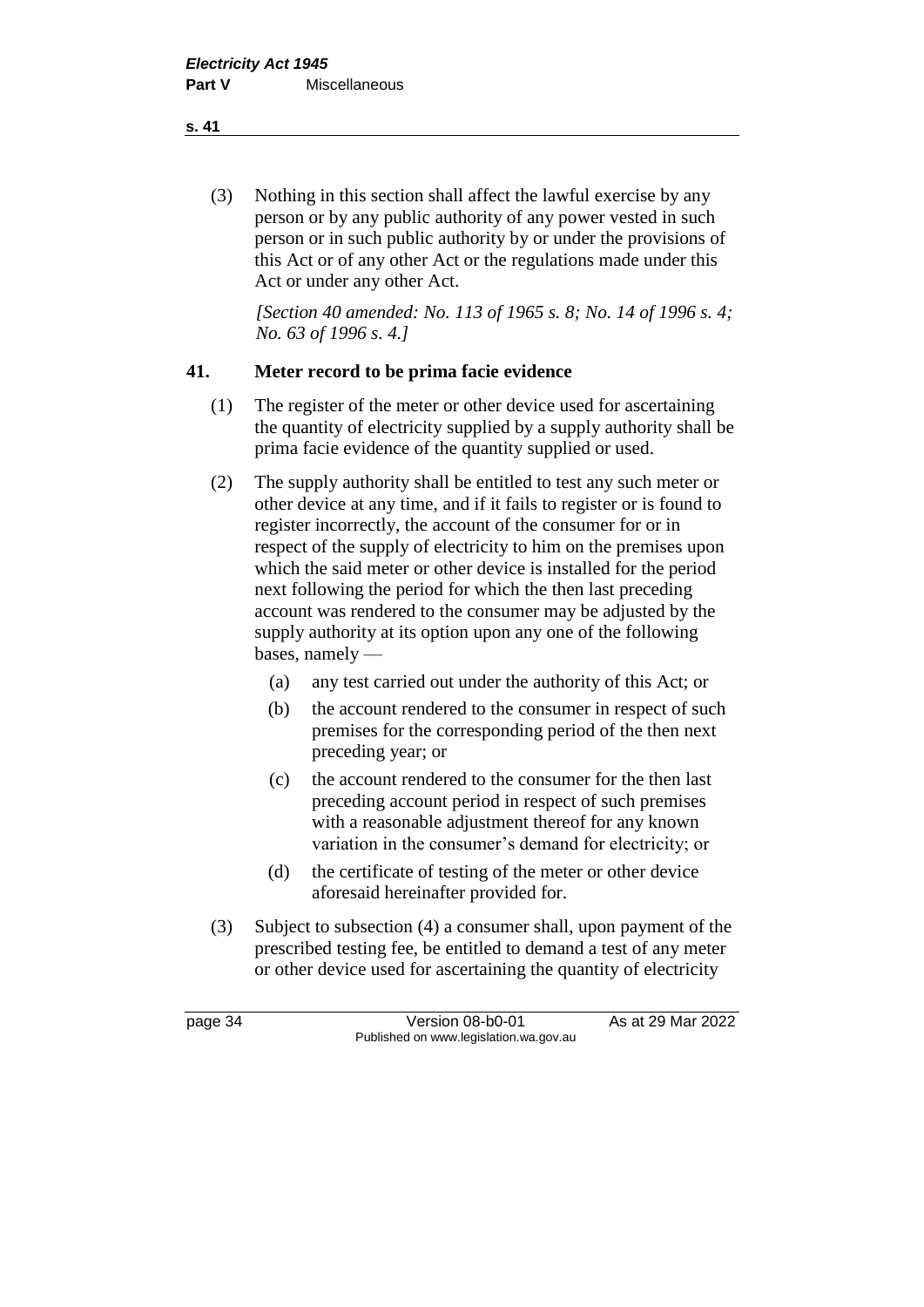supplied to him and when such a test is demanded the following provisions shall apply, that is to say —

- (a) the test demanded may, at the option of the person requiring the test, be performed —
	- (i) on the basis of a comparison of the working of the meter or other device under consideration with that of any other meter which has been certified by any tester approved by the Director to be effective; or
	- (ii) on the basis of testing the meter or other device under consideration by a testing laboratory approved by the Director;
- (b) the testing fee prescribed in respect of a test upon the basis mentioned in paragraph (a)(i) shall not exceed \$20, and the testing fee prescribed in respect of a test upon the basis mentioned in the said paragraph (a)(ii) shall not exceed \$50;
- (c) if it be found on testing that the meter or other device is not more than 2% fast, the testing fee shall be retained by the supply authority;
- (d) if it be found on testing that the meter or other device is more than 2% fast the testing fee shall be refunded to the consumer and a rebate, based on the result of the test shall be made on the last account rendered to the consumer and on the current account up to the date when the meter is removed or re-adjusted.
- (4) Meters or other devices shall be considered correct if on testing they are found to register within 2% of the correct registration.
- (5) All outstanding accounts between the consumer and the supply authority shall be paid before any test demanded by such consumer is made.

*[Section 41 amended: No. 113 of 1965 s. 8; No. 89 of 1994 s. 80; No. 63 of 1996 s. 10; No. 19 of 2010 s. 57(4).]*

As at 29 Mar 2022 Version 08-b0-01 page 35 Published on www.legislation.wa.gov.au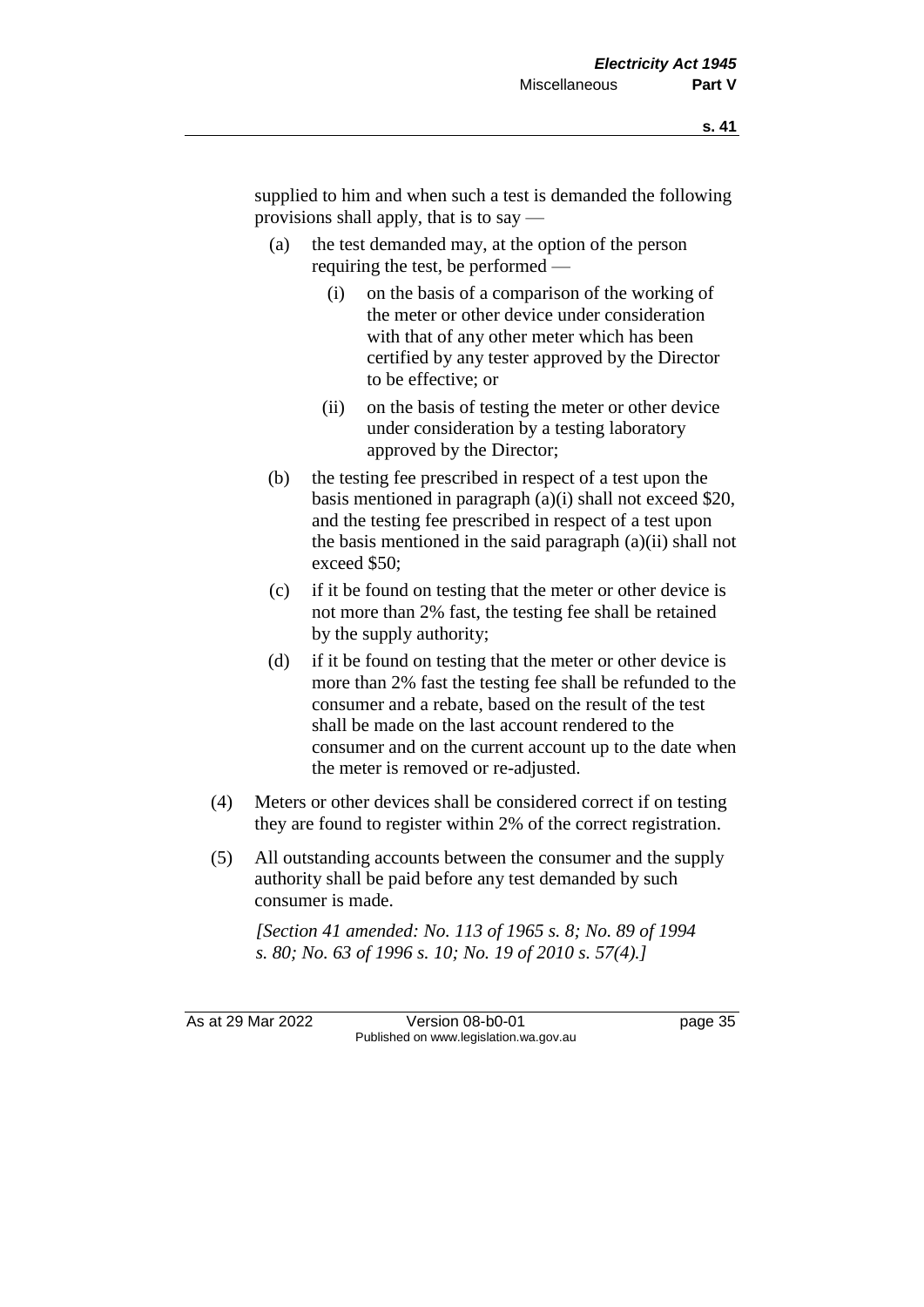**s. 42**

#### **42. Apparatus**

- (1) A network operator is not entitled to insist on the use of any special form of electrical installation, apparatus or fitting, by any person.
- (2) However a person is not entitled
	- (a) to use any form of electrical installation, apparatus or fitting; or
	- (b) to use or deal with electricity supplied to the person for any purpose or in any manner,

that would interfere unduly or improperly with the supply of electricity to any other person.

*[Section 42 inserted: No. 33 of 2004 s. 16.]*

#### **43. Uniform charges and zoning**

- (1) The Coordinator may create zones in any district which is supplied or which it is proposed to supply with electricity by a supply authority, and may from time to time alter the boundaries of such zones.
- (2) A supply authority shall not make against any person for the supply to him of electricity any charge which exceeds the standard charge made by such supply authority against all other persons in the same zone for electricity supplied to them for the same use or purpose as that for which the first mentioned person desires to obtain a supply of electricity.

Penalty: \$500.

(3) Any supply authority which acts in contravention of subsection (2) shall, in addition to its liability under that subsection, be liable to repay on demand to the person against whom the overcharge has been made the amount of the excess overcharged; and if such repayment is not paid when demanded the person entitled to such repayment shall be entitled to recover

page 36 Version 08-b0-01 As at 29 Mar 2022 Published on www.legislation.wa.gov.au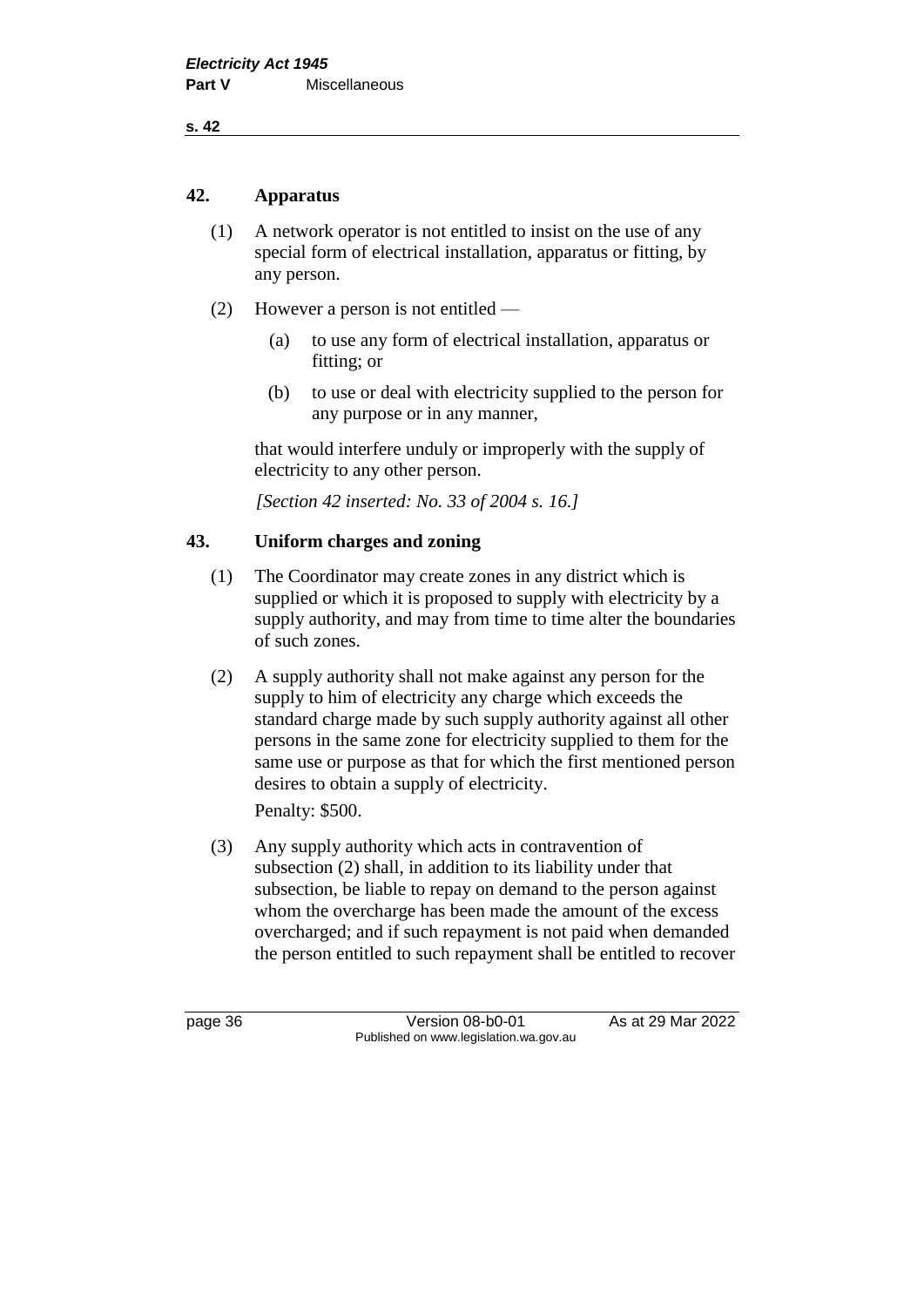the same as and for a debt owing to him by action against the supply authority in any court of competent jurisdiction.

*[Section 43 amended: No. 113 of 1965 s. 8; No. 89 of 1994 s. 79; No. 63 of 1996 s. 4; No. 19 of 2010 s. 57(4).]*

#### **44. Obligation to supply**

There shall not be any obligation upon a supply authority to supply electricity to any person if the supply of electricity to such person would necessitate an extension of the then existing distribution system of such supply authority.

#### **45. Compensation, damages etc.**

Subject to the express provisions of this Act, whenever any person or any network operator is liable to pay any sum of money by way of compensation or damages or for costs or expenses of any examination or inquiry or in relation to any matter or thing concerning the repairing or reinstating of any loss or damage caused by such person or such network operator, the same may be recovered in a court of competent jurisdiction.

*[Section 45 amended: No. 78 of 1995 s. 36; No. 33 of 2004 s. 17; No. 59 of 2004 s. 141.]*

*[46. Deleted: No. 33 of 2004 s. 18.]*

#### **47. Illegal interference with works etc.**

- (1) Any person who
	- (a) wilfully and unlawfully removes, destroys, or damages any electric works connected with or relating to the supply of electricity by a supply authority in pursuance of this Act; or
	- (b) wilfully and unlawfully extinguishes any public lamps or lights maintained by a supply authority in pursuance of this Act; or

As at 29 Mar 2022 Version 08-b0-01 page 37 Published on www.legislation.wa.gov.au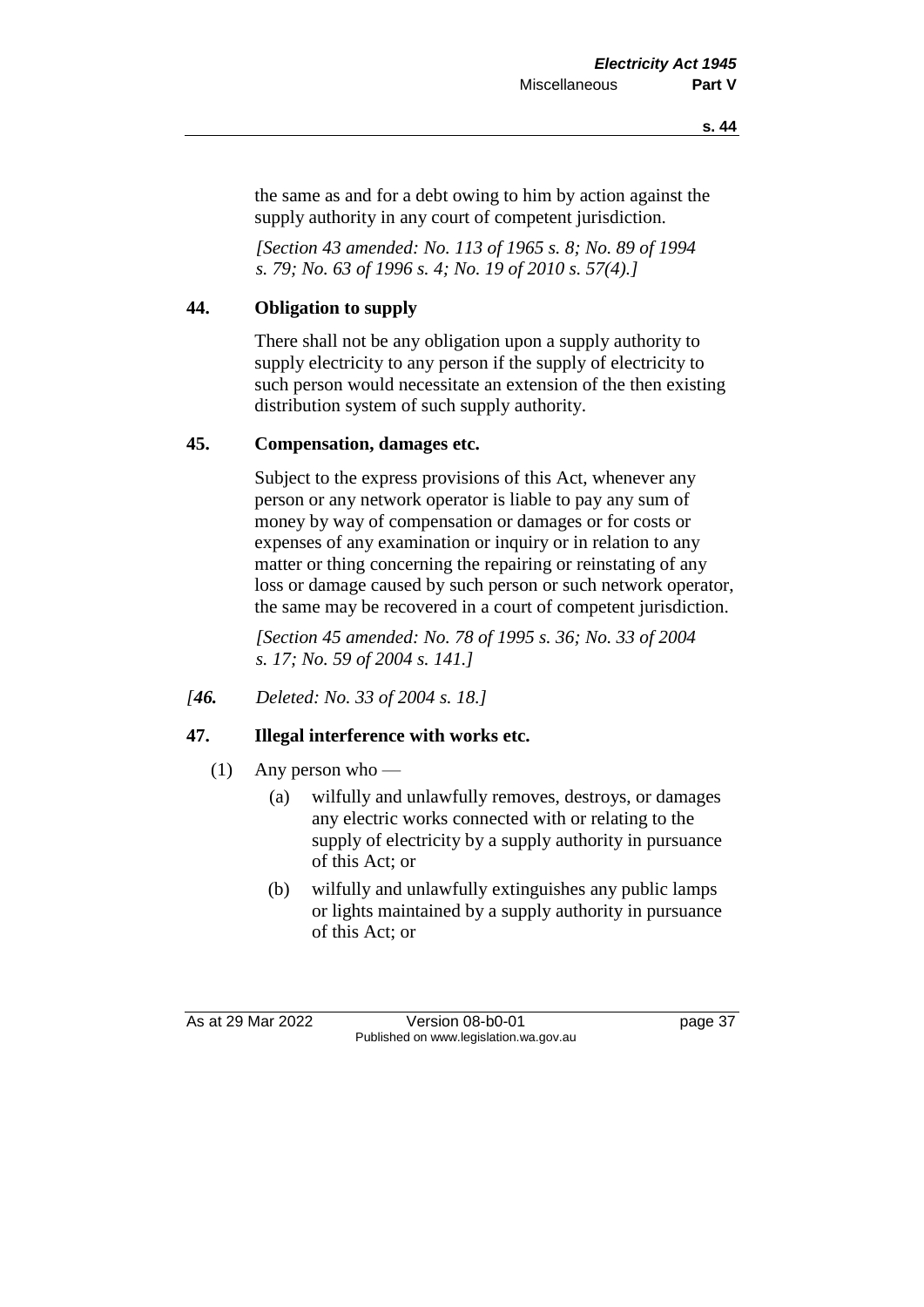(c) wastes or wilfully and wrongfully uses electricity supplied by a supply authority under this Act,

shall be guilty of an offence.

Penalty: \$1 000.

(2) Upon the conviction of a person for an offence under subsection (1), the court, in addition to imposing a fine under such subsection, may order the offender to pay to the supply authority the amount of any damage caused by him or a sum equal to the value of any electricity wasted or wrongfully used by him, and the amount so ordered shall be recoverable in the same manner as a fine imposed under subsection (1) is recoverable.

*[Section 47 amended: No. 113 of 1965 s. 8; No. 63 of 1996 s. 4.]*

#### **48. Obtaining supply under false name**

Any person who obtains a supply of electricity from a supply authority under the name of any other person shall, unless he proves that such supply was obtained without any intent to defraud, be guilty of an offence.

Penalty: \$200.

*[Section 48 amended: No. 113 of 1965 s. 8; No. 63 of 1996 s. 4.]*

#### **49. Unauthorised use**

- (1) Where electricity is supplied to a consumer and the quantity supplied is not ascertained by a meter; and the consumer does or permits or suffers any other person to do any one or more of the following things, namely —
	- (a) uses any electric fitting other than such as has been provided or approved of by the supply authority, or of larger dimensions or consuming capacity than the consumer has contracted to use; or

page 38 Version 08-b0-01 As at 29 Mar 2022 Published on www.legislation.wa.gov.au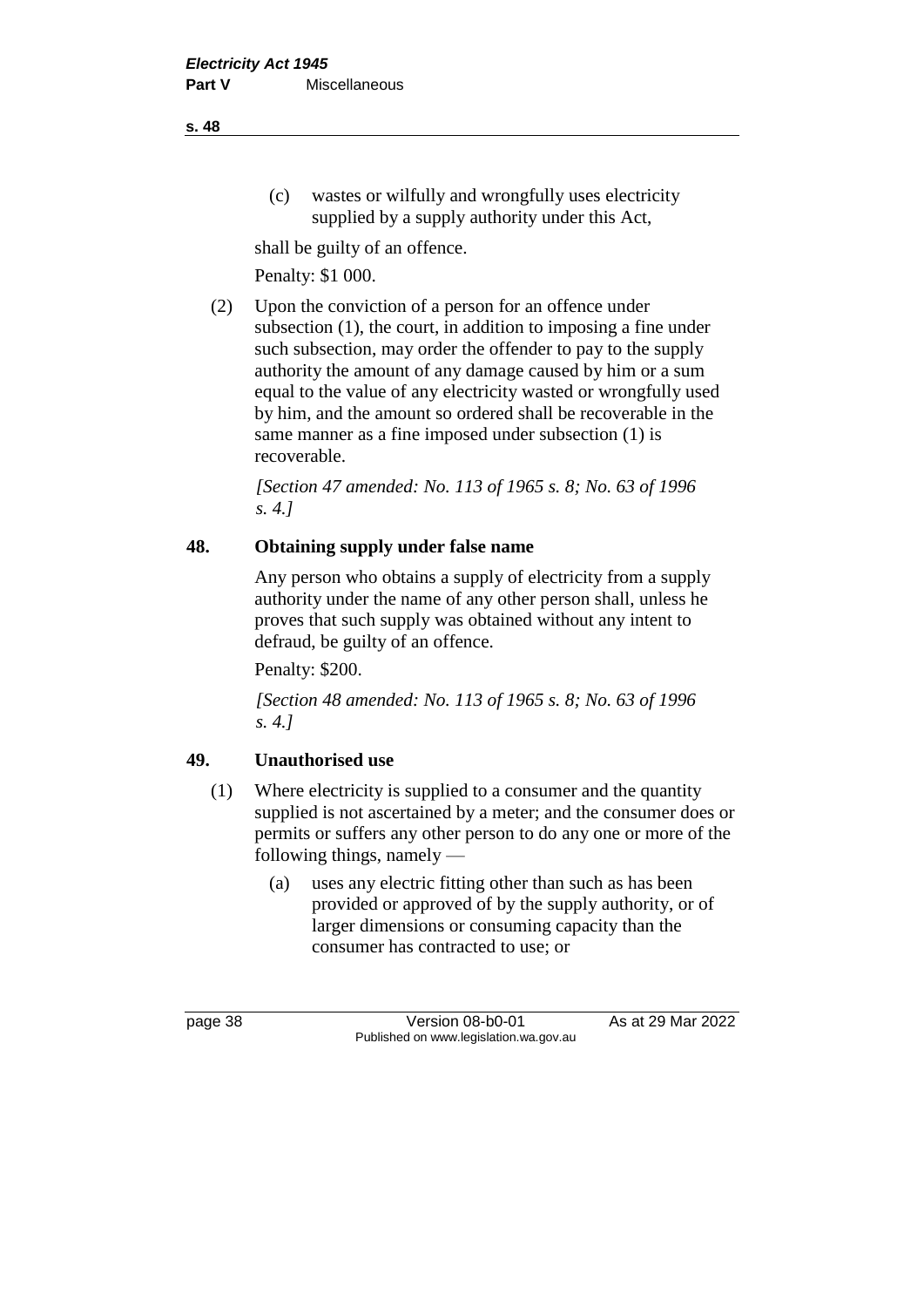- (b) uses electricity for a longer time or in greater quantities than he has contracted to pay for; or
- (c) uses the electricity in a manner not authorised by the contract under which the electricity is supplied; or
- (d) contrary to the provisions of this Act, supplies any other person with any electricity supplied to him,

the consumer commits an offence.

Penalty: \$100.

For each separate and further offence committed under section 71 of the *Interpretation Act 1984*: \$50.

(2) The supply authority may cut off the supply of electricity from the premises of the consumer who is responsible for the doing of any act mentioned in subsection (1) notwithstanding any contract made between the supply authority and such consumer and still subsisting.

*[Section 49 amended: No. 113 of 1965 s. 8; No. 89 of 1994 s. 79; No. 63 of 1996 s. 6; No. 59 of 2004 s. 141.]*

#### **50. Alteration of meter**

(1) Any person who alters the index to any meter or prevents any meter from duly registering the quantity of electricity supplied by the supply authority or by any means causes any meter to register incorrectly or by any means diverts electricity for his own or any other purpose so that the quantity of such electricity will not be registered by the meter shall be guilty of an offence.

Penalty: In the case of an individual, \$2 000, and in the case of a body corporate, \$10 000.

(2) Upon the conviction of a person for an offence under subsection (1), the court, in addition to imposing a fine under such subsection, may order that the offender pay to the supply authority affected a further sum as compensation for actual damage suffered in consequence of the wrongful act of the offender and also a still further sum (not exceeding \$200) as

As at 29 Mar 2022 Version 08-b0-01 page 39 Published on www.legislation.wa.gov.au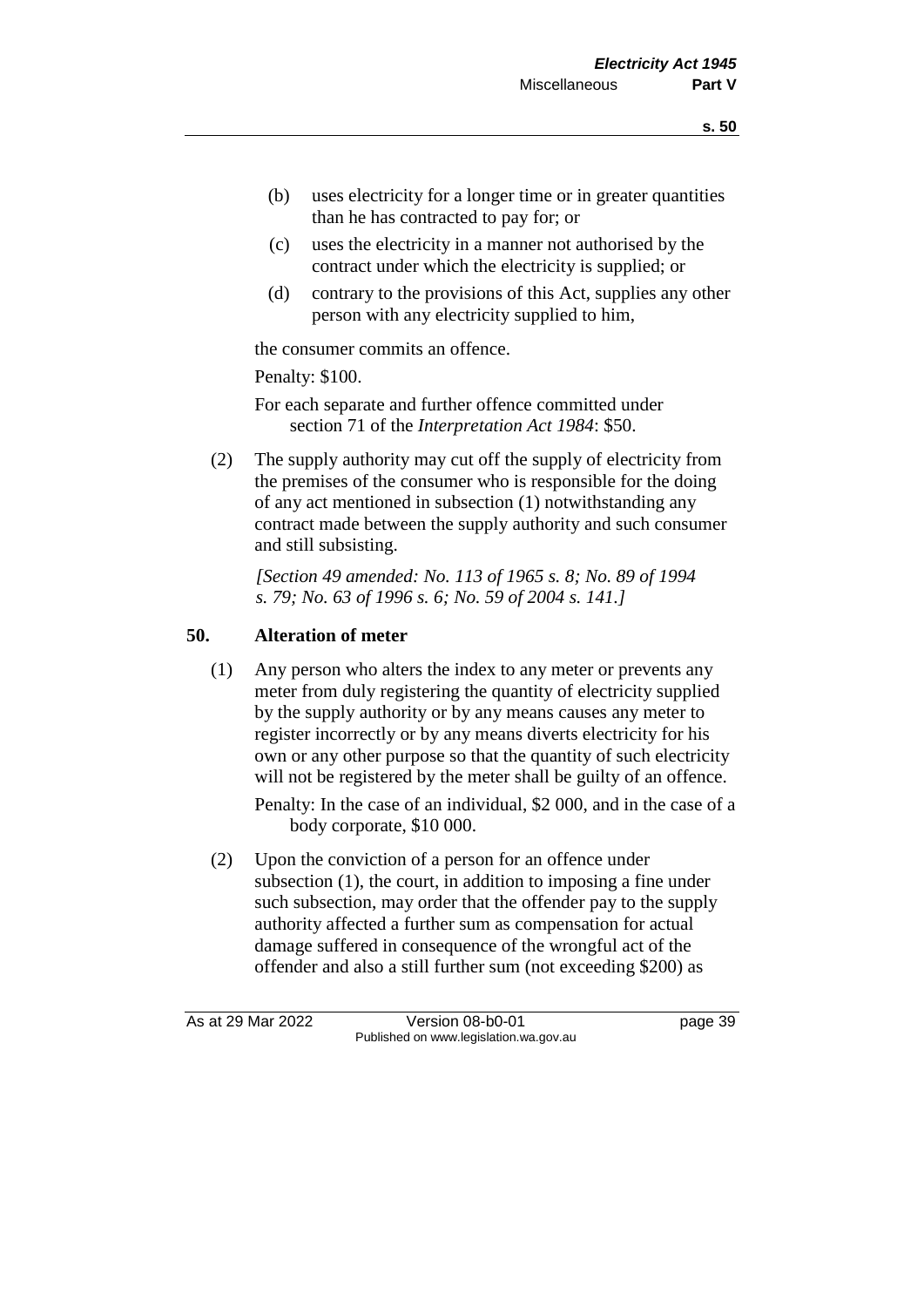exemplary damages, and payment of the total amount specified in such order shall be enforceable in the same manner as payment of the fine imposed under subsection (1) is enforceable.

(3) The existence of artificial means for causing any alteration, prevention or diversion or for abstracting, consuming or using electricity mentioned in subsection (1) shall, when the meter lines or works interfered with are under the control or charge or in the care of the consumer, be prima facie evidence that such alteration, prevention, diversion, abstraction or consumption (as the case may be) has been caused or carried out by the consumer in contravention of subsection (1).

*[Section 50 amended: No. 113 of 1965 s. 8; No. 63 of 1996 s. 4 and 8.]*

#### **51. Summary remedy for damage to electric works**

- (1) Any person who carelessly or accidentally damages any electric works belonging to or under the control of a supply authority shall forfeit and pay to the supply authority by way of satisfaction for the damage done a sum (not exceeding \$500) to be fixed by the Coordinator on the application of the supply authority.
- (2) The amount of compensation fixed by the Coordinator under subsection (1) shall be a debt payable by the person concerned to the supply authority and as such shall be recoverable by the supply authority by action in any court of competent jurisdiction.
- (3) Nothing in this section shall affect or prejudice any other right, power or remedy which the supply authority may have at law in respect of the interference with its property or the damage suffered by the supply authority.

*[Section 51 amended: No. 113 of 1965 s. 8; No. 89 of 1994 s. 79; No. 63 of 1996 s. 9.]*

page 40 Version 08-b0-01 As at 29 Mar 2022 Published on www.legislation.wa.gov.au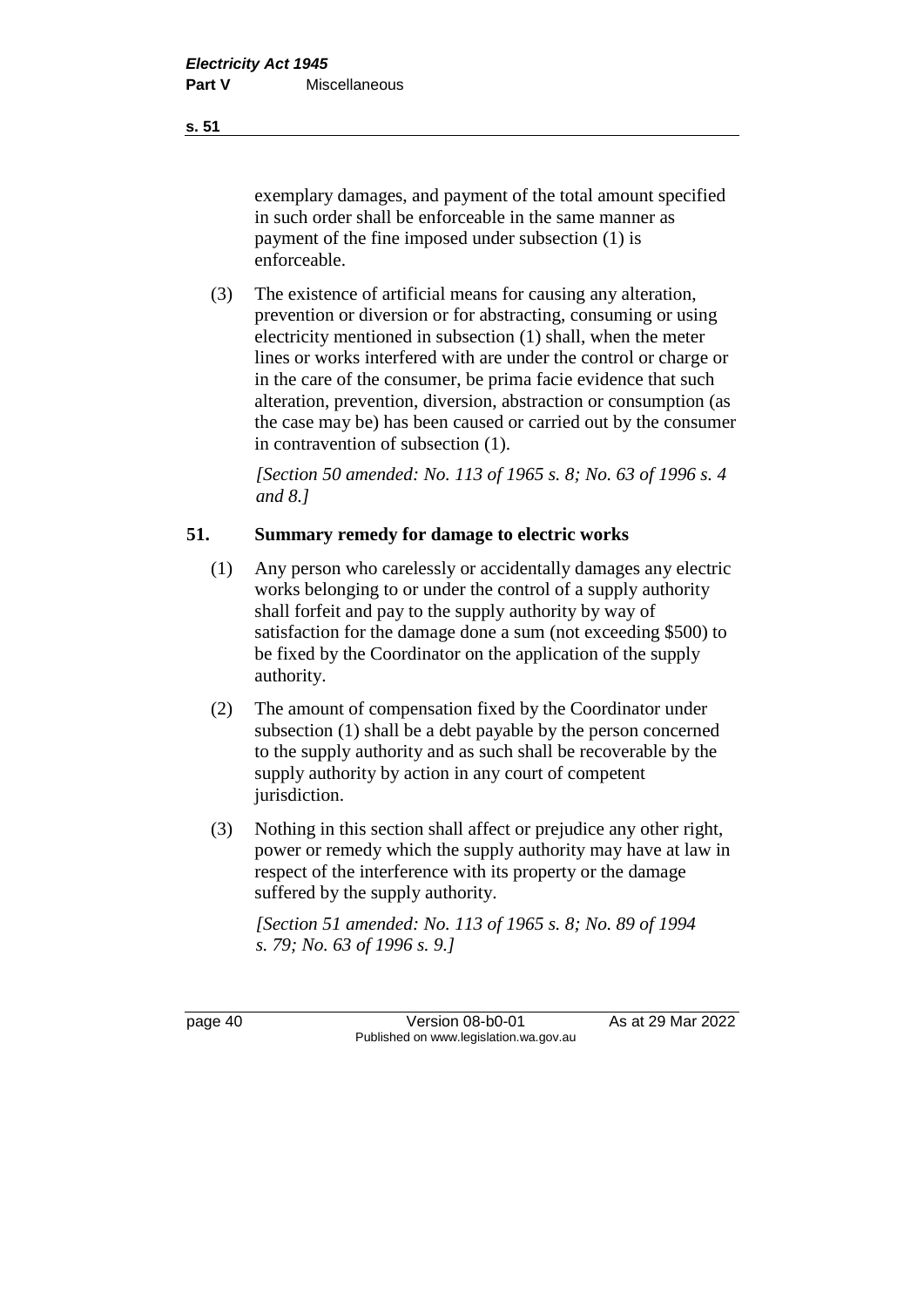#### **52. General penalty**

Any person who by any act or omission commits a breach of any provision of this Act shall be guilty of an offence, and, where no penalty is expressly provided by this Act for such offence, shall be liable to a penalty not exceeding in the case of an individual, \$50 000, and in the case of a body corporate, \$250 000.

*[Section 52 amended: No. 113 of 1965 s. 8; No. 63 of 1996 s. 4; No. 5 of 2007 s. 9.]*

#### **53. Limitation period for offences**

A prosecution for an offence under this Act must be commenced within 2 years after the date on which the offence is alleged to have been committed.

*[Section 53 inserted: No. 59 of 2004 s. 141.]*

*[54. Deleted: No. 89 of 1994 s. 78.]*

As at 29 Mar 2022 Version 08-b0-01 page 41 Published on www.legislation.wa.gov.au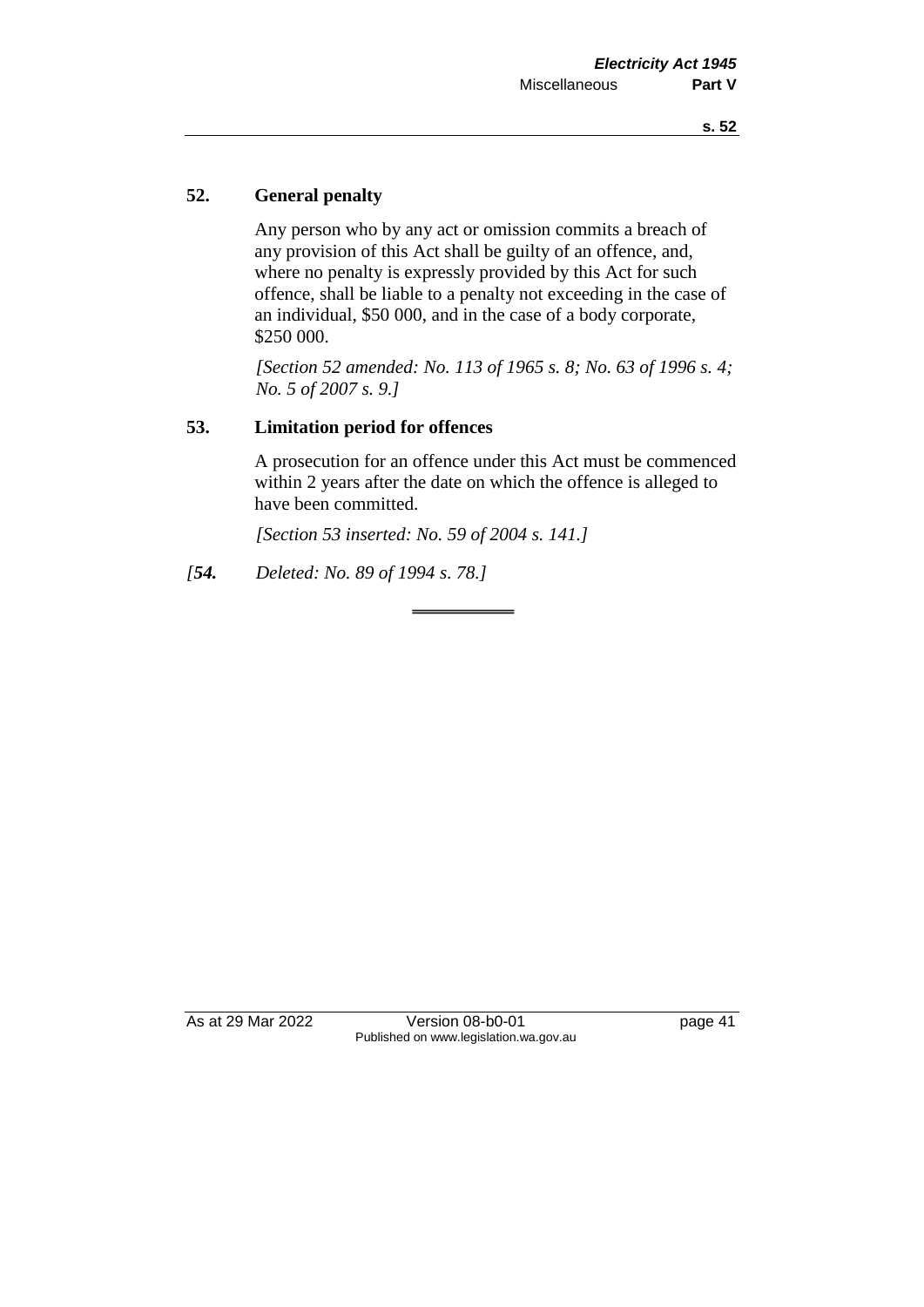## **Notes**

This is a compilation of the *Electricity Act 1945* and includes amendments made by other written laws. For provisions that have come into operation, and for information about any reprints, see the compilation table. For provisions that have not yet come into operation see the uncommenced provisions table.

#### **Compilation table**

| <b>Short title</b>                    | <b>Number</b><br>and year                                | Assent     | Commencement                                                    |
|---------------------------------------|----------------------------------------------------------|------------|-----------------------------------------------------------------|
| Electricity Act 1945                  | 19 of 1945<br>$(9 \text{ and } 10)$<br>Geo. VI<br>No. 19 | 9 Jan 1946 | 29 Mar 1946 (see s. 1 and<br><i>Gazette</i> 29 Mar 1946 p. 310) |
| Electricity Act Amendment<br>Act 1953 | 72 of 1953<br>$(2$ Eliz. II<br>No. 72)                   | 9 Jan 1954 | 9 Jan 1954                                                      |

**Reprint of the** *Electricity Act 1945* **approved 11 Apr 1958 in Vol. 13 of Reprinted Acts**  (includes amendments listed above)

| <i>Decimal Currency Act 1965</i> 113 of 1965 21 Dec 1965 Act other than s. 4-9: |            |            | 21 Dec 1965 (see s. $2(1)$ );<br>s. 4-9: 14 Feb 1966 (see s. $2(2)$ )                                                      |
|---------------------------------------------------------------------------------|------------|------------|----------------------------------------------------------------------------------------------------------------------------|
| <i>Metric Conversion</i><br>Act 1972                                            | 94 of 1972 | 4 Dec 1972 | Relevant amendments (see First)<br>Sch. $3$ ) took effect on<br>1 Jan 1974 (see s. 4(2) and<br>Gazette 7 Dec 1973 p. 4490) |

**Reprint of the** *Electricity Act 1945* **authorised 6 Aug 1973** (includes amendments listed above except those in the *Metric Conversion Act 1972*)

| Electricity Act Amendment<br>Act 1979 | 86 of 1979 | 11 Dec 1979 1 Feb 1980 (see s. 2 and<br><i>Gazette</i> 1 Feb 1980 p. 284)                   |
|---------------------------------------|------------|---------------------------------------------------------------------------------------------|
| above)                                |            | <b>Reprint of the Electricity Act 1945 approved 26 Jun 1984</b> (includes amendments listed |

| Commercial Arbitration<br>Act 1985 s. $3(1)$                                                                | 109 of 1985 7 Jan 1986 | 1 Apr 1986 (see s. 2 and<br>Gazette 28 Feb 1986 p. 605)                 |
|-------------------------------------------------------------------------------------------------------------|------------------------|-------------------------------------------------------------------------|
| <b>Electricity Amendment</b><br>Act 1988                                                                    | 42 of 1988             | 30 Nov 1988 30 Nov 1988 (see s. 2)                                      |
| <b>Energy Corporations</b><br>(Transitional and<br>Consequential Provisions)<br>Act 1994 Pt. 4 <sup>4</sup> | 89 of 1994             | 15 Dec 1994 1 Jan 1995 (see s. 2(2) and<br>Gazette 23 Dec 1994 p. 7069) |

page 42 Version 08-b0-01 As at 29 Mar 2022 Published on www.legislation.wa.gov.au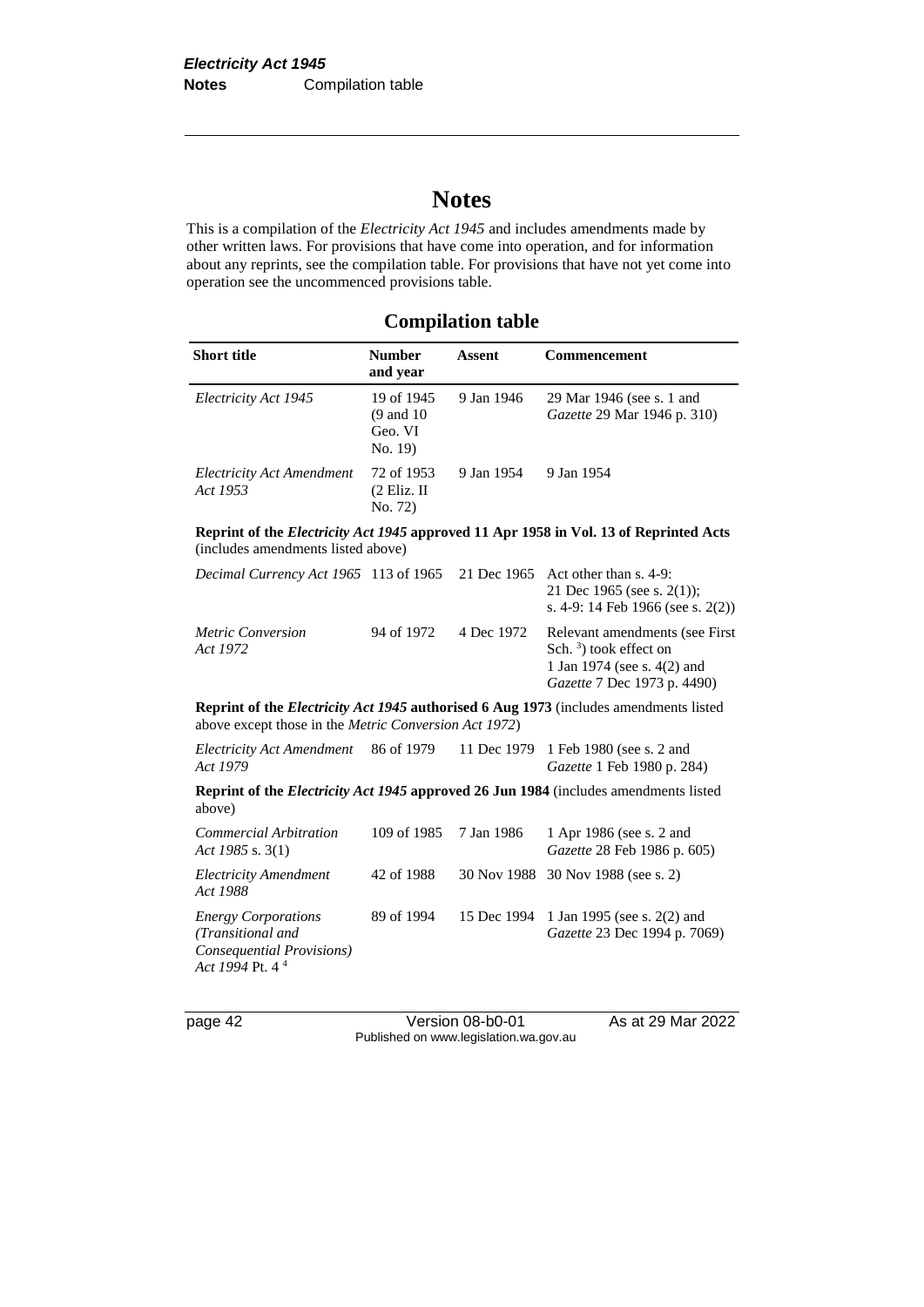| <b>Short title</b>                                                                                                             | <b>Number</b><br>and year                                     | Assent      | <b>Commencement</b>                                                                                                                                                                                   |
|--------------------------------------------------------------------------------------------------------------------------------|---------------------------------------------------------------|-------------|-------------------------------------------------------------------------------------------------------------------------------------------------------------------------------------------------------|
| Sentencing (Consequential<br>Provisions) Act 1995 Pt. 27                                                                       | 78 of 1995                                                    | 16 Jan 1996 | 4 Nov 1996 (see s. 2 and<br>Gazette 25 Oct 1996 p. 5632)                                                                                                                                              |
| <b>Local Government</b><br>(Consequential)<br>Amendments) Act 1996 s. 4                                                        | 14 of 1996                                                    | 28 Jun 1996 | 1 Jul 1996 (see s. 2)                                                                                                                                                                                 |
| <b>Electricity Amendment</b><br>Act 1996                                                                                       | 63 of 1996                                                    |             | 11 Nov 1996 s. 1 and 2: 11 Nov 1996;<br>Act other than s. 1, 2 and 18:<br>25 Dec 1996 (see s. 2 and<br>Gazette 24 Dec 1996 p. 7097);<br>s. 18: 8 Mar 2002 (see s. 2 and<br>Gazette 8 Mar 2002 p. 941) |
| except those in the Electricity Amendment Act 1996 s. 18)                                                                      |                                                               |             | <b>Reprint of the Electricity Act 1945 as at 26 Feb 1997</b> (includes amendments listed above                                                                                                        |
| <b>Acts Amendment (Land</b><br>Administration) Act 1997<br>Pt. 23                                                              | 31 of 1997                                                    | 3 Oct 1997  | 30 Mar 1998 (see s. 2 and<br>Gazette 27 Mar 1998 p. 1765)                                                                                                                                             |
| Statutes (Repeals and<br>Minor Amendments)<br>Act (No. 2) 1998 s. 31<br>and $76$                                               | 10 of 1998                                                    | 30 Apr 1998 | 30 Apr 1998 (see s. $2(1)$ )                                                                                                                                                                          |
| Statutes (Repeals and<br>Minor Amendments)<br>Act 2000 s. 14(13)                                                               | 24 of 2000                                                    | 4 Jul 2000  | 4 Jul 2000 (see s. 2)                                                                                                                                                                                 |
|                                                                                                                                |                                                               |             | <b>Reprint 5: The Electricity Act 1945 as at 6 Jun 2003</b> (includes amendments listed above)                                                                                                        |
| Statutes (Repeals and<br>Minor Amendments)<br>Act 2003 s. 48                                                                   | 74 of 2003                                                    | 15 Dec 2003 | 15 Dec 2003 (see s. 2)                                                                                                                                                                                |
| Electricity Legislation<br>Amendment Act 2004<br>Pt. 2 Div. 1                                                                  | 33 of 2004                                                    | 20 Oct 2004 | 31 Dec 2004 (see s. 2 and<br>Gazette 23 Nov 2004 p. 5243)                                                                                                                                             |
| <b>Courts Legislation</b><br>Amendment and Repeal<br>Act 2004 s. 141 <sup>5</sup>                                              | 59 of 2004<br>(as amended<br>by No. 2 of<br>2008<br>s. 77(13) | 23 Nov 2004 | 1 May 2005 (see s. 2 and<br>Gazette 31 Dec 2004 p. 7128)                                                                                                                                              |
| State Administrative<br>Tribunal (Conferral of<br>Jurisdiction) Amendment<br>and Repeal Act 2004<br>Pt. 2 Div. 40 <sup>6</sup> | 55 of 2004                                                    |             | 24 Nov 2004 1 Jan 2005 (see s. 2 and <i>Gazette</i><br>31 Dec 2004 p. 7130)                                                                                                                           |

As at 29 Mar 2022 Version 08-b0-01 page 43 Published on www.legislation.wa.gov.au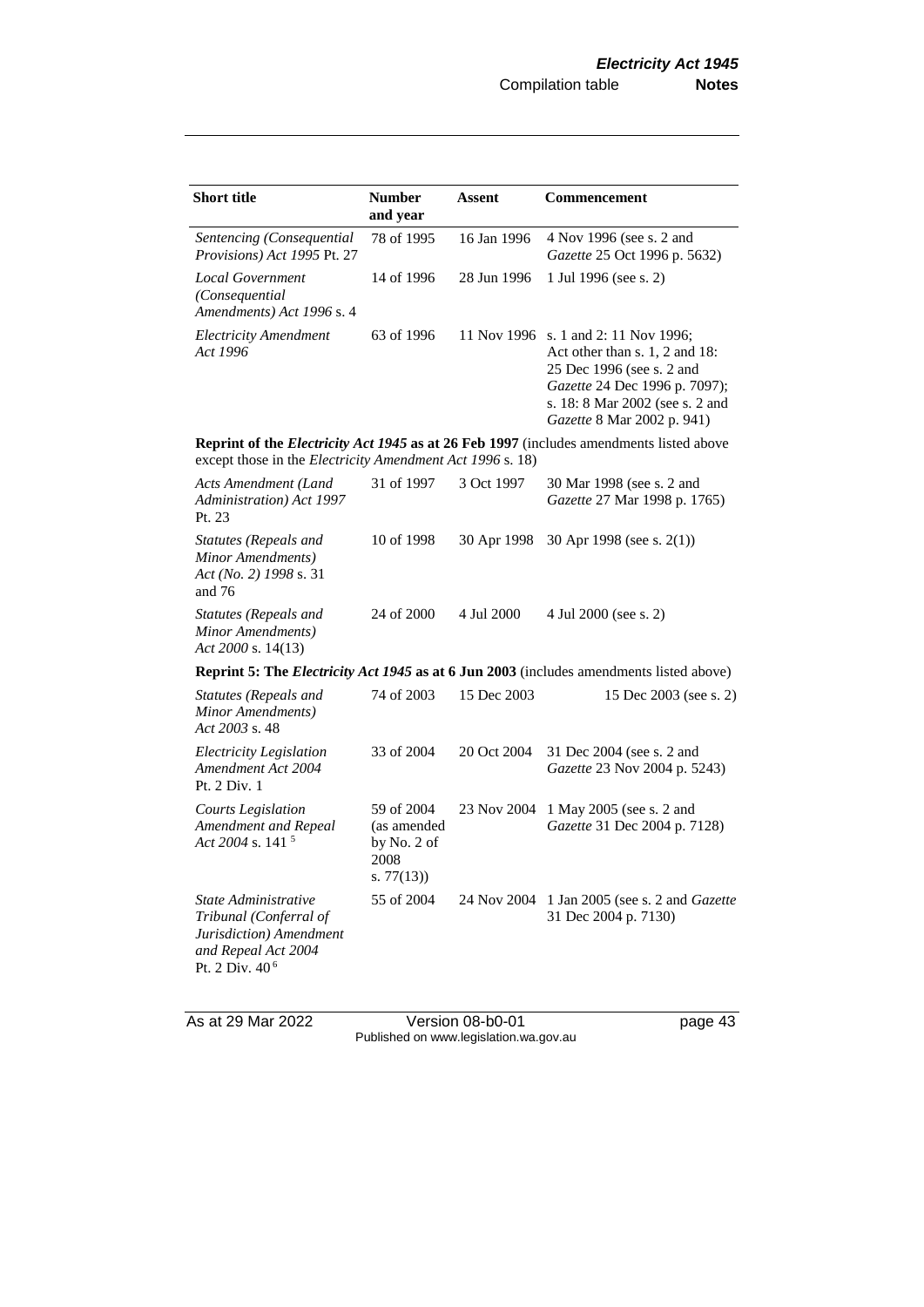| <b>Short title</b>                                                                                                                                       | <b>Number</b><br>and year | <b>Assent</b> | Commencement                                                            |  |  |
|----------------------------------------------------------------------------------------------------------------------------------------------------------|---------------------------|---------------|-------------------------------------------------------------------------|--|--|
| <b>Electricity Corporations</b><br>Act 2005 s. 139                                                                                                       | 18 of 2005                | 13 Oct 2005   | 1 Apr 2006 (see s. 2(2) and<br>Gazette 31 Mar 2006 p. 1153)             |  |  |
| <b>Reprint 6: The Electricity Act 1945 as at 16 Dec 2005</b> (includes amendments listed above<br>except those in the Electricity Corporations Act 2005) |                           |               |                                                                         |  |  |
| <b>Machinery of Government</b><br>(Miscellaneous<br>Amendments) Act 2006<br>Pt. 6 Div. 1                                                                 | 28 of 2006                | 26 Jun 2006   | 1 Jul 2006 (see s. 2 and <i>Gazette</i><br>27 Jun 2006 p. 2347)         |  |  |
| Financial Legislation<br>Amendment and Repeal<br>Act 2006 Sch. 1 cl. 52                                                                                  | 77 of 2006                | 21 Dec 2006   | 1 Feb 2007 (see s. 2(1) and<br>Gazette 19 Jan 2007 p. 137)              |  |  |
| Gas and Electricity Safety<br><b>Legislation Amendment</b><br>Act 2007 Pt. 2                                                                             | 5 of 2007                 | 18 Apr 2007   | 1 Dec 2007 (see s. 2 and<br>Gazette 30 Nov 2007 p. 5927)                |  |  |
| <b>Reprint 7: The Electricity Act 1945 as at 2 May 2008</b> (includes amendments listed<br>above)                                                        |                           |               |                                                                         |  |  |
| Statutes (Repeals and<br><b>Miscellaneous</b><br>Amendments) Act 2009<br>s. 49                                                                           | 8 of 2009                 |               | 21 May 2009 22 May 2009 (see s. 2(b))                                   |  |  |
| Standardisation of<br>Formatting Act 2010<br>s. $43(3)$ and $57$                                                                                         | 19 of 2010                | 28 Jun 2010   | 11 Sep 2010 (see s. 2(b) and<br>Gazette 10 Sep 2010 p. 4341)            |  |  |
| Statutes (Repeals and<br>Minor Amendments)<br>Act 2011 s. 27                                                                                             | 47 of 2011                | 25 Oct 2011   | 26 Oct 2011 (see s. 2(b))                                               |  |  |
| <b>Commercial Arbitration</b><br>Act 2012 s. 45                                                                                                          | 23 of 2012                |               | 29 Aug 2012 7 Aug 2013 (see s. 1B(b) and<br>Gazette 6 Aug 2013 p. 3677) |  |  |
| <b>Reprint 8: The Electricity Act 1945 as at 13 Dec 2013</b> (includes amendments listed<br>above)                                                       |                           |               |                                                                         |  |  |

page 44 Version 08-b0-01 As at 29 Mar 2022 Published on www.legislation.wa.gov.au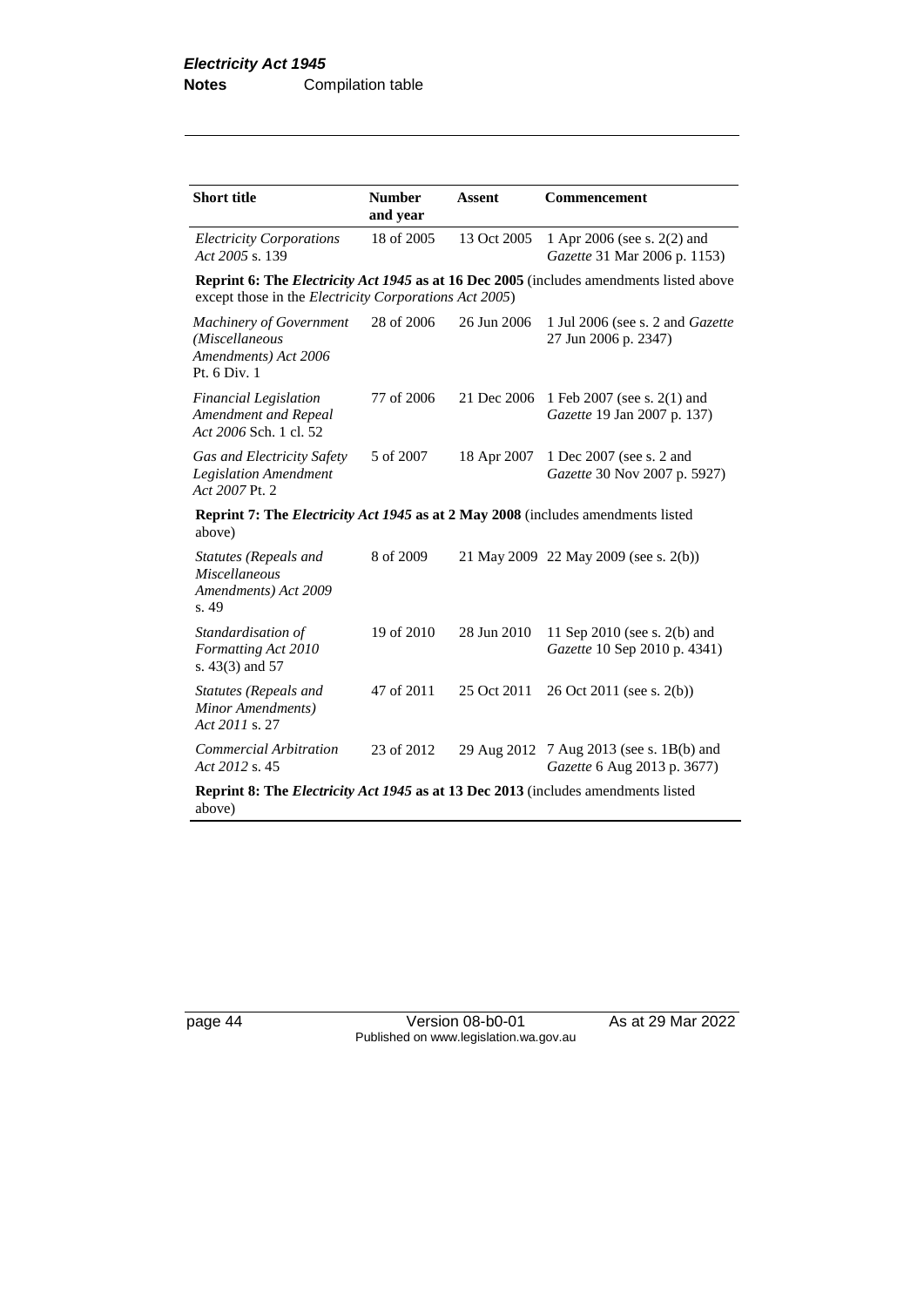#### **Uncommenced provisions table**

To view the text of the uncommenced provisions see *Acts as passed* on the WA Legislation website.

| <b>Short title</b>                                                                     | <b>Number</b><br>and year | Assent | <b>Commencement</b>                                          |
|----------------------------------------------------------------------------------------|---------------------------|--------|--------------------------------------------------------------|
| <b>Mutual Recognition</b><br>(Western Australia)<br>Amendment Act 2022 Pt. 3<br>Div. 4 | 7 of 2022                 |        | 29 Mar 2022 1 Jul 2022 (see s. 2(b) and<br>SL 2022/80 cl. 2) |

#### **Other notes**

<sup>1</sup> Repealed by the *Interpretation Act 1984*.

- <sup>2</sup> Marginal notes in the *Electricity Act 1945* referring to the legislation from which provisions were derived have been omitted from this compilation.
- <sup>3</sup> The Schedule to the *Metric Conversion Act 1972* was redesignated as the First Schedule by the *Metric Conversion Act Amendment Act 1973*.
- <sup>4</sup> The *Energy Corporations (Transitional and Consequential Provisions) Act 1994* s. 84 reads as follows:

#### **84. Transitional provision**

Every instrument under a provision of the principal Act in force immediately before the commencement of this Part is to continue to have effect after that commencement according to its terms and conditions, as if it had been made under that provision as amended by this Part.

- <sup>5</sup> The *Courts Legislation Amendment and Repeal Act 2004* Sch. 2 cl. 16 was deleted by the *Criminal Law and Evidence Amendment Act 2008* s. 77(13).
- <sup>6</sup> The *State Administrative Tribunal (Conferral of Jurisdiction) Amendment and Repeal Act 2004* Pt. 5, the *State Administrative Tribunal Act 2004* s. 167 and 169, and the *State Administrative Tribunal Regulations 2004* r. 28 and 42 deal with certain transitional issues some of which may be relevant for this Act.

As at 29 Mar 2022 Version 08-b0-01 page 45 Published on www.legislation.wa.gov.au